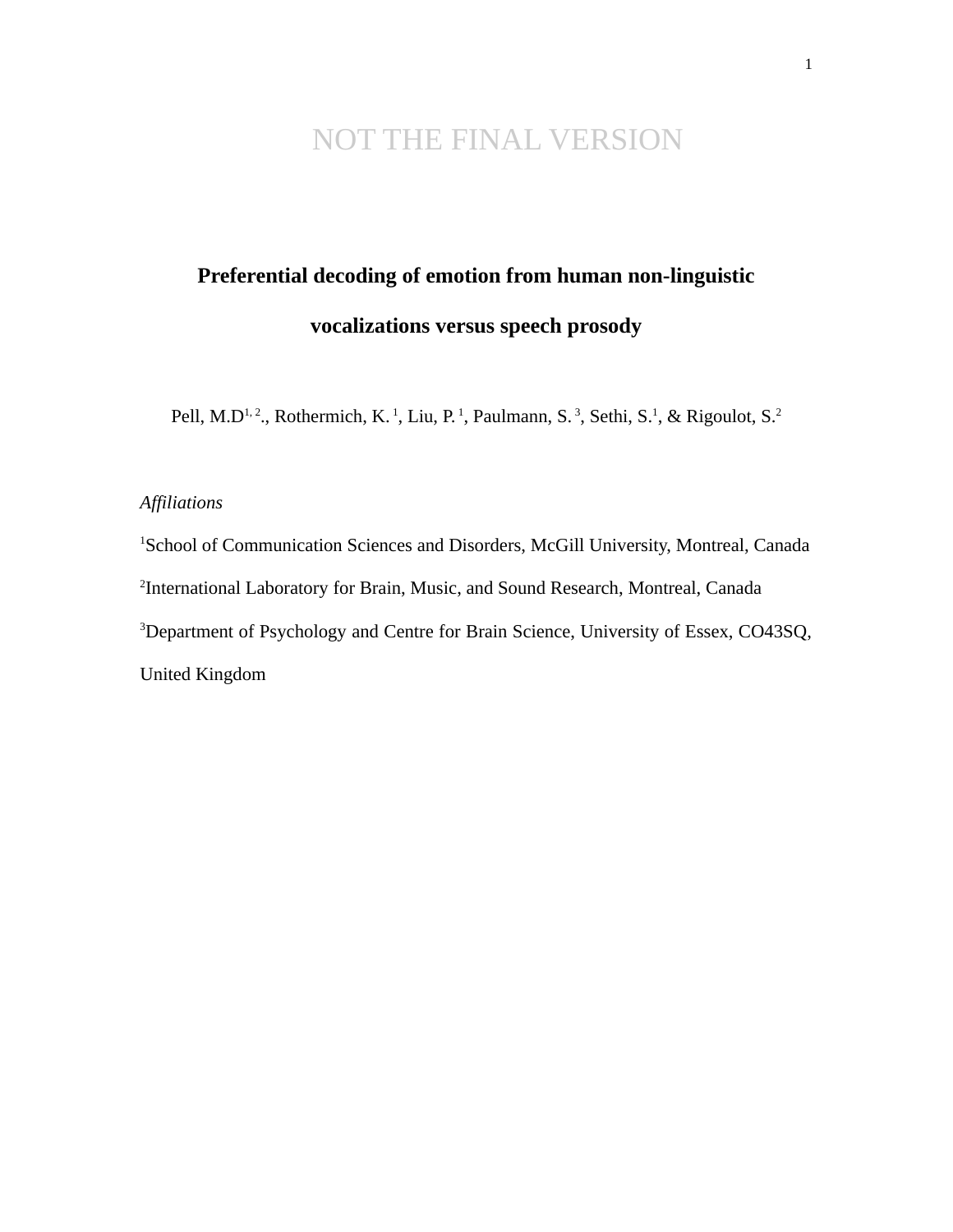#### **Abstract** NOT THE FINAL VERSION

This study used event-related brain potentials (ERPs) to compare the time course of emotion processing from non-linguistic vocalizations versus speech prosody, to test whether vocalizations are treated *preferentially* by the neurocognitive system. Participants passively listened to vocalizations or pseudo-utterances conveying anger, sadness, or happiness as the EEG was recorded. Simultaneous effects of vocal expression type and emotion were analyzed for three ERP components (N100, P200, Late Positive Component). Emotional vocalizations and speech were differentiated very early (N100) and vocalizations elicited stronger, earlier, and more differentiated P200 responses than speech. At later stages (450-700ms), anger vocalizations evoked a stronger late positivity (LPC) than other vocal expressions, which was similar but delayed for angry speech. Individuals with high trait anxiety exhibited early, heightened sensitivity to vocal emotions (particularly vocalizations). These data provide new neurophysiological evidence that vocalizations, as evolutionarily primitive signals, are accorded precedence over speech-embedded emotions in the human voice.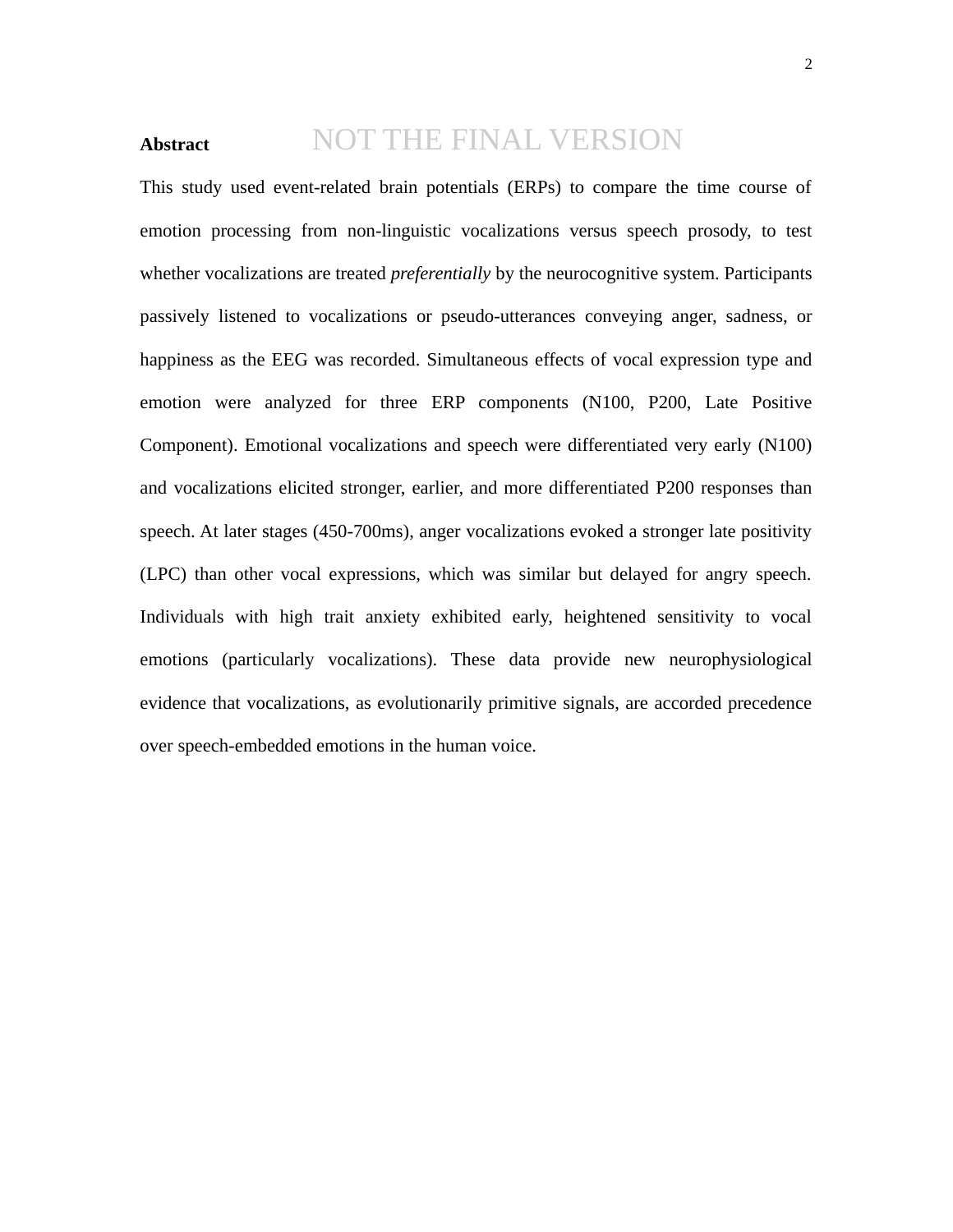# **Introduction**

# NOT THE FINAL VERSION

Consider the last social gathering you attended where different groups of people were talking and circulating from room to room. At one point, you might overhear someone behind you speaking in a notably animated, joyful tone of voice; then, later in the evening, you hear someone crying or perhaps shouting at another guest. How does the brain respond to these different auditory signals of emotion? Which cues take precedence as we hear them? And how are these expressions elaborated over time to determine their meaning in the social context? These questions form the basis of the present study which compared the temporal dynamics of neural responses evoked by emotional auditory cues embedded in speech and in human vocalizations of a non-linguistic nature, based on their effects on "early" and "late" components in the event-related brain potential (ERPs). As a secondary goal, we also monitored whether individual variables such as anxiety influence how vocal signals are processed in the brain, given certain indications in the literature (Martin-Soelch, Stöcklin, Dammann, Opwis, & Seifritz, 2006; Sander et al., 2005; Schirmer & Escoffier, 2010).

# *Non-linguistic vocalizations versus speech-embedded emotions*

While less empirical attention has been paid to how humans convey emotion in the auditory modality, our example underscores the rich functional significance of vocal signals as a means for communicating emotions, with clear advantages over visual signals in their *detectability* by conspecifics over broad distances and in the absence of joint visual attention (Hawk, van Kleef, Fischer, & van der Schalk, 2009). In fact, vocal emotions can serve a critical role in *directing* visual attention to emotionally relevant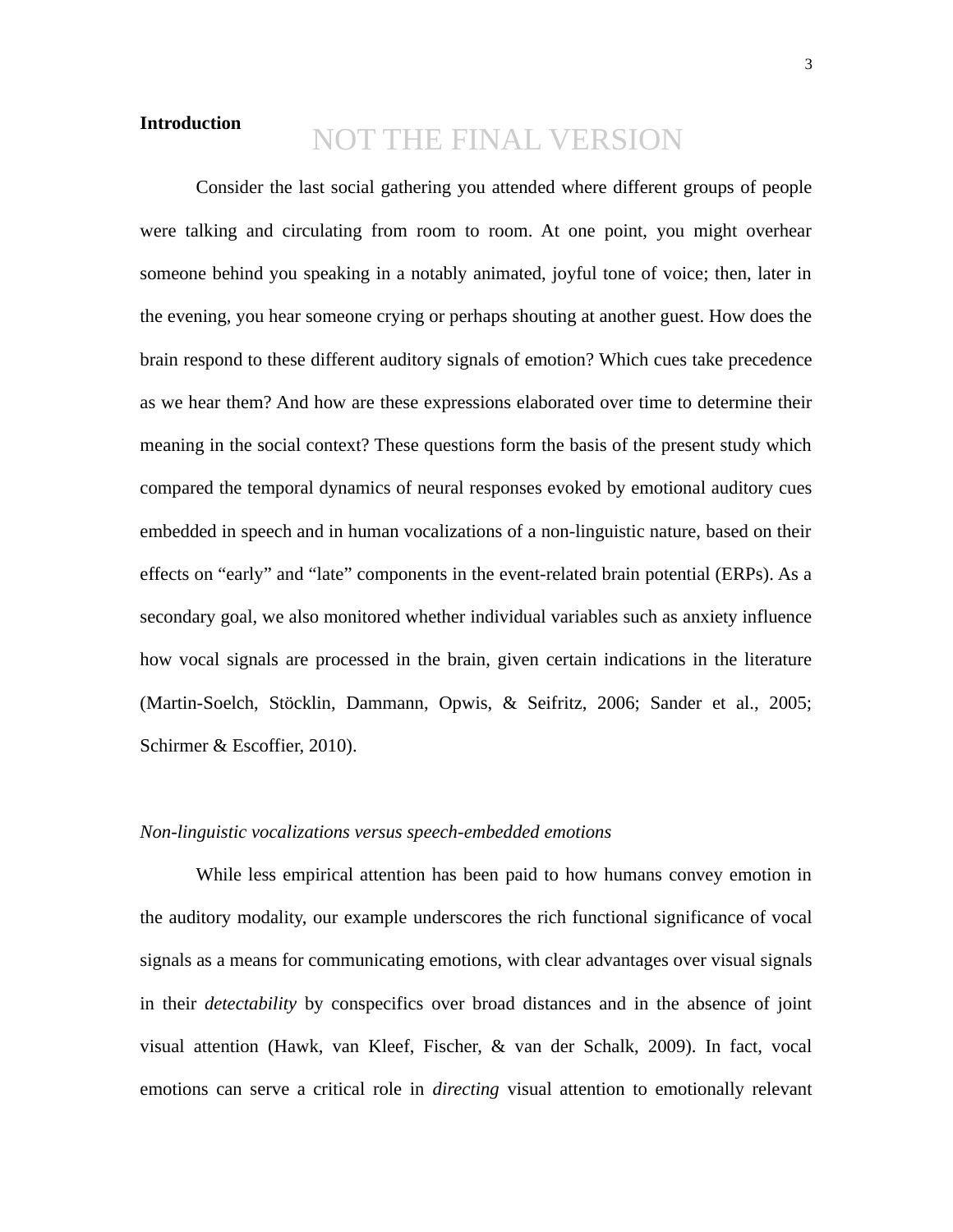events in the environment such as faces (Brosch, Grandiean, Sander, & Scherer, 2008;<br>
NOT THE FINAL VERSION Paulmann, Titone, & Pell, 2012; Rigoulot & Pell, 2014). In terms of composition, vocal emotion expressions are characterized by ongoing changes in several acoustic parameters that are meaningful to listeners *in combination*—principally, these involve differences in pitch, loudness, rhythm, and voice quality (Banse & Scherer, 1996; Juslin & Laukka, 2003). Critical to this study, vocal correlates of emotion can be further operationalized according to the extent that they have been "tamed" or socially-adapted to the context of spoken language (Bolinger, 1978; Scherer, 1994); speech-embedded emotions*,* or *emotional prosody*, must be encoded by a speaker while preserving fine-level segmental and phonemic contrasts necessary for linguistic communication and speech intelligibility. In contrast, *non-linguistic vocalizations*, such as cries, moans, growls, or laughter, are frequently described as 'raw', 'pure', or 'primitive' forms of vocal expressions that are largely unconstrained by linguistic structure (Crystal, 1969; Sauter & Eimer, 2009; Scott et al., 1997).

Non-linguistic vocalizations (or simply "vocalizations" hereafter) are considered 'pure' in the sense that they more closely reflect concomitant physiological and autonomic changes affecting the respiratory and articulatory musculature (Scherer, 1986). Indeed, even when vocalizations take the form of interjections that have a certain phonemic or speech-like quality (e.g., *huh! Aahh…*), they are characterized as more reflexive than emotional prosody, produced primarily at the glottal/sub-glottal level with little or no active control of vocal tract configurations (Trouvain, 2014). The lack of physiological constraints while expressing emotion through vocalizations appears to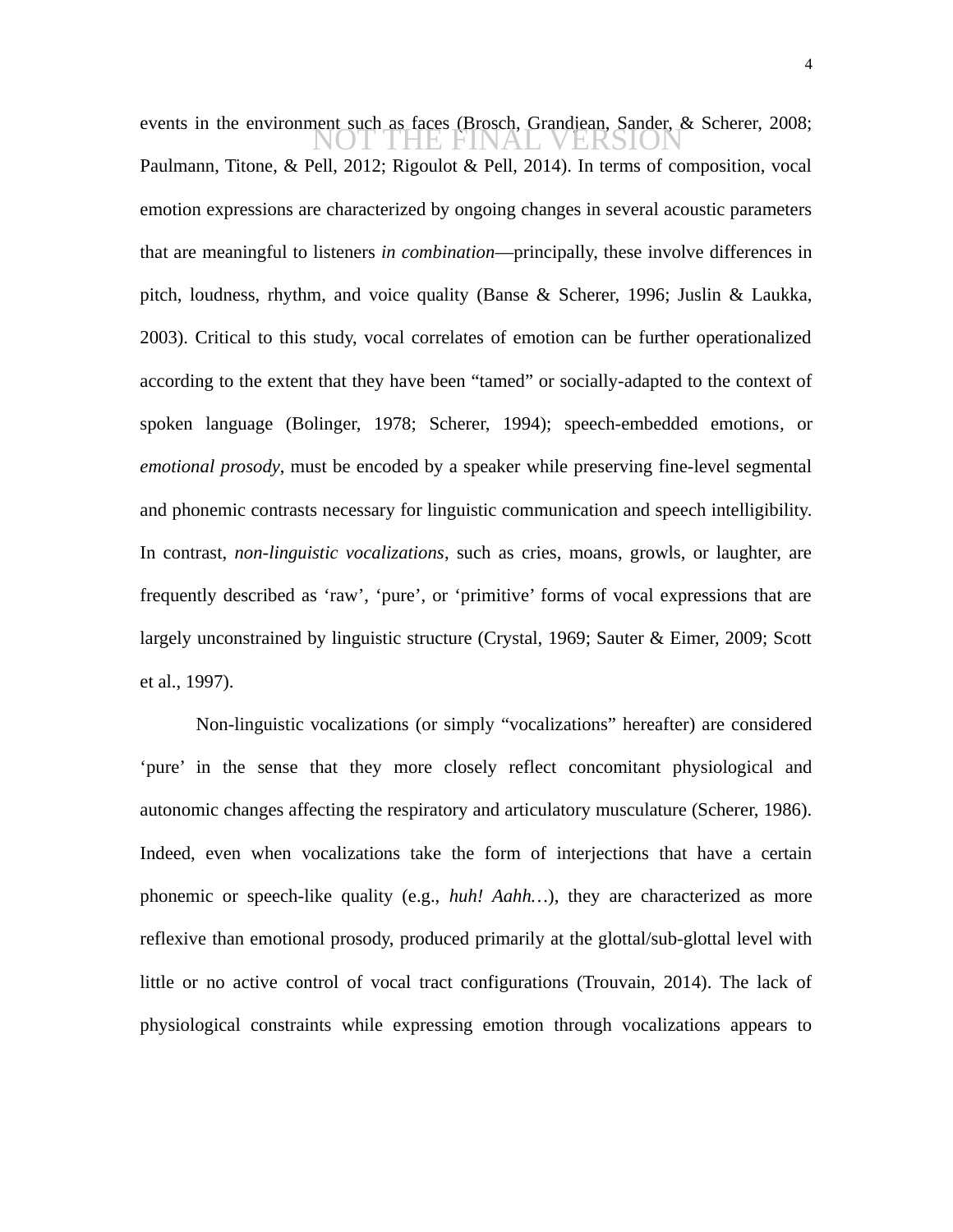allow greater acoustic variability across speakers (Jessen & Kotz, 2011; Lima, Castro, & Scott, 2013). NOT THE FINAL VERSION

Based on forced-choice tasks that evaluate the end-point of the recognition process, it is clear that basic emotions can be identified in an accurate, differentiated manner from both speech prosody (Jaywant & Pell, 2012; Pell & Kotz, 2011; Scherer, Banse, Wallbott, & Goldbeck, 1991) and vocalizations (Lima et al., 2013; Sauter & Eimer, 2009). When directly compared (which is rare), listeners tend to be superior in labeling vocalizations over prosody, especially for *anger, joy, sadness, disgust* and *fear* (Hawk et al., 2009). Nonetheless, cross-cultural studies that have presented emotional prosody (Pell, Paulmann, Dara, Alasseri, & Kotz, 2009; Scherer, Banse, & Wallbott, 2001; Thompson & Balkwill, 2006) or vocalizations (Laukka et al., 2013; Sauter & Eimer, 2009; Sauter & Scott, 2007) argue that each type of vocal expression possesses a 'universal' set of acoustic features that uniquely refers to different basic emotions, which predict how listeners assign meaning to these signals. Recent data on speech-embedded emotions are also beginning to reveal the *time course* of emotional prosody recognition based on behavioral judgments of stimuli gated into different stimulus durations; this work shows that acoustic patterns in speech differentiate rapidly to reveal basic emotional meanings to listeners after hearing approximately 400-800ms of acoustic information (Cornew, Carver, & Love, 2010; Jiang, Paulmann, Robin, & Pell, in press; Pell & Kotz, 2011; Rigoulot, Wassiliwizky, & Pell, 2013). However, it is unclear whether emotional vocalizations are recognized over a similar time course if studied using similar behavioral approaches; moreover, the temporal features of *on-line* recognition processes for either type of vocal expression cannot be documented in a fine manner using this method.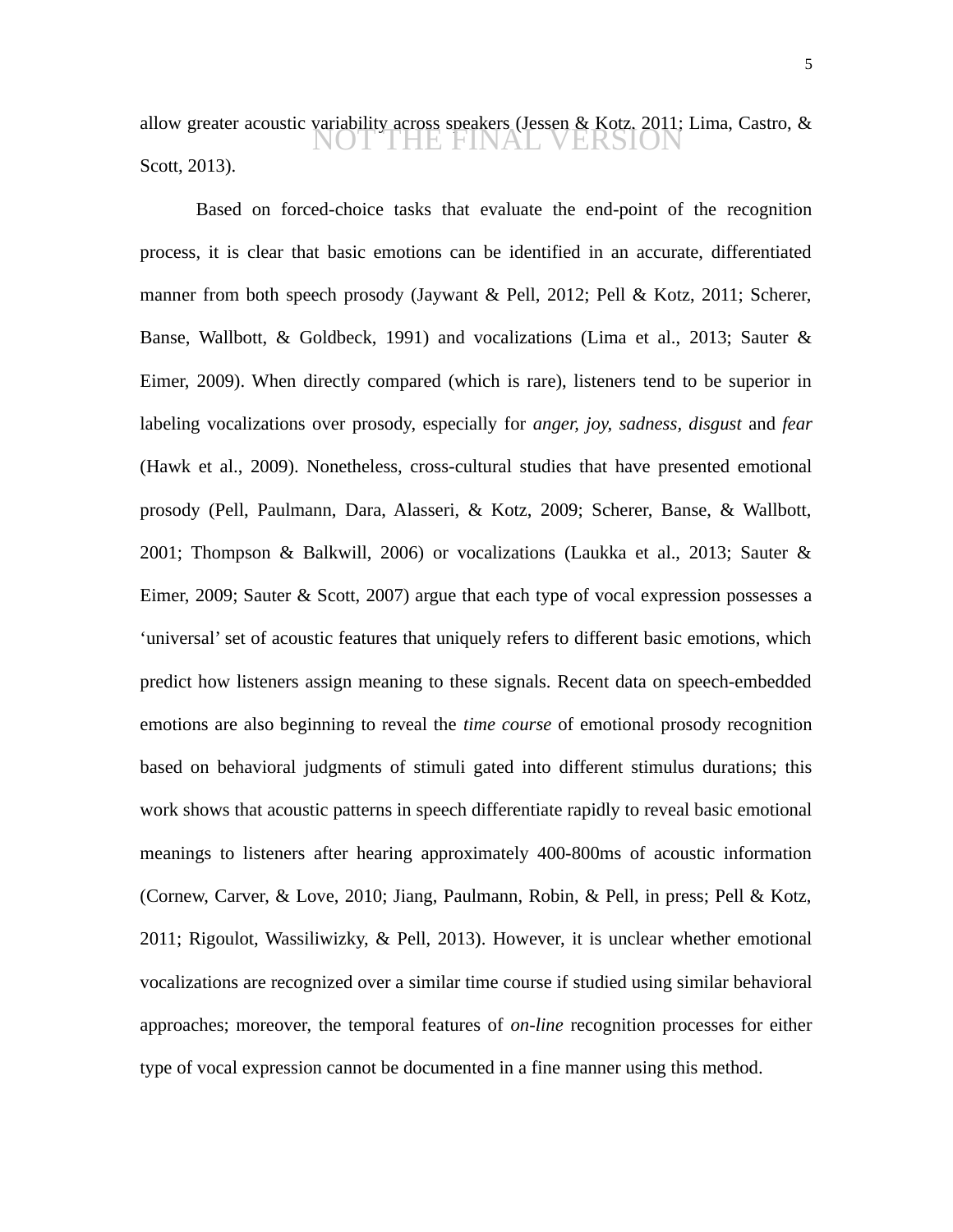# *ERP studies of vocal emotion expressions* NOT THE FINAL VERSION

A more sensitive comparison of the real-time temporal processing characteristics of emotional prosody and vocalizations can be achieved by examining ERPs evoked as listeners are exposed to each stimulus type. To date, there has been no focused attempt to directly compare electrophysiological responses to each stimulus type in an *a priori*, controlled manner, although research has combined speech and non-speech vocal stimuli in the same experiment to differentiate these stimuli from other sound categories such as non-human sounds or music (Charest et al., 2009; Rigoulot, Pell & Armony, 2015). Nonetheless, much has been learned about features of the neurocognitive system devoted to each stimulus type.

In the literature on emotional prosody, accumulating data show that the P200 amplitude is modulated by (pseudo)-utterances encoded with different emotional prosodies (Paulmann, Bleichner, & Kotz, 2013; Schirmer & Escoffier, 2010; Schirmer, Kotz, & Friederici, 2005). Early studies reported P2 differences as a function of the *emotionality* of the prosody, with greater amplitudes for neutral versus emotional stimuli (Paulmann & Kotz, 2008), whereas more recent work reveals sensitivity of the P2 to different emotional qualities conveyed by prosody (Paulmann et al., 2013) or even vocal differences in expressed confidence (Jiang & Pell, in press). According to Paulmann and colleagues, these results argue that the emotional or motivational salience of prosodic information is robustly encoded around 200ms after exposure to speech-embedded emotions, with increased amplitudes for *motivationally significant* events. The idea that the P200 indexes early processing of semantically-relevant acoustic parameters and associative details, and not just sensory details of the acoustic input, remains debatable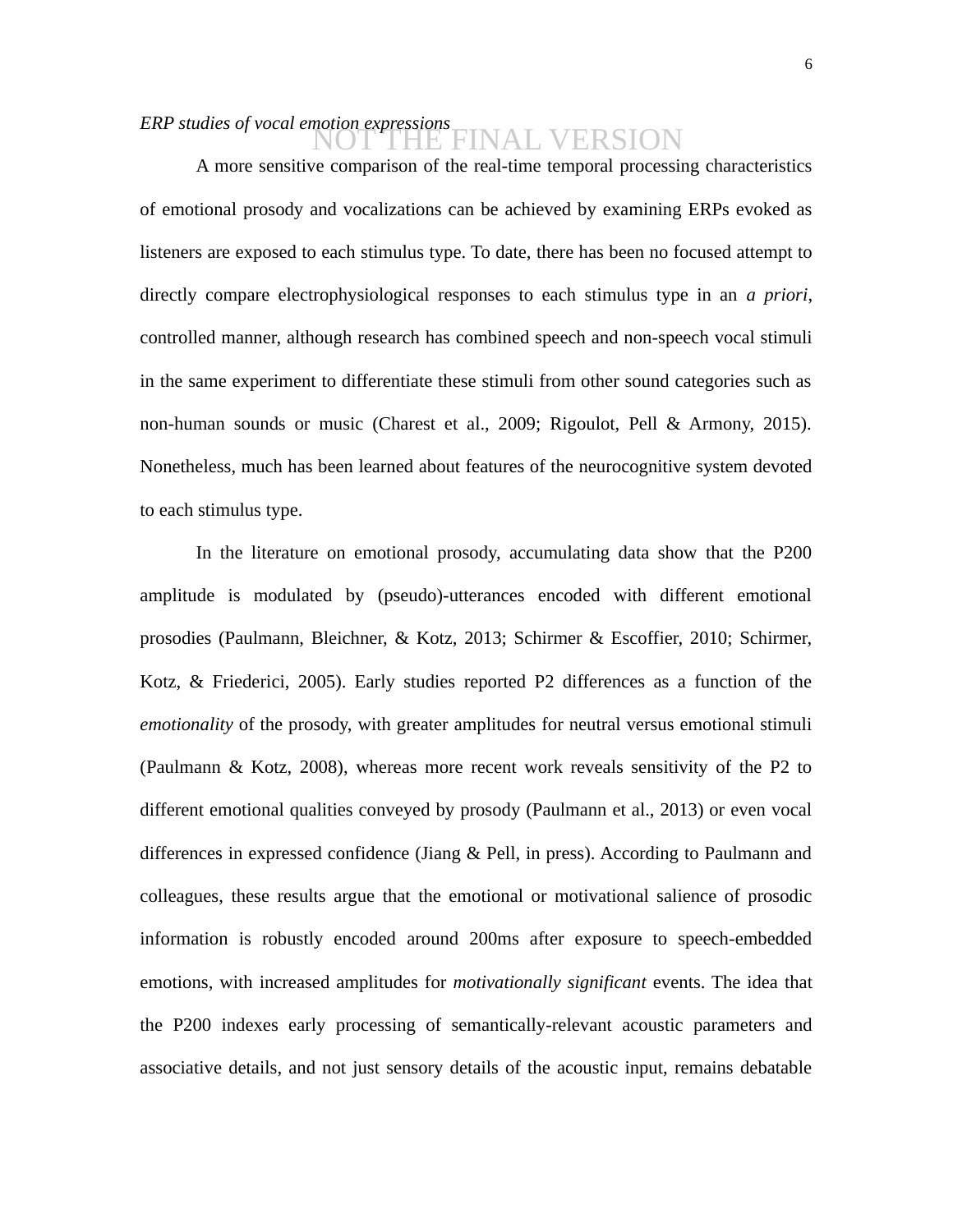7

but fits with other data highlighting emotion-specific congruency effects of vocal cues on **NOT THE FINAL VERSION** a face when only 200ms of acoustic input was presented to listeners (Paulmann & Pell, 2010).

Similar modulations in the P200 time window have been observed in response to emotional interjections and non-linguistic vocalizations (Charest et al., 2009; Jessen & Kotz, 2011; Sauter & Eimer, 2009), a pattern that Sauter & Eimer attributed to differences in stimulus *arousal* rather than emotionality. In fact, Paulmann et al. (2013) data on speech prosody imply that both discrete emotional qualities and general arousal could contribute to rapid detection of "motivationally-salient" acoustic signals, depending on the processing environment. The possibility that even earlier effects of emotionality are encoded through differences in the amplitude and latency of the N100 response is also suggested by some data on vocalizations (Jessen & Kotz, 2011; Liu et al., 2012). These findings imply that specific emotion effects in the ERP data could emerge at an earlier time point for vocalizations than for speech prosody, although this hypothesis has not been tested comprehensively. Collectively, these and related data (Rigoulot et al., 2015, Stekelenburg & Vroomen, 2007) motivate a concerted look at how early ERP components associated with attention, acoustic-sensory processing, and early meaning detection (i.e., N1-P2 complex) are modulated by "pure" versus speech-embedded vocal cues that convey basic emotions.

In addition to early stages of acoustic cue extraction and course semantic encoding of vocal stimuli (e.g., salience detection), later processing stages permit a finegrained analysis of the emotional meaning of evolving vocal expressions, with enriched cognitive elaboration of their social relevance in reference to memory representations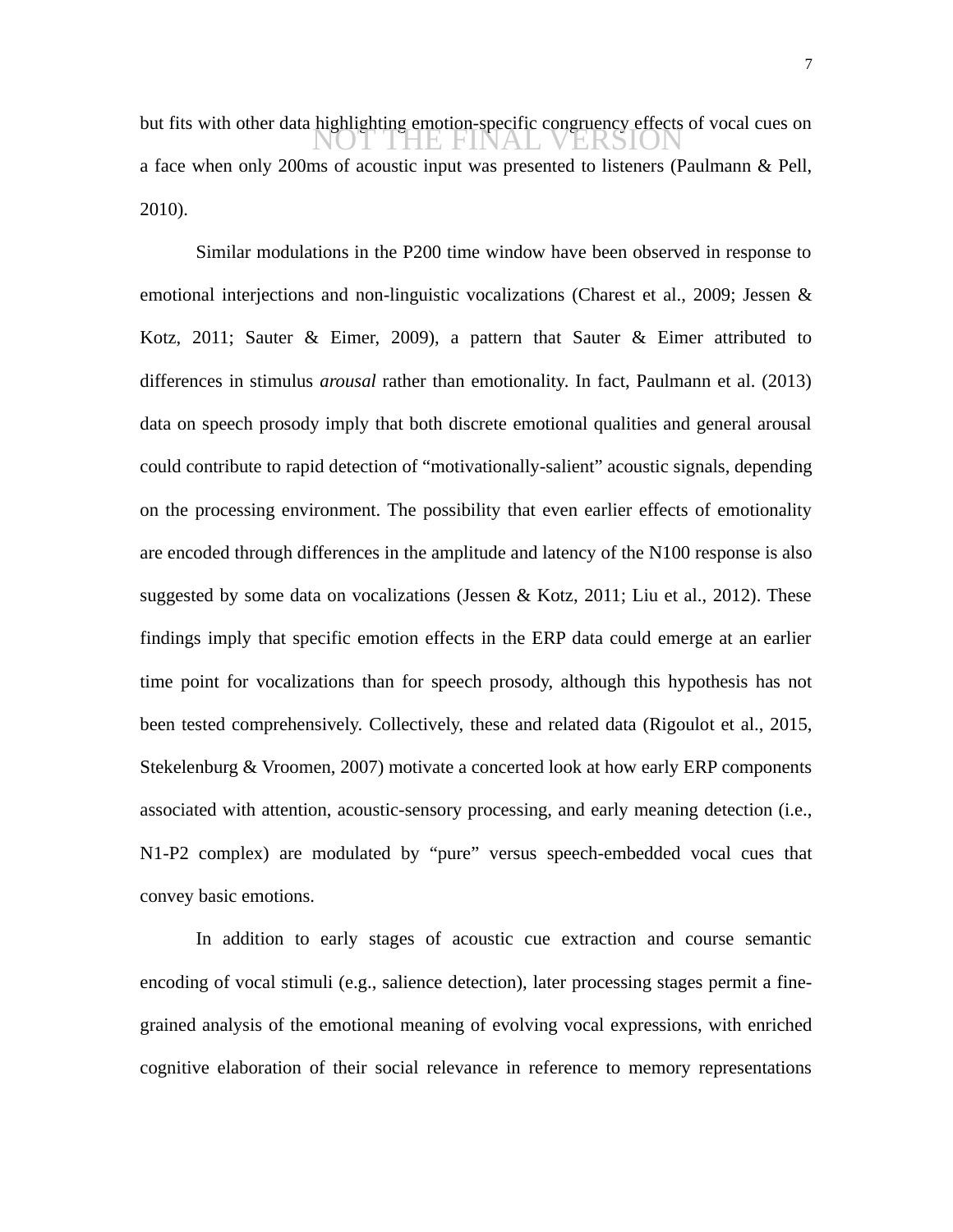(Kotz & Paulmann, 2011; Schirmer & Kotz, 2006; Wildgruber, Ethofer, Grandjean, & NOT THE FINAL VERSIONKreifelts, 2009). These later cognitive stages have been tied to alterations in N300 (Bostanov & Kotchoubey, 2004) or N400 (Liu, Rigoulot, & Pell, 2015; Paulmann & Pell, 2010; Schirmer & Kotz, 2003) responses to non-linguistic and speech-embedded emotions, respectively, using priming or conflict paradigms that pair emotional voices with a related or unrelated stimulus (word or face). Recent data have also linked ongoing semantic analysis of vocal emotion expressions to changes in the Late Positive Component (LPC), which exhibits differences according to emotion type (Jessen & Kotz, 2011; Paulmann et al., 2013; Schirmer et al., 2013). For example, it was reported that LPC amplitudes differ significantly for six basic emotions, and a stronger positivity was generally observed for expressions high in arousal, at central-posterior brain regions approximately 400-800ms post-onset of emotional prosody (Paulmann et al., 2013). These findings converge with behavioral data arguing that discrete emotional representations underlying speech prosody are first registered in this time window (Pell & Kotz, 2011; Pell & Skorup, 2008; Pell, 2005b). Corresponding data showing LPC modulations for non-linguistic vocalizations are still largely unavailable (however, note that Jessen & Kotz (2011) found no significant LPC amplitude differences for anger, fear, and neutral vocalizations in the "audio only" condition of their study). These various findings, along with claims that the LPC reflects deeper analysis of emotionally relevant *visual* stimuli (Hinojosa, Carretié, Méndez-Bértolo, Míguez, & Pozo, 2009; Kanske & Kotz, 2007), act as a foundation to evaluate changes in the LPC to index enhanced cognitive processing of emotions expressed by vocalizations when compared to speech.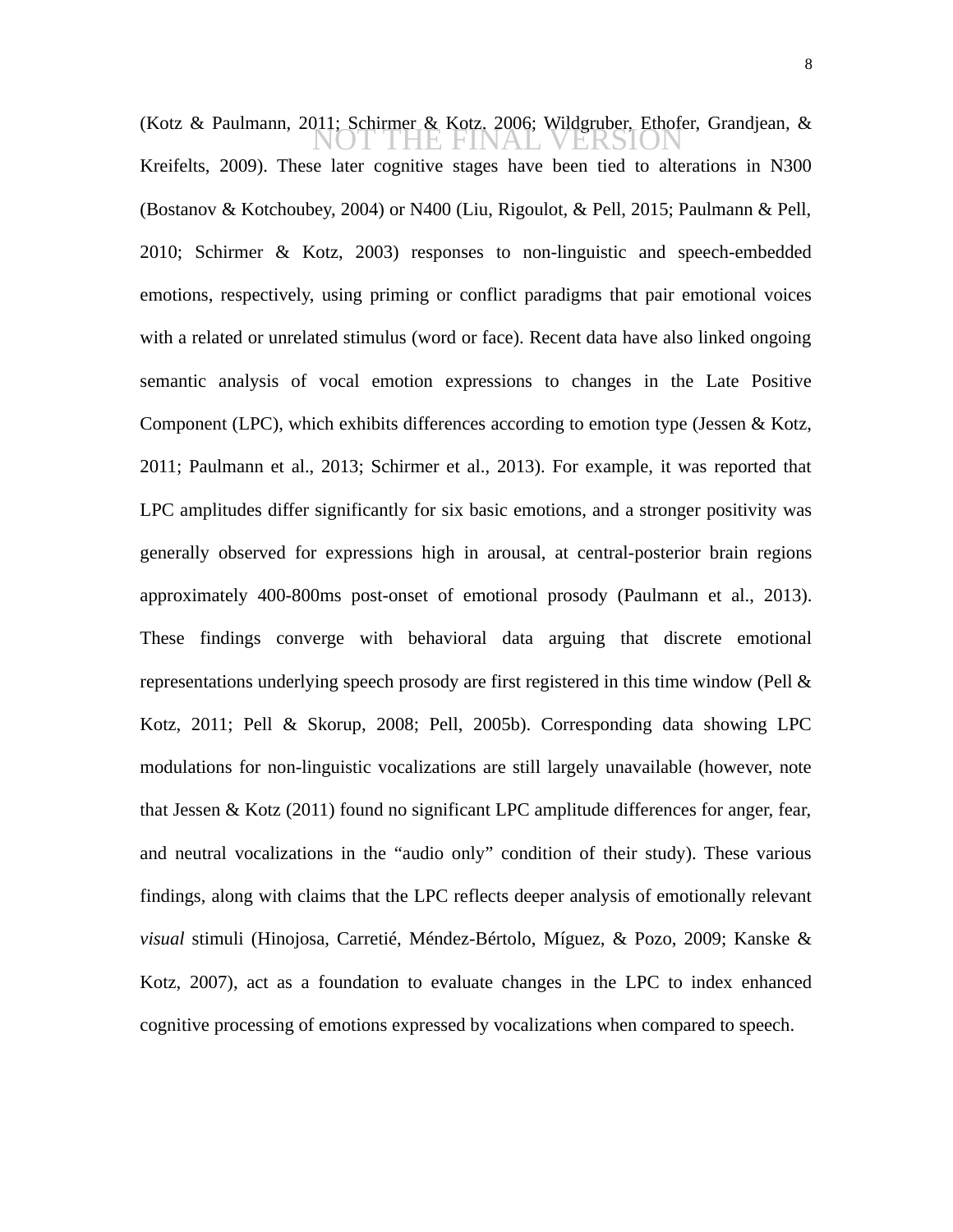# *The current study*

# NOT THE FINAL VERSION

Building on related work from functional neuroimaging (e.g., Fecteau et al., 2007; Frühholz, Trost, & Grandjean, 2014), our goal was to shed new light on the *temporal* dynamics of processing two functionally related auditory signals of emotion—emotional speech prosody and non-linguistic vocalizations—to investigate potential differences in neural response sensitivity at early and late on-line processing stages identified in previous research. Based on the literature, we hypothesized that differences in emotion would modulate P200 amplitudes, for both vocal expression types, and that "raw" emotions encoded by vocalizations may promote stronger, and possibly earlier (N100), effects in the ERP data than speech-embedded emotions. We also speculated that differences due to emotion and/or expression type observed at early processing stages, which reflect differences in motivational salience (Paulmann et al., 2013), would persist at later stages of enhanced emotion processing (Schirmer et al., 2013) with increased LPC amplitudes for highly arousing or socially salient expressions that require sustained analysis for adaptive behavior.

As a corollary to our main goal, we also explored how individual differences affect the processing of vocal emotions encoded by each stimulus type. Differences in cultural background (Liu et al., 2015), social orientation (Ishii et al., 2010), and neuroticism (Brück et al., 2011) are known to alter neural responses to emotional auditory stimuli, and there are growing indications in the literature that cognitive biases present in highly anxious individuals promote differential sensitivity to the type and quality of *vocal* emotion cues they encounter (Kreifelts et al., 2014; Martin-Soelch et al., 2006; Peschard et al., 2014; Sander et al., 2005; Schirmer & Escoffier, 2010). To build on these insights,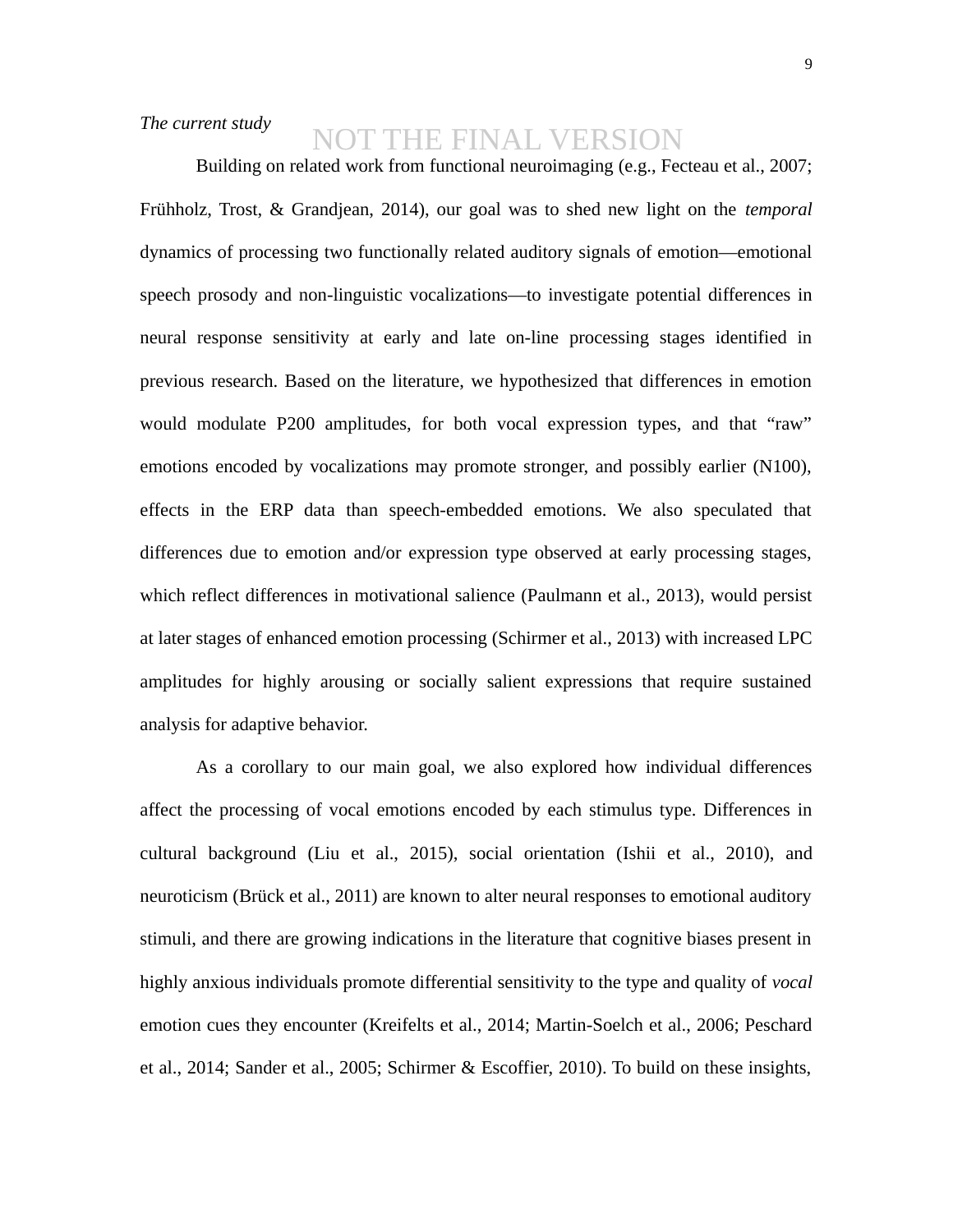we therefore monitored the relationship between core measures of (state or trait) anxiety and personality characteristics of our participants in the context of processing emotional vocalizations and emotional speech. NOT THE FINAL VERSION

# **Methods**

### *Participants*

Twenty-four native speakers of English completed the study (12 female/12 male, all right-handed). Participants had a mean age of 22.9 ( $\pm$  3.5) years and were all students at McGill University, Montréal, Canada. Participants volunteered to take part after responding to on-line campus advertisements; individuals with reported hearing difficulties were excluded from the experiment. Informed written consent was obtained before initiating the study, and each participant completed questionnaires to assess their state of alertness, anxiety (STAI, Spielberger, Jacobs, Russell, & Crane, 1983), and main personality traits (NEO-FFI-3, Costa & McCrae, 2010). The study was ethically approved by the Institutional Review Board of the Faculty of Medicine at McGill University.

## *Materials*

Stimuli consisted of two types of vocal expressions, speech-embedded emotions (prosody condition) and non-linguistic vocalizations (vocalization condition), which communicated one of three basic emotions: anger, sadness, and happiness. We focused on these emotions because they are well studied in the immediate literature and have discrete expressive forms for each expression type (e.g., Hawk et al., 2009), while allowing potential differentiation in our results according to the valence, arousal, and discrete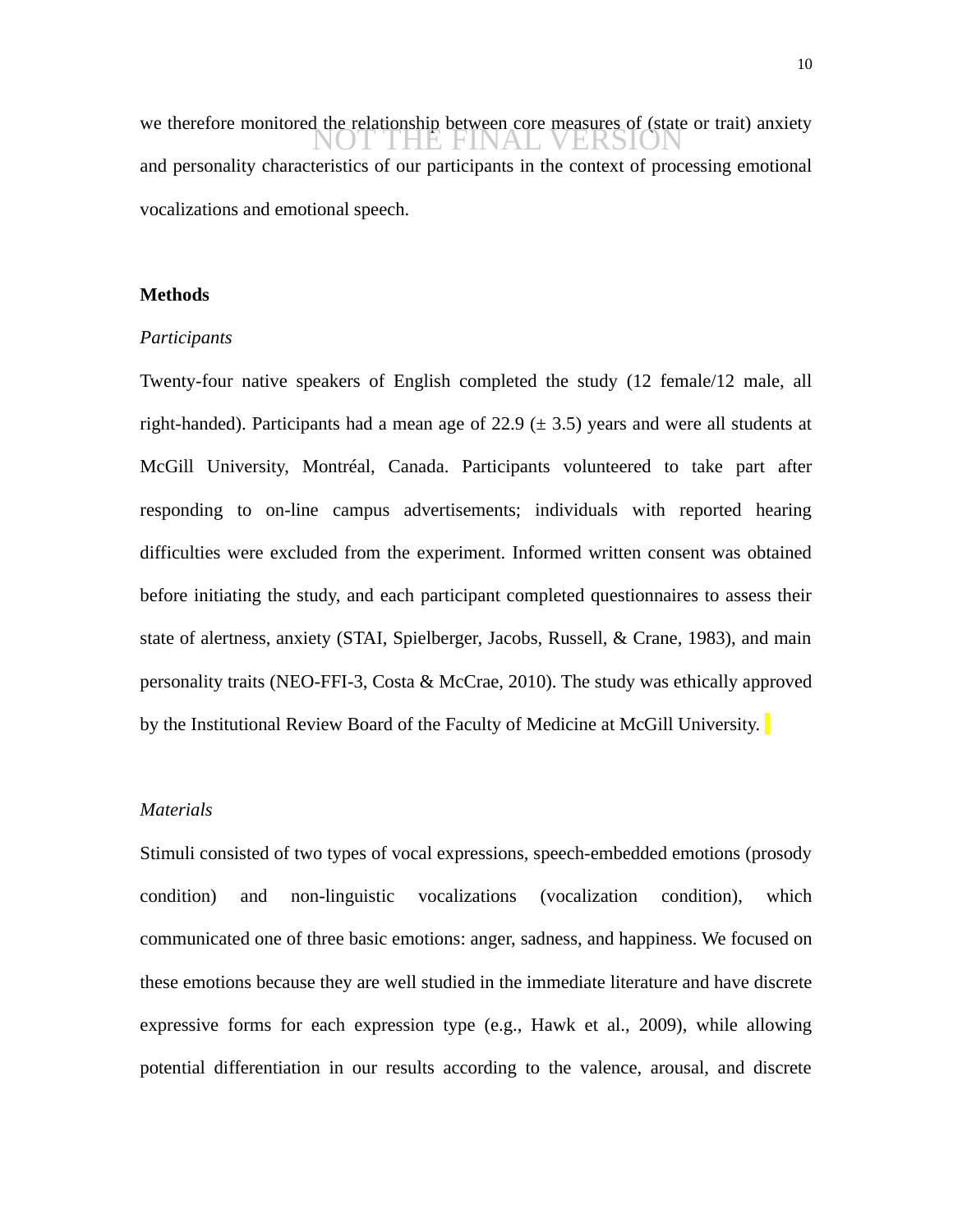emotional qualities of the stimuli. All stimuli were taken from published inventories NOT THE FINAL VERSIONbased on simulated expressions elicited from actors. Incidental to this report, all vocal expressions were followed by static pictures of facial expressions to investigate the *contextual* effects of different vocal expressions on face processing, the subject of a forthcoming companion study.

Stimuli in the prosody condition were seven-syllable pseudo-utterances selected from a database of recordings produced by male and female speakers of Canadian English (Pell et al., 2009; Pell, 2002). Pseudo-utterances are language-like stimuli frequently used in published work that concentrates on prosodic effects of speech independent of language content; here, these speech stimuli contained appropriate phonological and morpho-syntactic markers of English but were devoid of linguistic cues about emotion (e.g., *He placktered the tozz*). These items can be produced by speakers with relative ease to express basic emotions in a natural and culturally appropriate manner (Liu & Pell, 2012; Pell et al., 2009; Scherer et al., 2001). Pseudo-utterances produced by 10 different speakers (6 female/4 male) to convey each of the three emotions were chosen (3 emotions x 10 speakers  $=$  30 total speech items). Mean group accuracy for these items in the respective validation studies, based on a seven emotion forcedchoice recognition task, was 93% correct for anger, 91% for sadness, and 89% for happiness. Stimuli in the vocalization condition were non-linguistic vocalizations free of linguistic content, such as growls (anger), sobbing (sadness), or laughter (happiness), selected from Belin, Fillion-Bilodeau, & Gosselin (2008). Vocalizations of each emotion were produced by 10 speakers (5 female/5 male), yielding 30 unique vocalizations in the study (3 emotions x 10 speakers) with an average recognition accuracy of 75% for anger,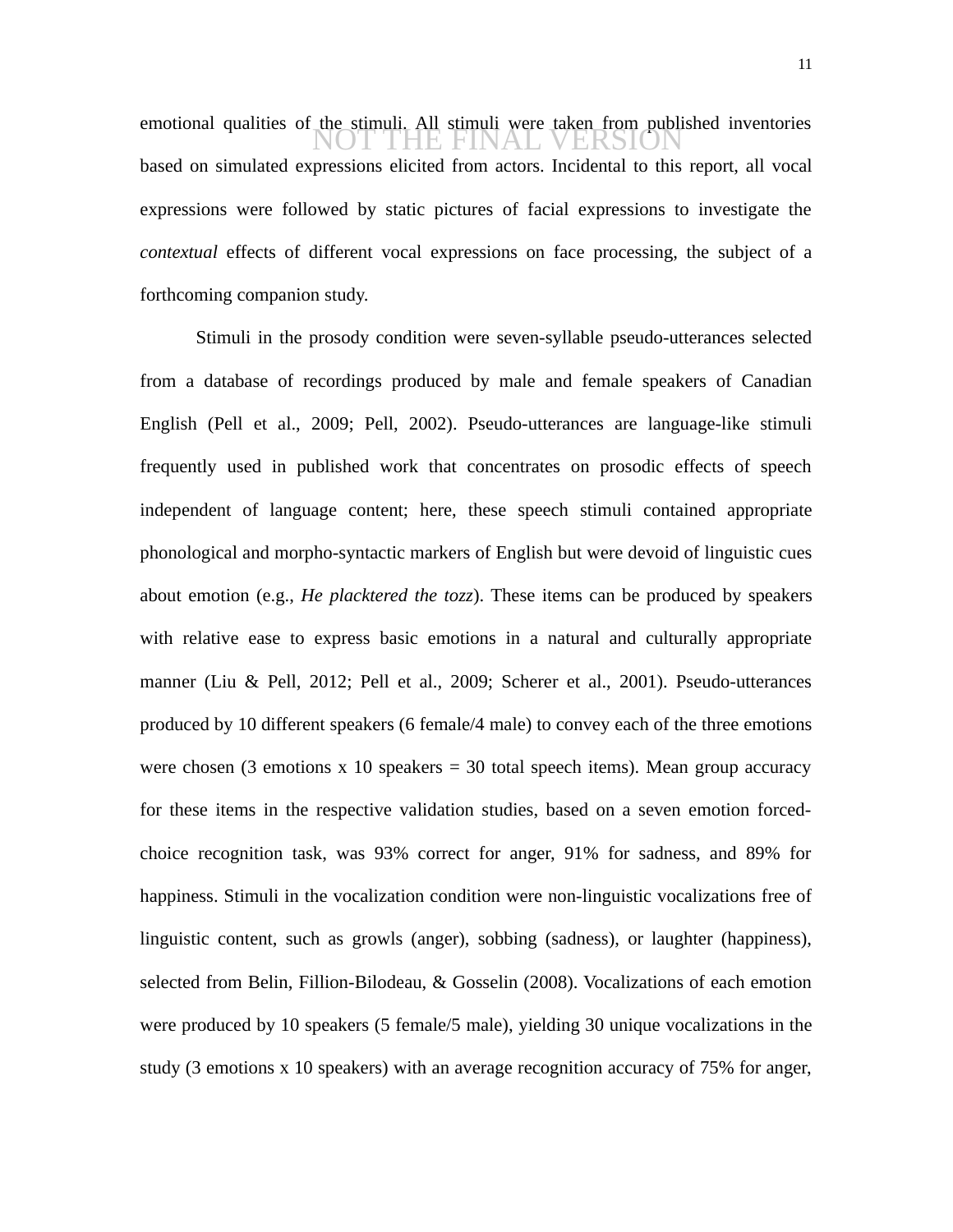77% for sadness, and 81% for happiness in the respective listener validation study (Belin<br>
NOT THE FINAL VERSION et al., 2008). Apart from differences in how emotion recognition was characterized in each original dataset, the mean duration of selected recordings varied considerably due to differences in how speech and vocalization stimuli were initially constructed by the respective authors, as well as inherent differences in the temporal encoding of discrete emotions in the vocal channel (Juslin & Laukka, 2003). To control for effects of encountering varying amounts of acoustic information for each expression type, each pseudo-utterance was individually paired with a vocalization and edited to the same duration (mean duration for anger  $= 924$ ms, sadness  $= 1990$ ms, happiness  $= 1435$ ms). Basic acoustic parameters of the selected and edited stimuli are shown in Table 1.

To directly gauge how major perceptual features of our stimuli may have differed when the two databases are combined, all vocalizations and edited speech stimuli, as well as an equal number of neutral tokens selected from each inventory for the same speakers, were intermixed and presented in random order to a group of 14 listeners who did not take part in the subsequent EEG study (10M/4F, native English speakers, undergraduate students at McGill University). Stimuli were presented in two separate tasks: in the first, participants rated "how aroused the speaker sounds" along a scale from 1 to 5 (where  $1 =$ not at all,  $5 =$  very much); in the second, they heard the same tokens presented in a different random order and made a two-part judgment of a) "how pleasant the speaker sounds" ( $1 =$  not at all,  $5 =$  very much), followed immediately by b) "what emotion is the speaker expressing" (choices=angry, sad, happy, neutral). These three measures, reported in Table 1, were then analyzed in a separate 2 x 4 (Voice Type x Emotion) ANOVA,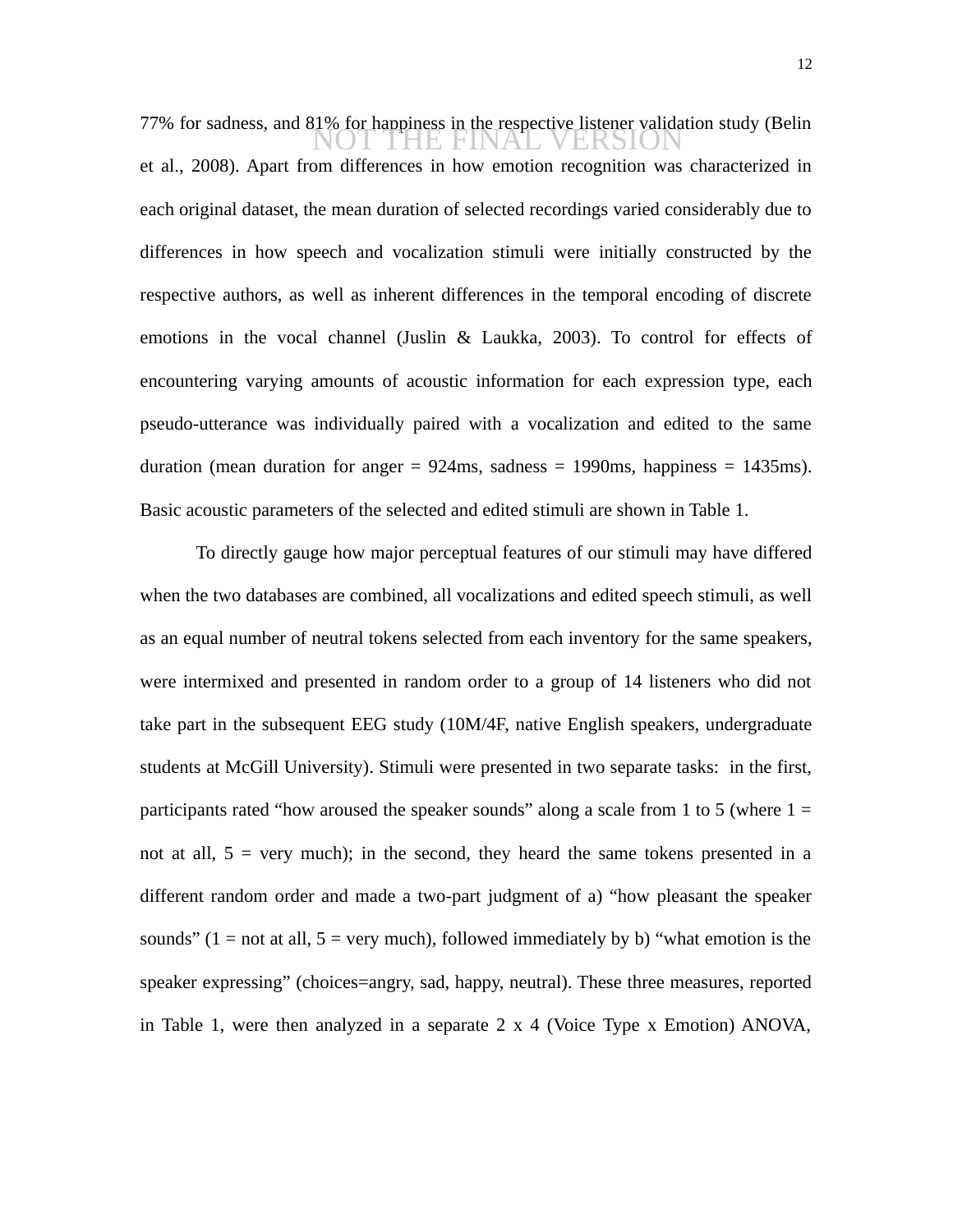including the filler category "neutral" which was only used in the pilot study (and not the metal of the FINAL VERSION EEG study) to help specify perceptual features of the emotional stimuli.

For accuracy, results showed that emotion categorization was significantly better overall for vocalizations ( $M = 91\%$ ) than for speech prosody ( $M = 74\%$ , Voice Type main effect:  $F(1,13) = 16.69$ ,  $p = .001$ ). Accuracy also differed independently by Emotion type,  $F(3,11) = 8.24$ ,  $p<0.01$ . Happiness ( $M = 91\%$ ) was recognized significantly better than anger (*M* = 72%) irrespective of voice type; expressions of sadness (*M* = 82%) did not differ from either happiness or anger (neutral utterances,  $M = 84\%$ , were also recognized better than anger). The interaction of Voice Type and Emotion was not significant for accuracy. Ratings of perceived arousal yielded significant effects of Voice Type (*F*(1, 13)  $=$  5.55, p<.05), Emotion ( $F(3, 11) = 23.61$ , p<.001), and the interaction of these variables,  $F(3,11) = 7.85$ ,  $p < .01$ . In the case of speech, anger and happiness were perceived as significantly more aroused than sadness (and neutral), whereas for vocalizations arousal ratings did not differ for anger, happiness, or sadness (all emotions were perceived as more aroused than neutral vocalizations). Comparing between expression types, only happiness differed significantly in perceived arousal, with higher ratings for vocalizations (laughter) than for speech prosody (joyful speech tone).

Finally, ratings of perceived pleasantness (valence) of selected stimuli differed significantly by Emotion  $(F(3,11) = 51.26, p<0.01)$  and the combined effects of Voice Type and Emotion  $(F(3,11) = 25.70, p<0.001)$ . In general, expressions of happiness (M = 4.04) were perceived as significantly more pleasant than expressions of anger ( $M = 2.23$ ) and neutral  $(M = 2.65)$ , which were both rated as significantly more pleasant than sadness  $(M = 1.57)$ . Interestingly, the perceived pleasantness of positive emotions (i.e., happiness)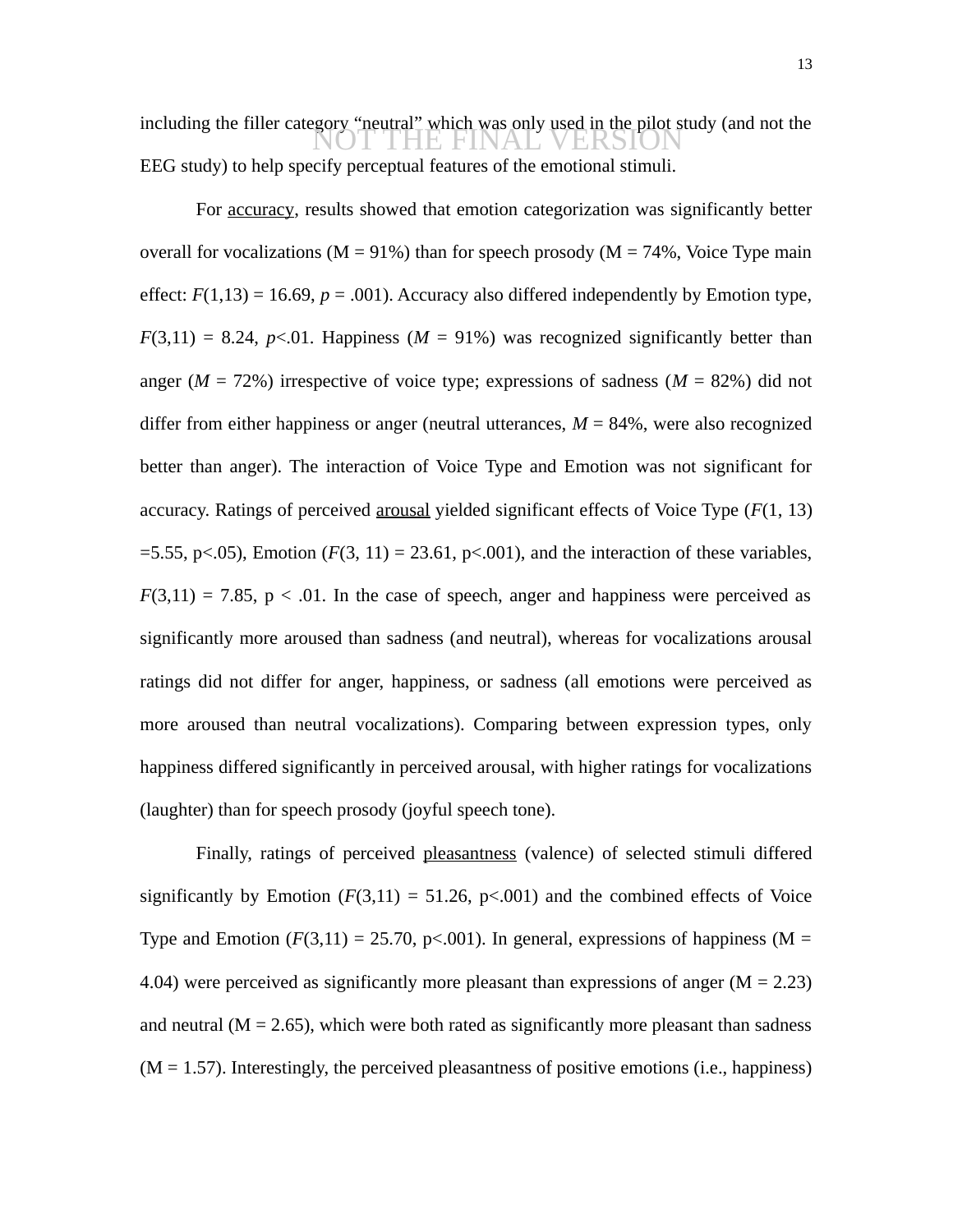was significantly *greater* when encoded by vocalizations versus speech, whereas the pleasantness of negative emotions (i.e., anger, sadness) was always significantly *lower* for vocalizations versus speech, implying that vocalizations tended to amplify the perceived positive or negative valence characteristics of emotional vocalizations over corresponding speech signals. There was no perceived difference in the pleasantness of neutral expressions encoded by vocalizations and speech.

*-- Table 1 Stimulus features about here –* 

## *Task and Procedures*

For the purpose of a companion study on how different types of auditory cues influence face processing, each vocal emotion expression was individually paired with a face for cross-modal presentation in the Facial Affect Decision Task (Pell, 2005). The general structure of each trial was as follows: a prime stimulus (speech or vocalization) was presented, followed immediately by a static target face. Participants made a yes/no decision about whether the "facial expression represents an emotion", where faces portrayed one of the three emotions of interest or a non-emotional grimace. The processing of discrete emotions in this task is therefore considered implicit for both the unattended vocal stimulus (prime) and the subsequent face that is the object of explicit attention; participants are never required to name an emotion, only to access emotion knowledge to judge whether faces conform to stored prototypes, similar to a lexical decision (Pell, 2005a, 2005b). Thus, while our task demands center on emotion evaluation, it is assumed that vocal emotion expressions encountered in the current study were processed in a relatively implicit manner, outside the focus of attention.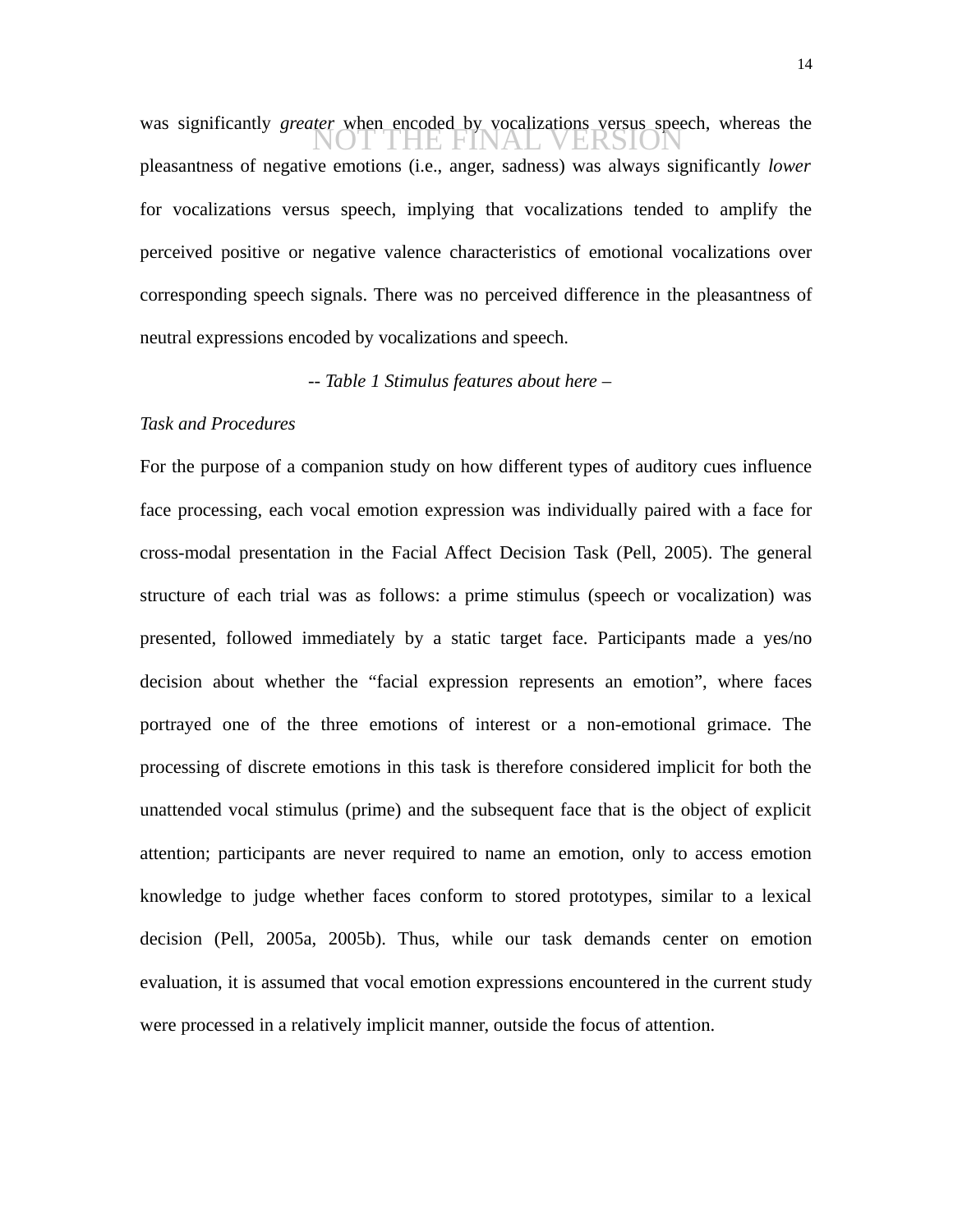Participants were tested individually in an electrically shielded, sound-attenuated<br>
NOT THE FINAL VERSION booth seated in front of a computer screen. Vocal emotion expressions were presented through insert-style earphones at a comfortable listening level that was individually adjusted at the onset of the experiment. Participants were told they would hear different types of sounds that might sound like "gibberish" at times, but that they should attend closely to the facial expression that follows the voice to decide whether or not it represents an emotion. No instruction was given to ignore the vocal expression, only that these would occur prior to the face. After participants judged the face (yes/no button press), there was a 2500ms inter-trial interval when participants were encouraged to blink before the next vocal stimulus was played. In total, 1,080 trials were presented during the experiment to allow for different voice-face pairings in a full factorial design; half of the trials involved speech stimuli ( $n=540$ ) and half involved vocalizations ( $n=540$ ). Each vocal stimulus (speech or vocalization) was repeated 18 times in the experiment, paired with different face targets, to create identical combinations of trials beginning with either speech stimuli or vocalizations (2 vocal expression types  $x$  3 emotions  $x$  10 speakers  $x$  18 different face conditions = 1080 total trials). Stimuli were presented in six blocks of 180 trials, with an equal proportion of trials containing speech and vocalizations pseudorandomized within blocks (ensuring that no auditory stimulus was repeated across 12 consecutive trials within the same block). Participants always began with two practice blocks followed by the six experiment blocks counterbalanced for presentation order across participants. The entire experiment, including mandatory breaks and EEG preparation, lasted around 3 hours with compensation of \$40 CAD. Data for one participant who performed very poorly in the behavioral task (44% errors across trials,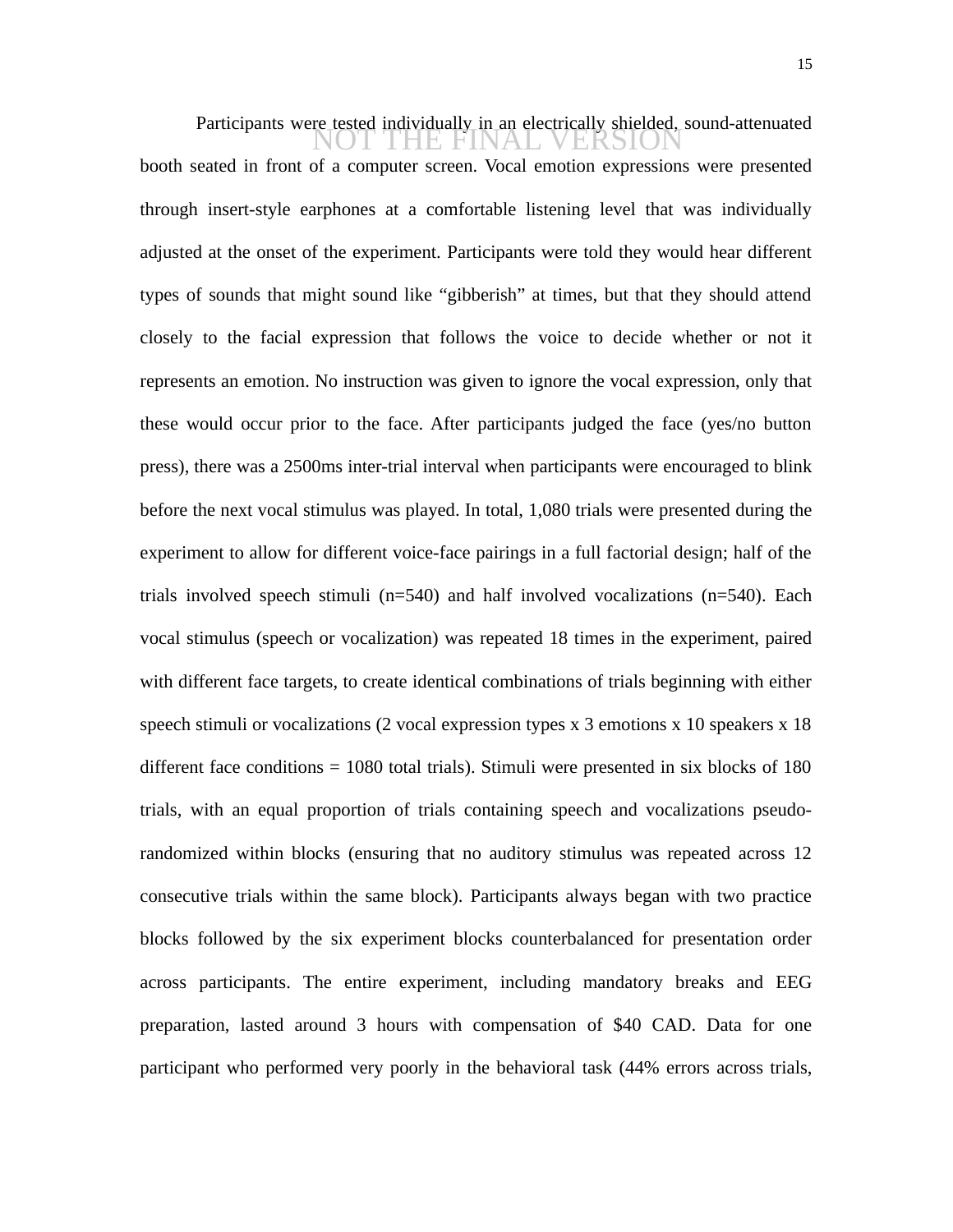where the group mean was 91% correct,  $sd = 12\%$ ) were removed from further analysis<br>NOT THE FINAL VERSION as this individual may not have understood task goals.

### *EEG Recording*

The EEG was recorded by 64 active Ag/AgCl electrodes mounted in an elastic cap (actiCAP, Brain products); we gathered scalp readings from the whole head to analyze ERPs evoked by vocal as well as facial expressions (in our companion report), associated with different spatial distributions. For artifact rejection, horizontal and vertical electrooculogram recordings were taken from two additional electrodes placed at the outer canthus of each eye, and two more placed above and below the right eye. The signal was recorded continuously in reference to FCz with a band pass between DC and 125 Hz, digitized at a sampling rate of 250 Hz, maintaining impedance of all channels below 5 KΩ. The continuous EEGs were first visually inspected and signals with excessive movement artifact, alpha activity or amplifier saturation were manually excluded from analysis. The subsequent data were re-referenced offline to the average of the electrodes and then filtered with a band pass of 0.01 and 30 Hz using EEGLab (Delorme & Makeig, 2004). ERPs were baseline-corrected, time-locked to the onset of the vocal expression and averaged to 800ms post-stimulus onset (approximating the shortest vocal stimulus) with a 200ms pre-stimulus baseline. Rejection of ocular artifacts (e.g., blinks) and drifts was performed on the epoched data by automatically rejecting VEOG-artifacts above 75  $\mu$ V, and segments in other channels with voltage deflections exceeding 200  $\mu$ V within a 1000-ms sliding window, followed by manual inspection of the data. Approximately 38%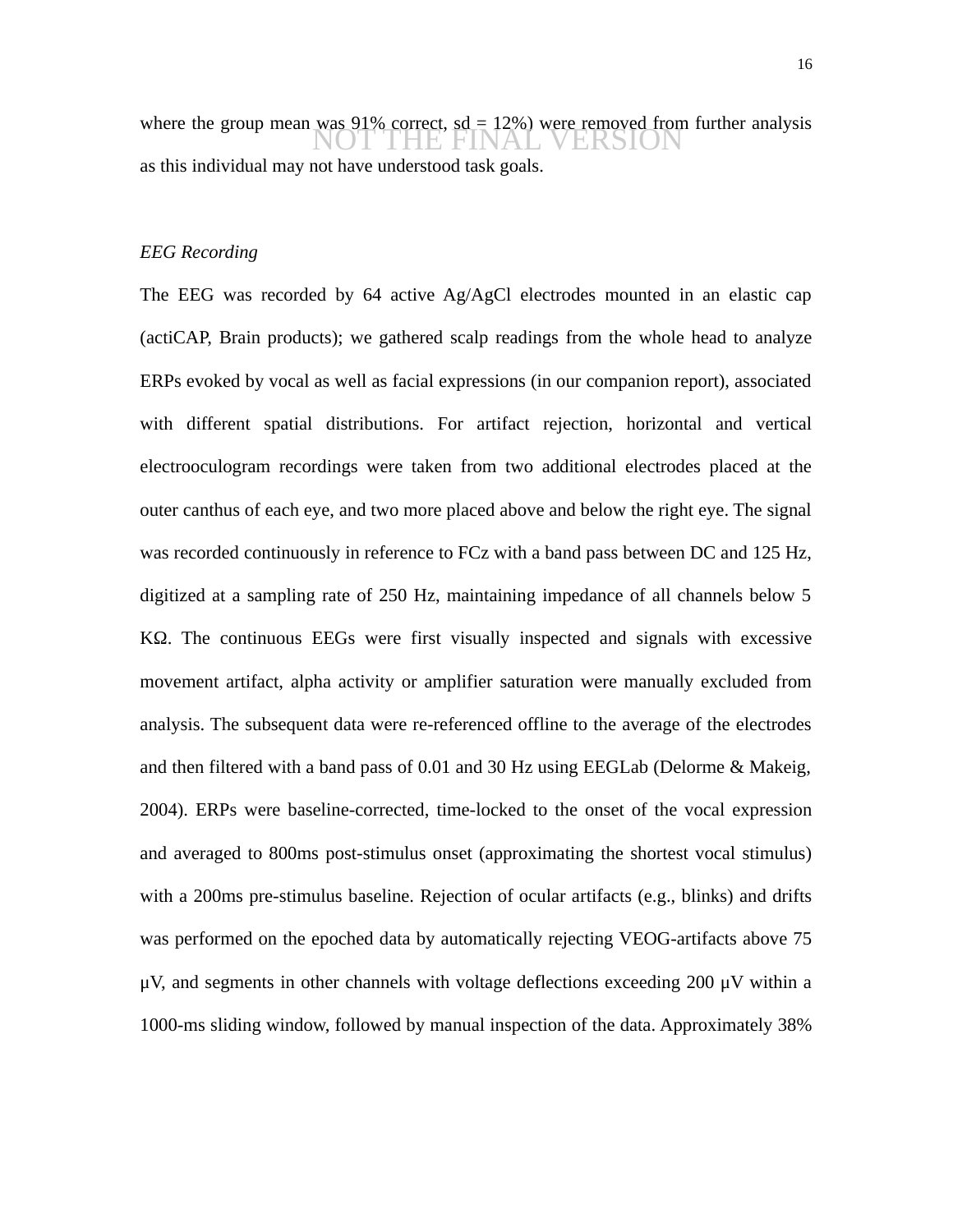of trials were rejected in this manner across participants. The remaining artifact-free trials<br>
NOT THE FINAL VERSION were then averaged separately for each experimental condition and participant.

## *ERP Analysis*

Recall that participants listened passively to vocal expressions before rendering an emotional judgment about a face that could not be predicted from the preceding auditory context; thus, no behavioral measures were relevant to our current analyses of ERP responses evoked by the auditory stimulus. For the ERP analyses, after rejections the mean number of trials per experimental condition and participant was 112 (VocAng  $=$ 115, VocSad = 112, VocHap = 114, SpeAng = 111, SpeSad = 110, SpeHap = 111). Mean amplitude and peak latency of components in the N100-P200 complex, as well as the Late Positive component (LPC), evoked by different auditory primes were of a priori interest (Paulmann et al., 2013; Schirmer et al., 2013). Based on visual inspection of the averaged data and consistent with previous work (Jessen & Kotz, 2011; Paulmann et al., 2013), changes in the N1-P2 complex were analyzed in the fronto-central region and surrounding electrodes (19 electrodes: F3, F1, Fz, F2, F4, FC1, FC3, FC2, FC4, C3, C1, Cz, C2, C4, CP3, CP1, CPz, CP2, CP4). The N100, which showed a mean peak latency of 140ms in the averaged data, was analyzed between 90-160ms, whereas the P200 was analyzed in the 170-300ms time window (mean peak latency of 220ms in the averaged data). Mean LPC amplitudes were analyzed in the 450-700ms post-onset window at typical central posterior electrode sites (O1, Oz, O2, PO3, POz, PO4, P5, P3, P1, Pz, P2, P4, P6). Greenhouse-Geisser corrected ANOVAs were then performed on the peak amplitudes (N100, P200, LPC) and latencies (N100, P200) with repeated measures on Voice Type (speech, vocalization) and Emotion (anger, sadness, happiness).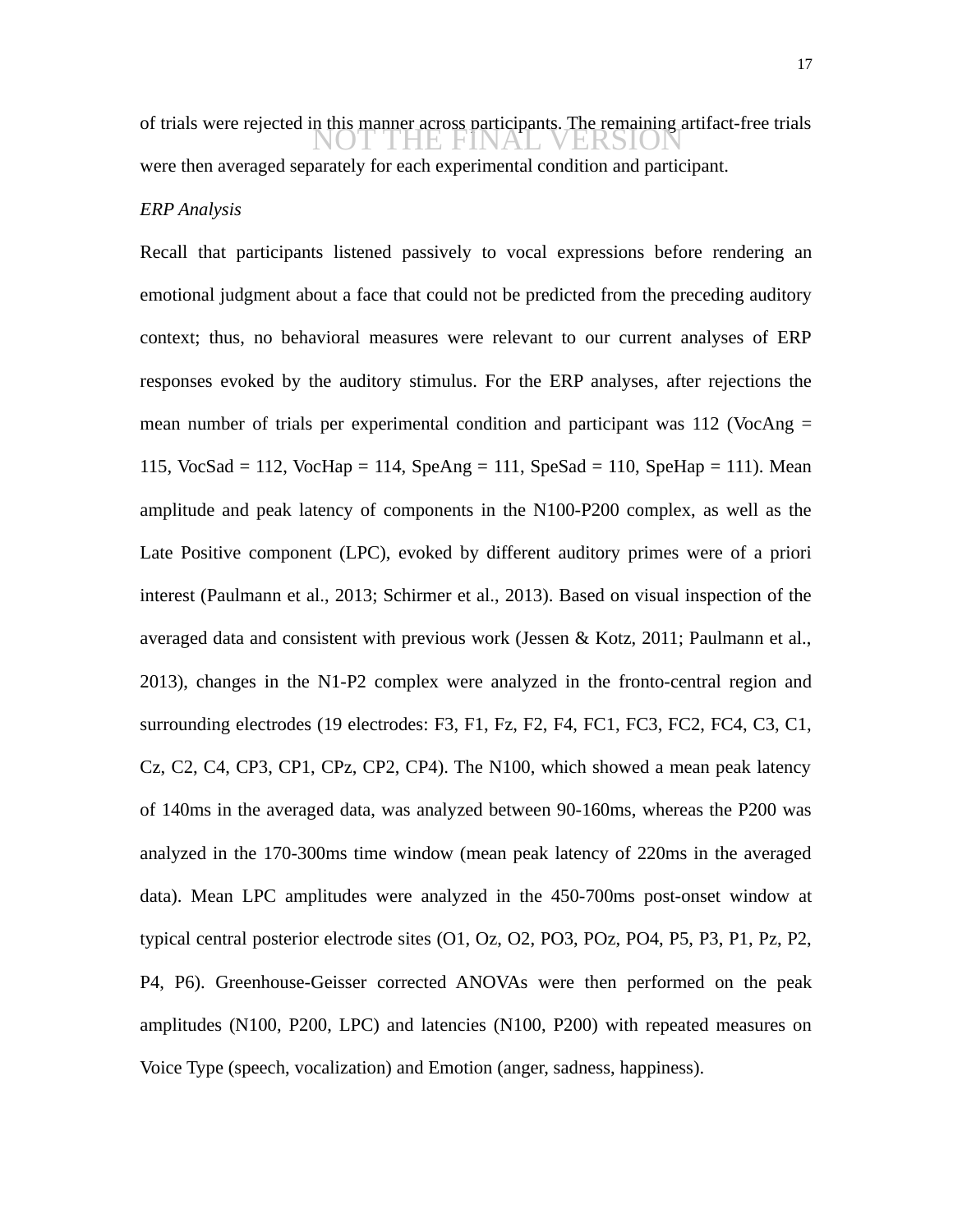# **Results**

# NOT THE FINAL VERSION

# *N100*

The N100 amplitude was significantly reduced overall for vocalizations when compared to speech (Voice Type effect,  $F(1,22) = 19.12$ ,  $p < .001$ ). There was no significant main or interactive effect of Emotion for these data ( $F's < 1.0$ ,  $p's > .84$ ). In addition, N100 latencies varied according to differences in Voice Type and Emotion, *F*(2,21) = 5.21, *p*=.015. Pairwise comparisons showed that the interaction was driven primarily by happy vocalizations (i.e., laughter), which were associated with reduced N1 latencies relative to angry and sad vocalizations. There were no emotion-related differences in N100 latency in the context of speech. For each expression type, N100 latencies differed only for happy (and not anger or sad) expressions, which were shorter for vocalizations/laughter than for happy prosody.

## *P200*

The amplitude of the P200 wave was significantly larger in amplitude for vocalizations than speech (Voice Type,  $F(1,22) = 43.88$ ,  $p<.001$ ), although these patterns varied by Emotion in the form of a significant interaction  $(F(2,21) = 8.45, p=0.002)$ . An increased positivity was observed for vocalizations over speech for anger  $(F(1,22) = 53.12, p<.001)$ and sadness  $(F(1,22) = 22.21, p<0.001)$ , with similar but marginal differences for happiness  $(F(1,22) = 3.83, p=.063)$ . When each voice type was examined separately, P2 amplitudes evoked by vocalizations were significantly reduced for sadness when compared to other emotions  $(F(2,21) = 7.37, p=.004$ ; sad vs. happy:  $p=.015$ ; sad vs. anger: *p*=.011). For speech, the P2 amplitude was reduced for both sadness and anger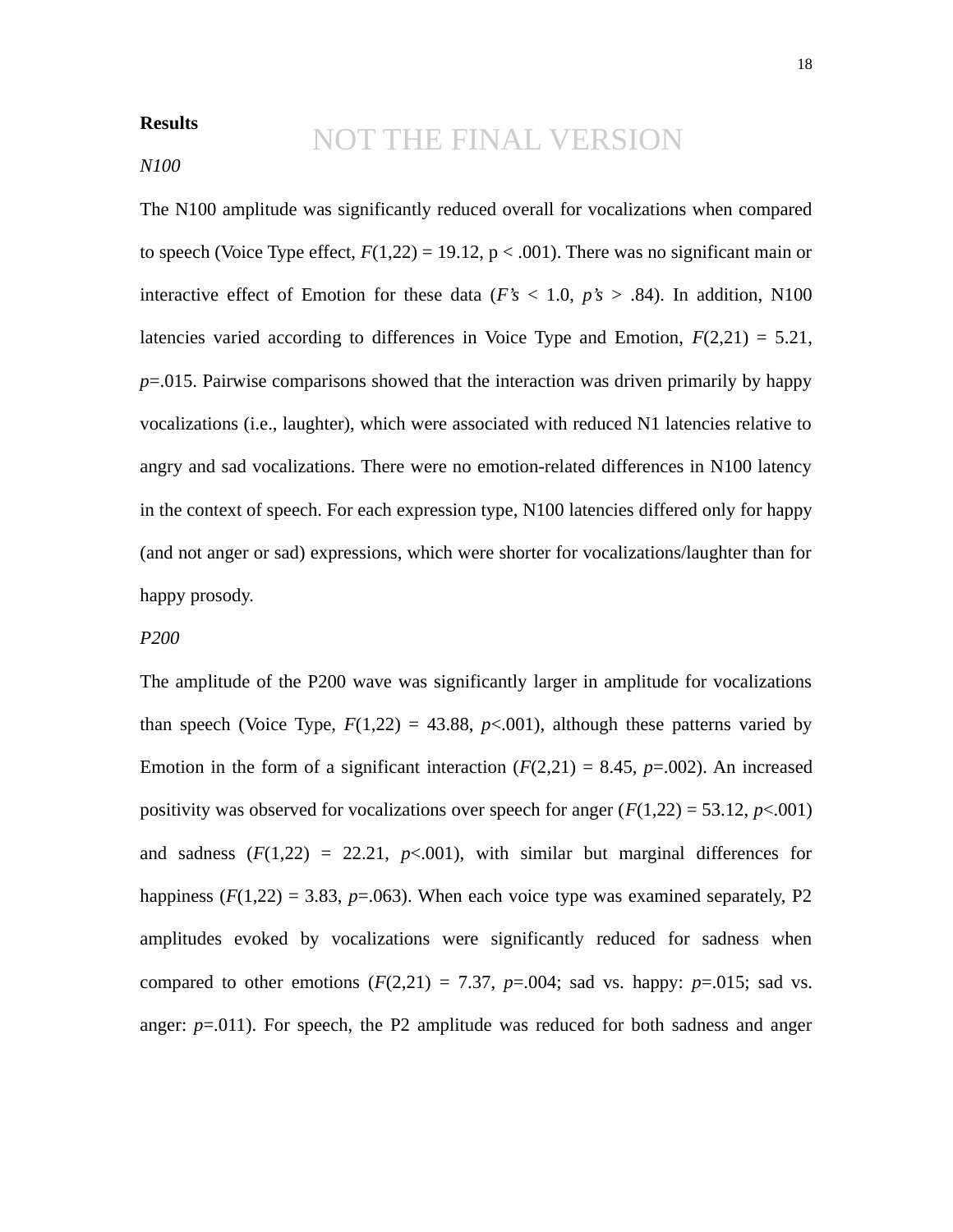when compared to happiness  $(F(2,21) = 18.08, p < .001$ ; happy vs. sad:  $p < .001$ ; happy vs. anger: *p*<.001). NOT THE FINAL **'** 

Vocalizations were further marked by shorter P200 latencies than speech overall (Voice Type, *F*(1,22) = 22.40, *p*<.001). An interaction of Voice Type x Emotion (*F*(2, 21)  $= 36.50$ ,  $p < .001$ ) indicated that this pattern was only significant for anger and happiness (not sadness). For vocalizations, the P2 latency was significantly different for all three emotional expressions, with shortest latencies for happiness, followed by anger, followed by sadness. No emotion-related differences in P200 latency were evoked by speech prosody. The combined influences of Voice Type and Emotion on the N1-P2 response are illustrated in Figure 1.

-----Insert Figure 1 about here ------

## *Late Positive Component (LPC)*

LPC amplitudes (450-700ms) tended to be larger for vocalizations than for speech overall (Voice Type,  $F(1,22) = 25.90$ ,  $p<0.001$ ). A significant Voice Type x Emotion interaction  $(F(2,21) = 3.48, p=.05)$  revealed a stronger (more positive-going) LPC response to angry vocalizations when compared to sad and happy vocalizations, whereas the type of emotional expression did not affect LPC amplitude in the context of speech. Further inspection of these data (Figure 2) implied that emotion effects on the LPC for speech may have occurred somewhat later than for vocalizations; to explore this possibility, a sliding window analysis was performed on the mean amplitudes at 50ms-intervals in a larger time window terminating with the auditory stimulus (450-800ms). Results showed that the interaction of Voice type x Emotion was significant beginning in the 550-600ms time window  $(F(2, 21) = 3.68, p<0.05)$  and at all subsequent intervals, with more positive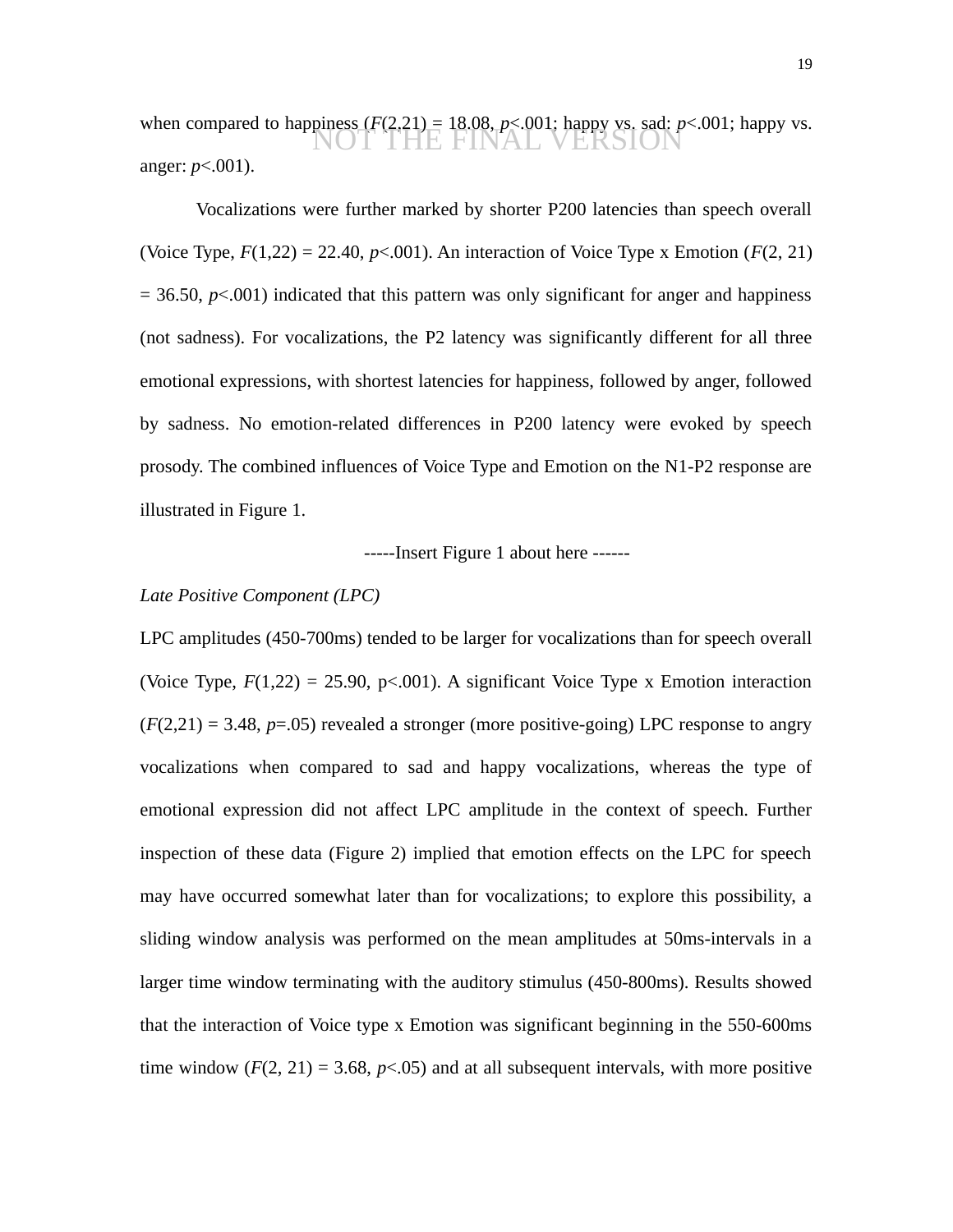waveforms for anger (i.e., growls) compared to sad and happy vocalizations. Beginning at 650-700ms  $(F(2,21) = 5.88, p<0.01)$  and at consecutive intervals, the interaction showed additional effects of emotion in the context of speech, again with stronger positive responses to anger prosody versus sad and happy prosody (which never differed). The overall effect of voice type on the LPC (vocalizations>speech) was significant immediately from the first analysis window (beginning at 450ms), whereas the general effects of emotion (anger>sad=happy) emerged somewhat later in the stimulus (from 550ms). Voice and emotion-related differences in the time course of the LPC are shown in Figure 2. THE FINAL VERS

-----Insert Figure 2 about here ------

#### *Correlation analysis*

At a final step, Pearson correlations (two-tailed, *p*< .05) were computed to examine the relationship between participant variables such as anxiety (state or trait, STAI raw scores) and the amplitude of N1, P2, and LPC components as a function of Voice Type and Emotion.<sup>[1](#page-19-0)</sup> The N1 amplitude for vocalizations was significantly associated with trait (but not state) anxiety ( $R = .417$ ,  $p < .05$ ); there was no apparent relationship between anxiety scores and the N1 amplitude for speech. Trait anxiety was positively associated with the P2 amplitude for both vocalizations ( $R_{\text{angry}} = .642$ ,  $p < .001$ ,  $R_{\text{sad}} = .596$ ,  $p < .01$ ,  $R_{\text{happy}} = .$ 436, p < .05) and speech prosody ( $R_{\text{angry}} = .601$ , p < .01,  $R_{\text{sad}} = .558$ , p < .01,  $R_{\text{happy}} = .649$ , p < .001). Thus, for both N1 and P2 waves, increased anxiety levels were associated with amplified responses in these early components. For the LPC (450-700ms), trait anxiety

<span id="page-19-0"></span><sup>1</sup>NEO-FFI-3 personality dimensions (*T* scores) were entered into an initial analysis but removed for clarity of exposition in the text. In general, trait anxiety of individuals bore a significant positive relationship to neuroticism (*R* = .821, *p* < .001) and a negative relationship to conscientiousness (*R* = -.676, *p* <. 001). The inter-relationship of these three variables and their impact on specific ERP responses are shown in Table 2. No significant correlations were observed between state anxiety and the five personality variables.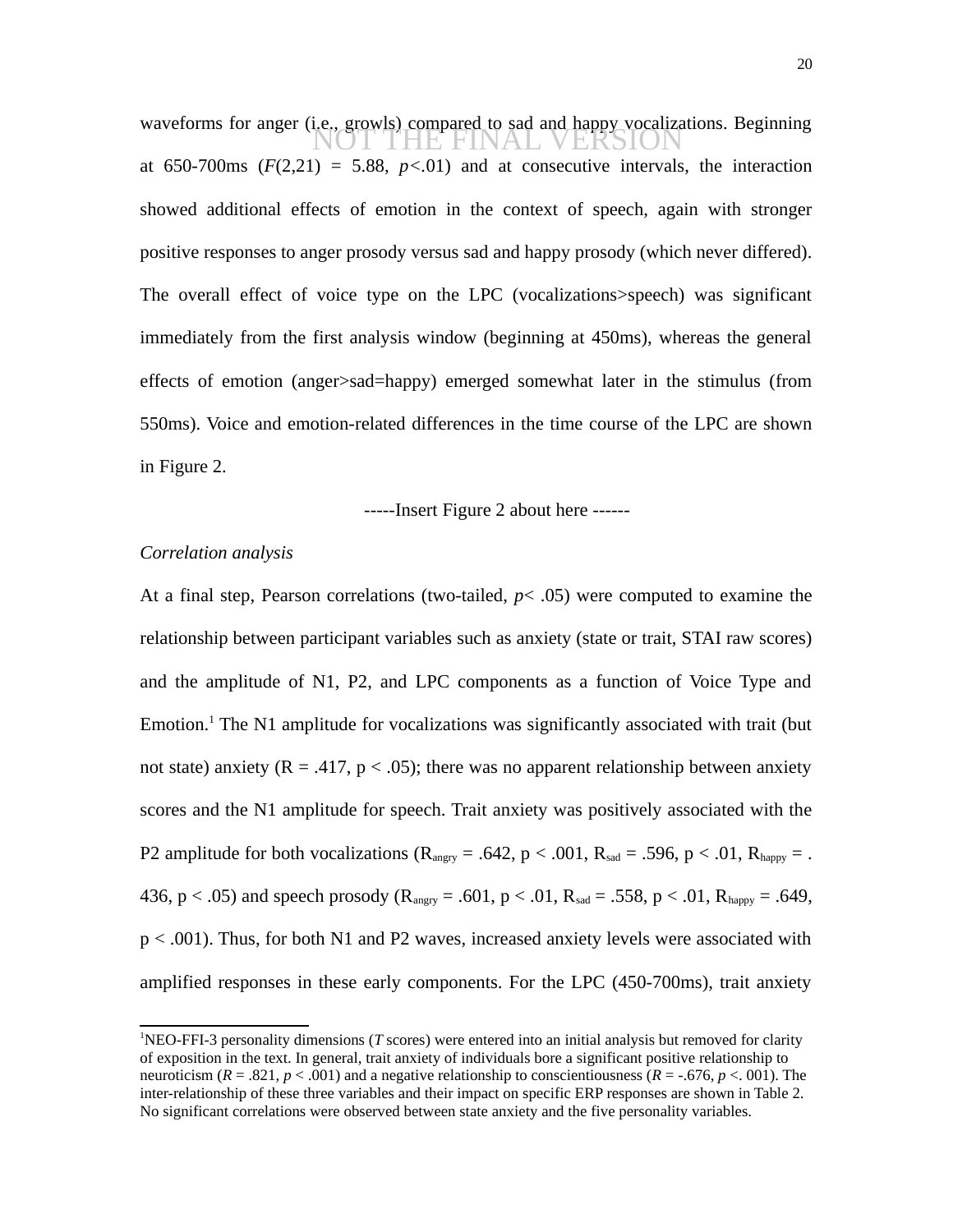was *negatively* associated with the amplitude of responses evoked by speech, as participants with lower anxiety scores exhibited more positive-going LPC amplitudes for sad (R =  $-.474$ , p < .05) and happy (R =  $-.414$ , p < .05) prosody. No association was observed between anxiety and LPC amplitude for vocalizations. Finally, the amplitude of P2 and LPC responses was negatively correlated when processing speech, for angry (*R* =  $-406$ ,  $p = 0.05$ ) and sad (R =  $-398$ ,  $p = 0.06$ ) prosody. Enhanced P2 to angry and sad speech was associated with reduced LPC waves. There was no relationship between the P2 and LPC amplitude for vocalizations. Correlation results are supplied in full in Table 2.

[Insert Table 2 about here]

## **Discussion**

Our study provides new evidence that non-linguistic vocalizations are given precedence by the neurocognitive system, and may be more salient to listeners at particular decoding stages, than similar expressions of emotion embedded in speech. Implicit processing of vocalizations and speech prosody yielded distinct neurophysiological responses in both early and late temporal processing windows involved in vocal expression decoding (e.g., Schirmer & Kotz, 2006); these differences characterized initial stages of sensory and cognitive evaluation of a vocal stimulus (N1- P2), as well as later cognitive operations presumably linked to stimulus elaboration, indepth appraisal, and mental imagery (LPC).

#### *Early decoding stages: sensory and motivational significance*

Previous studies focusing on how the brain differentiates sound categories (e.g., vocal and environmental sounds, music) imply that human vocalizations and speech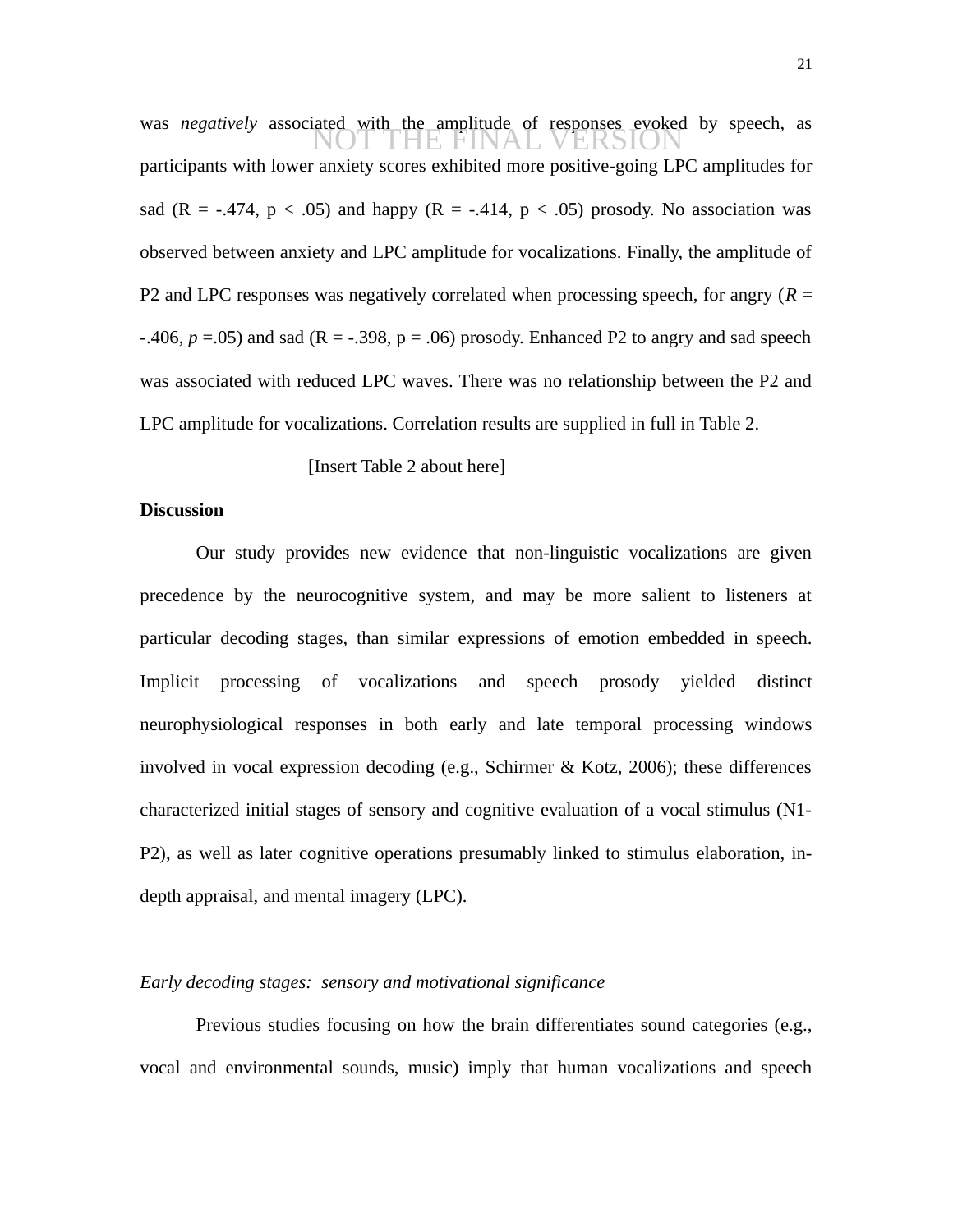prosody are associated with early differences in neuronal activity in the 100-300ms time<br>
NOT THE FINAL VERSION window (Charest et al., 2009; Rigoulot, Pell, & Armony, 2015) although speech and nonspeech-embedded emotions were combined in most analyses conducted by these authors. Here, we uncovered direct evidence that vocalizations are robustly differentiated from speech prosody, and seem to be treated *preferentially*, as early as 100ms after listeners were exposed to acoustic input. Both amplitude and latency of the N100 and P200 were modulated by vocal expression type; for example, vocalizations were associated with *reduced* N1 amplitude and *enhanced* P200 waveform when compared to emotional speech.

In the context of auditory processing, the N1 component gauges early sensory encoding of physical properties such as frequency, complexity, and intensity of the stimulus (e.g., Näätänen & Picton, 1987). With notable exceptions (Jessen & Kotz, 2011; Liu et al., 2012), the amplitude of N1 seems to be insensitive to emotional characteristics of a stimulus, in keeping with our findings, although perceptual processes at this stage robustly differentiate sound categories, such as human and non-human sounds (Charest et al., 2009) and music versus human vocal sounds (Kaganovich et al., 2013; Meyer, Elmer, Baumann, & Jancke, 2007; Rigoulot et al., 2015 for negative findings). Our results extend literature on the auditory N1 by establishing that human vocal expressions of emotion encoded as non-linguistic vocalizations (or 'affect bursts', Scherer, 1994), and the same emotional signals embedded in speech, are registered as distinct sound categories as early as 100ms after acoustic onset. Vocalizations, which are relatively unconstrained by the segmental structure of language, emanate in large part from glottal and sub-glottal activity associated with autonomic/physiological responses to emotion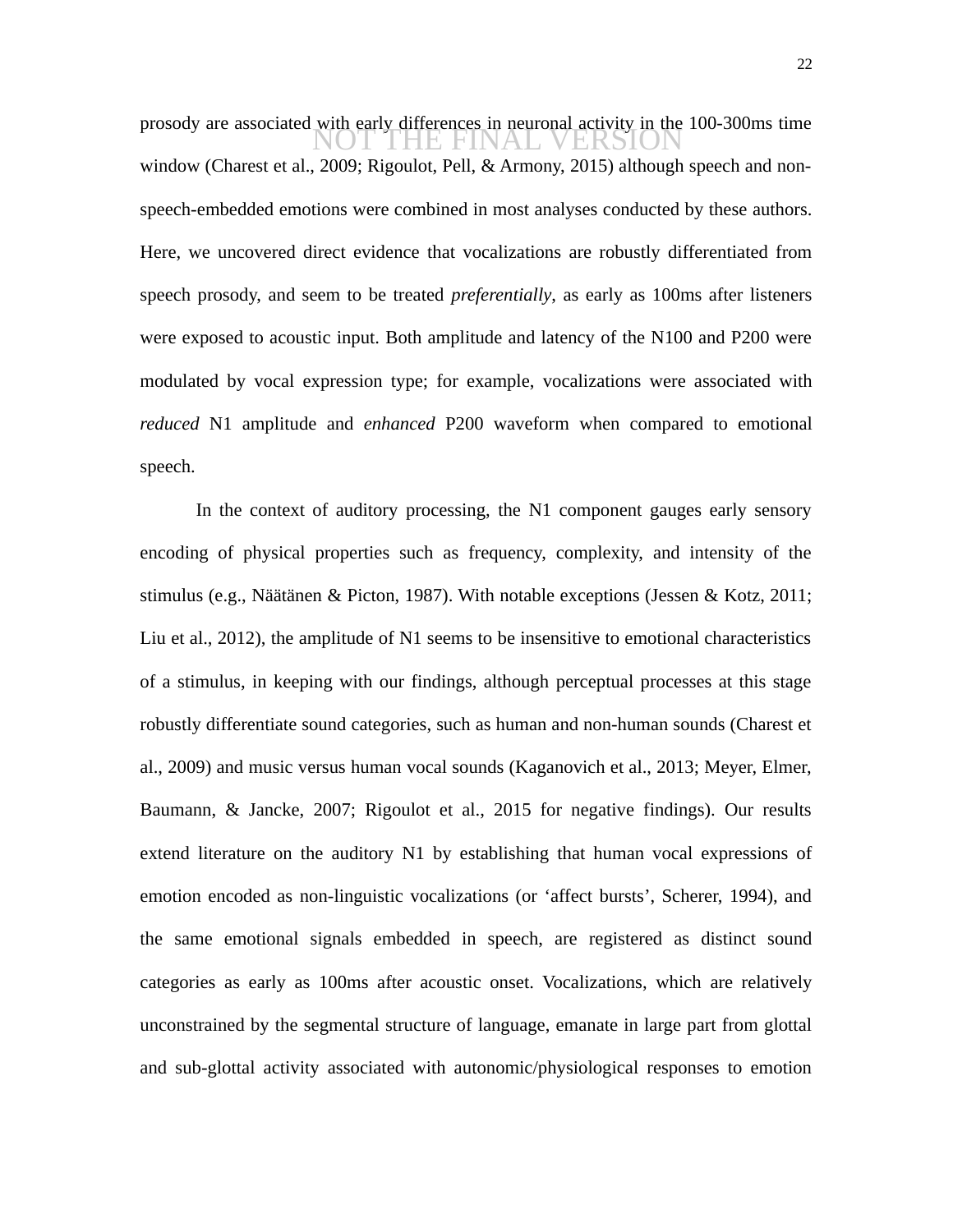(Trouvain, 2014). This renders these expressions acoustically distinct and less complex in<br>NOT THE FINAL VERSION many ways from emotional prosody (Meyer et al., 2007; Szameitat et al., 2009), since speech requires fine control of the entire vocal apparatus to preserve specific vocal tract configurations associated with segmental distinctions in linguistic communication. Our data show that these differences in the perceptual-acoustic quality of vocalizations, such as growls and laughs, are registered by the neurocognitive system as distinct 'objects' from speech-based signals as early as 100ms, analogous to differences between other sound categories that exemplify the functional specialization of the human brain for behaviorally relevant sounds (Belin, Zatorre, Lafaille, Ahad, & Pike, 2000; Formisano, De Martino, Bonte, & Goebel, 2008).

As was true here, effects of stimulus *emotionality* are routinely observed after processing 200ms of vocal expressions, with fronto-centrally distributed modulation of the P2 amplitude for different types of speech and non-speech vocal expressions (Liu et al., 2012; Paulmann et al., 2013; Sauter & Eimer, 2009; Schirmer et al., 2005). The directionality of this effect remains controversial, perhaps owing to task-related variability across studies; whereas some work reports enhanced P2 amplitudes for neutral over emotional prosody (Paulmann & Kotz, 2008), other studies show a larger P2 for emotional over neutral vocalizations (Liu et al., 2012) or for vocalizations associated with high versus low arousal (Sauter & Eimer, 2009). Changes in P2 amplitude have been attributed to attentional shifts that facilitate *preferential processing* of emotionally or motivationally significant events (Paulmann et al., 2013; Paulmann, Ott, & Kotz, 2011). Neuronal activity in the P2 time window has also been tied to the auditory "what" sensory processing stream involved in object classification (Charest et al., 2009;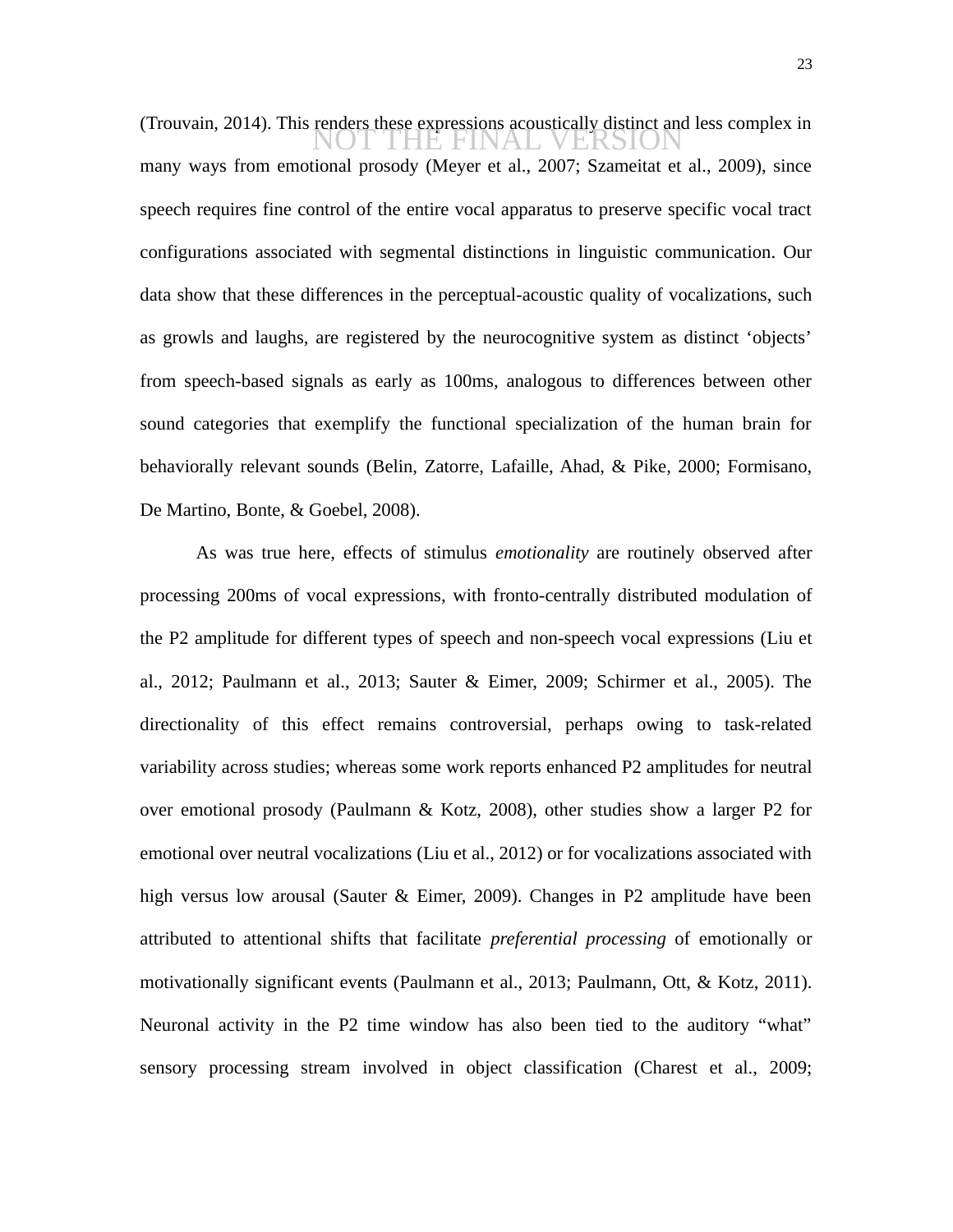Schirmer, Fox, & Grandjean, 2012), as this response seems to index *motivationally*<br>
NOT THE FINAL VERSION *salient* voice qualities beyond emotions, such as voice familiarity, gender, speaker identity, and even speaker confidence (e.g., Beauchemin et al., 2006; Jiang & Pell, in press).

In a study that presented non-linguistic vocalizations of happiness (*laughter*), anger (*humph*), and neutral (*mmm*), Liu et al., (2012) observed reduced N1 and increased P2 responses to emotional (angry and happy) vocalizations when compared to neutral ones; this pattern is analogous to the one witnessed here with reduced N1 and enhanced P2 responses to vocalizations versus speech prosody. On the basis that motivationally salient stimulus characteristics rapidly evoke sustained attention and preferential processing (Jessen & Kotz, 2011; Paulmann et al., 2013), it can be said that vocalizations elicited a preferential response in our experiment when compared to vocal expressions in speech, just as emotional vocalizations were treated preferentially over neutral sounds in Liu et al.'s (2012) study. Here, early preferential processing of vocalizations should facilitate initial stages of perceptual processing in the form of reduced N1 amplitudes, where speech is associated with more effortful (complex) demands on acoustic analysis (Meyer et al., 2007). At the same time, P2 amplitudes would be enhanced by rapid deployment of attentional resources to vocalizations at the stage of "salience detection", where initial encoding of motivational properties of the stimulus takes place (e.g., emotionality, valence, arousal). This result fits the notion that non-linguistic vocalizations are more primitive and salient signals of emotion than spoken utterances in an evolutionary sense (Scherer, 1994).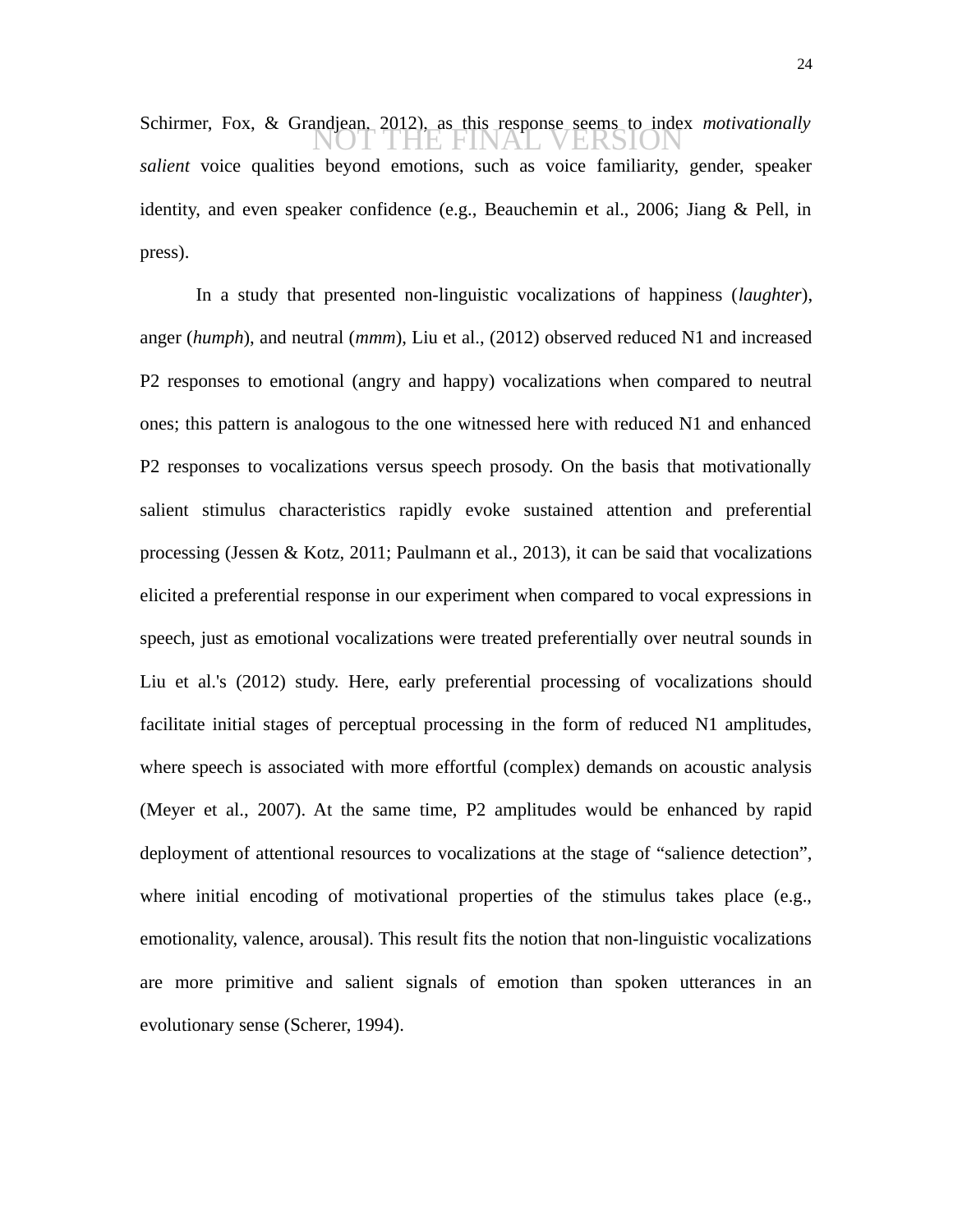Further evidence that vocalizations were treated preferentially at initial stages of<br> $\Box$ perceptual decoding and salience detection is that P2 *latencies* were significantly reduced overall for vocalizations than speech prosody for most emotions (except sadness). In fact, P2 latencies displayed a highly differentiated pattern *only* for different types of vocalizations: peak latencies occurred earlier on average for happiness (laughter), followed by anger (growls), and then sadness (sobs). In contrast, no differences in P2 latency were noted among emotions for speech prosody. Inspection of major acoustic parameters of the stimuli up to the end of the P2 time window (0-300ms, Table 1) does not readily explain P2 modulation based solely on mean acoustic differences and/or the time point of local pitch or amplitude peaks in the stimulus. Rather, these results suggest that during early emotion evaluation, vocalizations not only take general precedence in their encoding, but that the brain encodes the distinct qualities of each type of vocalization for rapid identification of these signals, at an earlier time point than when listeners are exposed to speech. Registering the specific emotional qualities of vocalizations in the P200 time window may be viewed as another example of how the neurocognitive apparatus quickly 'tags' the motivational salience of this class of signals to facilitate a behaviorally adaptive response, given that the consequences of vocalizations and related action tendencies vary considerably in their biological significance to the organism.

In terms of the impact of specific emotions on early ERP components, vocal expressions of sadness, irrespective of their form of expression, were associated with reduced P2 amplitude when compared to other emotions (Paulmann et al., 2013) and a delayed P2 response for sad vocalizations. Since events high in arousal tend to be more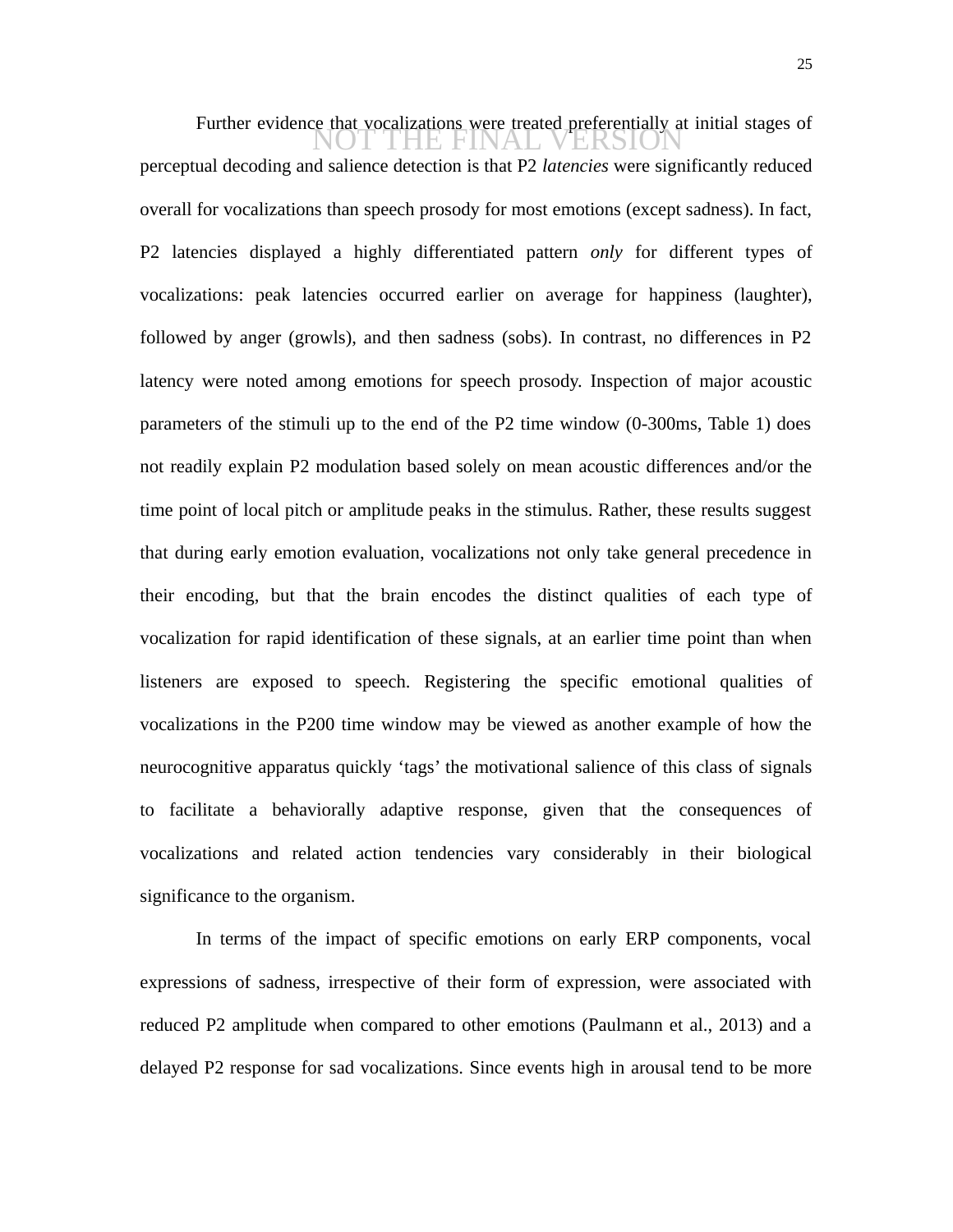motivationally salient (Lee et al., 2014; Mather & Sutherland, 2011), it is possible that the motivationally salient ( $\bigcup_{i=1}^{\infty}$ P2 response is partly sensitive to general arousal features of vocal expressions, with increased response to stimuli that are high in arousal irrespective of their positive/negative valence (Sauter & Eimer, 2009 for vocalizations; see also trends in Paulmann et al., 2013 for speech prosody). As our sad stimuli were rated as lower in arousal than other emotions (and speech was perceived as less arousing than vocalizations overall), sensitivity to arousal features in the P2 time window could explain some of the ERP patterns we observed, pending new studies that employ a wider range of stimulus types. Another pattern of interest in our data refers to laughter (i.e., joyful vocalizations), which uniquely displayed an early N1 peak and earliest P2 response when compared to all other voice/emotion types. Laughter in our study was rated as notably more aroused *and* more pleasant than all other stimulus types (Table 1), underscoring the distinctiveness of these signals and the likelihood that they elicited positive affect, since different types of laughter (joyful, taunting, etc.) are associated with distinct behavioral responses and neural activation patterns (Bachorowski & Owren, 2001; Wildgruber et al., 2013). Similarly, responses to *spontaneous* or reflexive laughter, which are presumably captured by the stimuli we used (Belin et al., 2008), are known to differ from those evoked by volitional, social forms of laughter (Bryant & Aktipis, 2014; Szameitat et al., 2010). Our data add to this literature by showing that neural responses to laughter are associated with a distinct *time course* at early processing stages, an observation that should be examined in a more concerted manner in future studies.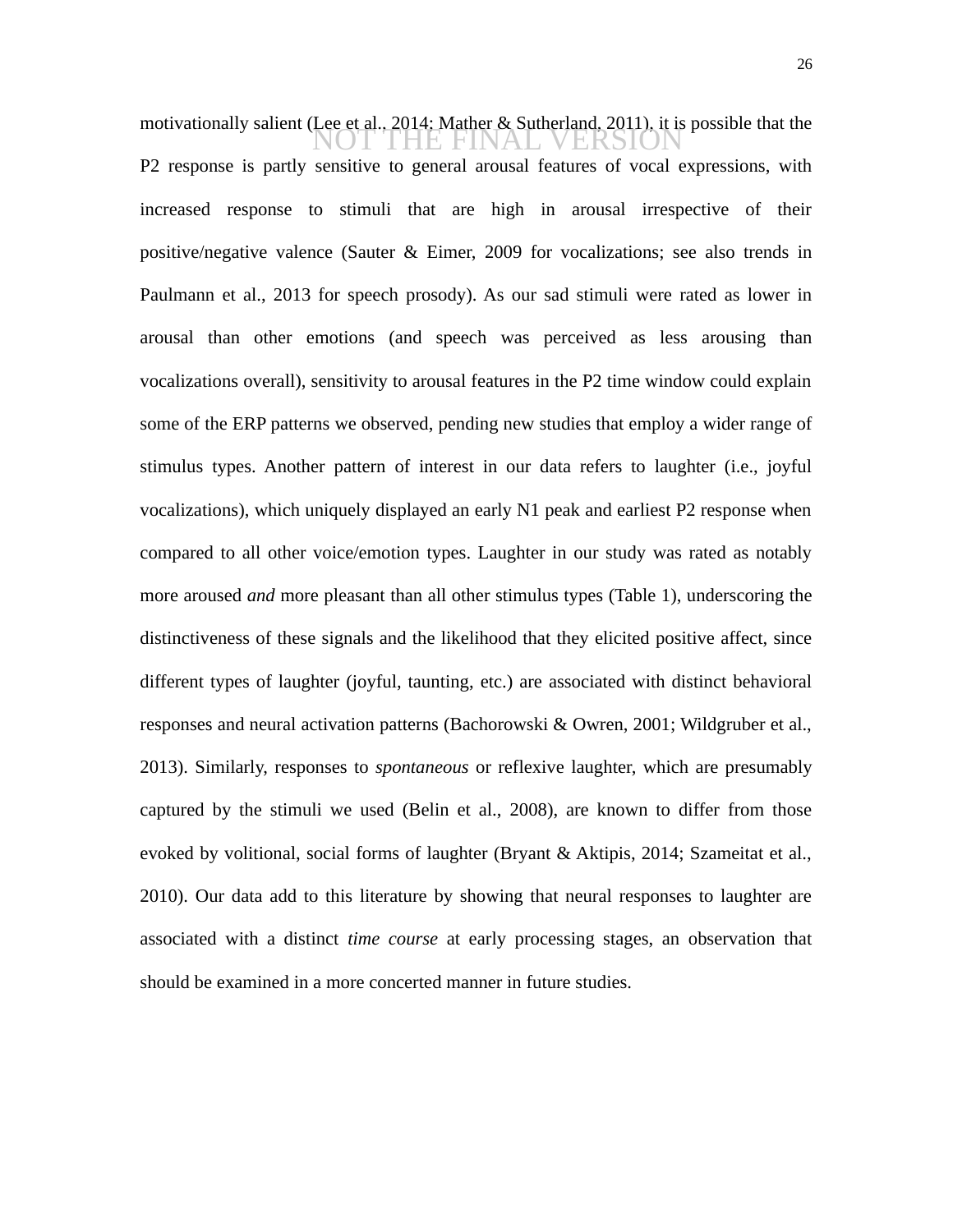# Late decoding stages: cognitive elaboration of social significance<br>NOT THE FINAL VERSION

A deeper fine-grained analysis of vocal expressions in the context of evolving stimulus properties, stored memory representations, and task demands occurs at a later processing stage, evoking different ERP responses sensitive to vocal cues in the 400- 800ms post-stimulus time window (Bostanov & Kotchoubey, 2004; Jiang & Pell, in press; Rigoulot, Fish, & Pell, 2014; Schirmer & Kotz, 2003, 2006). Emotion-specific modulation of the Late Positive Component (LPC) has been observed for speech prosody (Paulmann et al., 2013; Schirmer et al., 2013), with a more positive-going wave at central-posterior brain sites for expressions high in arousal Paulmann et al., 2013; Jessen & Kotz, (2011) who reported no significant LPC amplitude differences for anger, fear, and neutral vocalizations in the "audio" condition of their study). Here, the LPC amplitude between 450-700ms was strongly influenced by both voice and emotion type; *angry vocalizations* (i.e., growls) exhibited a sustained, more positive-going wave than sad or happy vocalizations in this time frame (beginning around 550ms). Subsequent analyses pinpointed a similar effect of angry *speech* on the LPC after 650ms, with increased positivity over sad and happy prosody. Note that these patterns do not align neatly with underlying valence-arousal dimensions of the stimuli as perceived by our pilot raters, who judged anger to be *less* aroused than happiness but *more* pleasant than sadness.

These findings underscore qualitative differences in how discrete expressions of anger influence later processing stages where in-depth (or second pass) analysis of vocal signals is thought to occur (Paulmann et al., 2013), while showing that this neural response can be detected *earlier* when anger is encoded *non-linguistically*. Of the three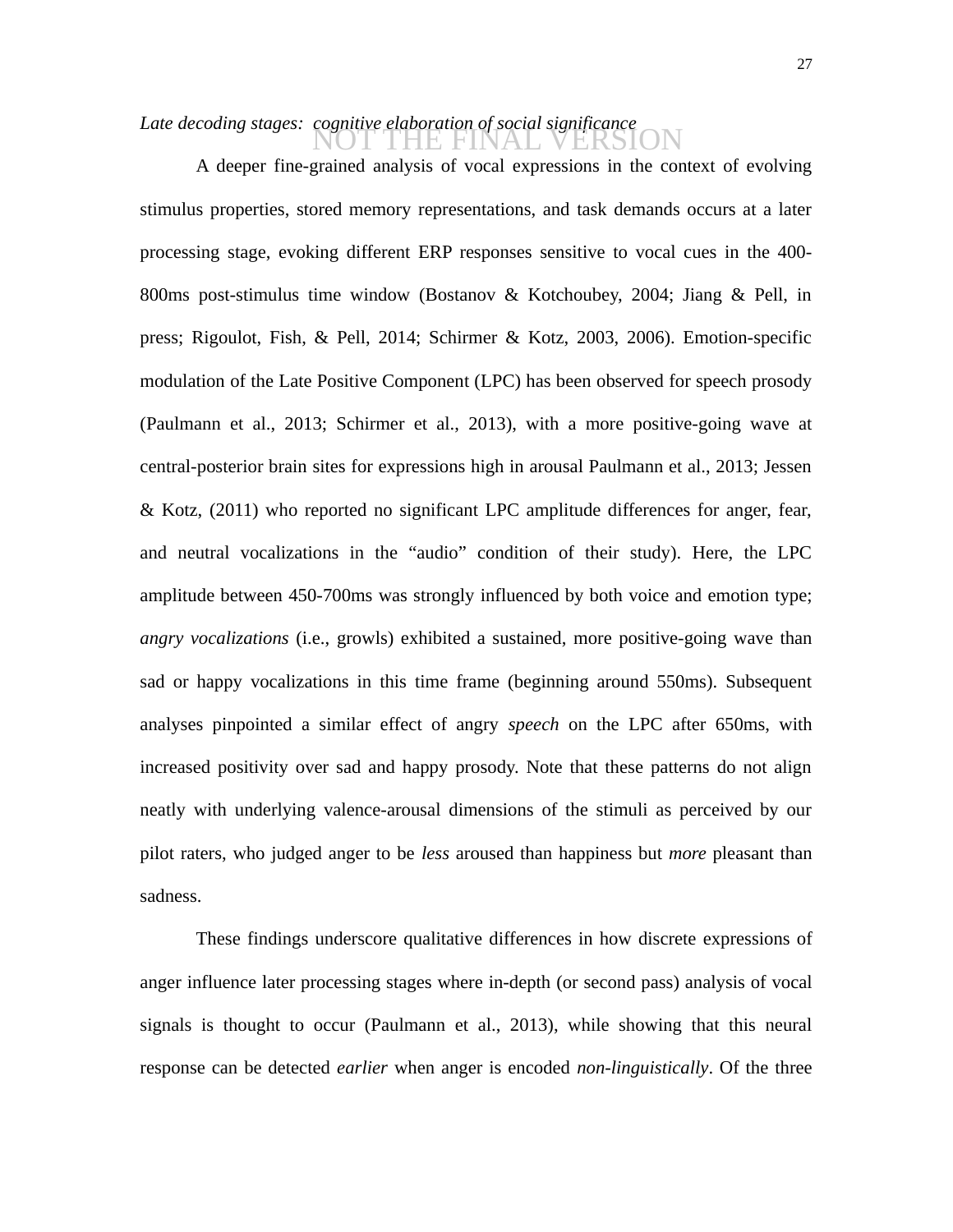emotions studied here, anger is uniquely associated with external signals of aggression emotions studied here, anger is uniquely associated with external signals of aggression and threat, which tend to promote increased psychophysiological responses (Öhman, 1987; Siegman, Anderson, & Berger, 1990) and capture and *hold* attention to a greater extent than non-aversive stimuli when facial expressions are presented (e.g., Koster, Crombez, Van Damme, Verschuere, & De Houwer, 2004). Our ERP data imply that listeners automatically engage in sustained monitoring of anger voices, irrespective of its acoustic form, to fully specify the significance of these unique and potentially threatening events (Frühholz & Grandjean, 2012) and that some of these operations are indexed by changes in the late positivity. Quite possibly, these patterns are further influenced by task goals, stimulus factors (e.g., predictability) and individual variables that impact on attentional mechanisms and coping potential (e.g., Mogg & Bradley, 1998). For example, the observation that P2 amplitudes evoked by angry (and sad) speech were associated with significantly *reduced* LPC waves is informative, as it implies that individual differences in how salient negative prosody is encoded at early processing stages (stronger P2 response) influence the extent of cognitive analysis paid to these signals "downstream" in the 400-750 time window (reduced LPC; see also Schirmer et al., 2013). New studies that examine our effects in the context of a broader array of vocal emotion types will help to clarify and extend these claims.

# *Effects of anxiety on vocal emotion processing*

Although not our primary focus, both early and late ERP responses were modulated by the trait anxiety level of participants within our sample (and related personality dimensions such as neuroticism), suggesting that the temporal neural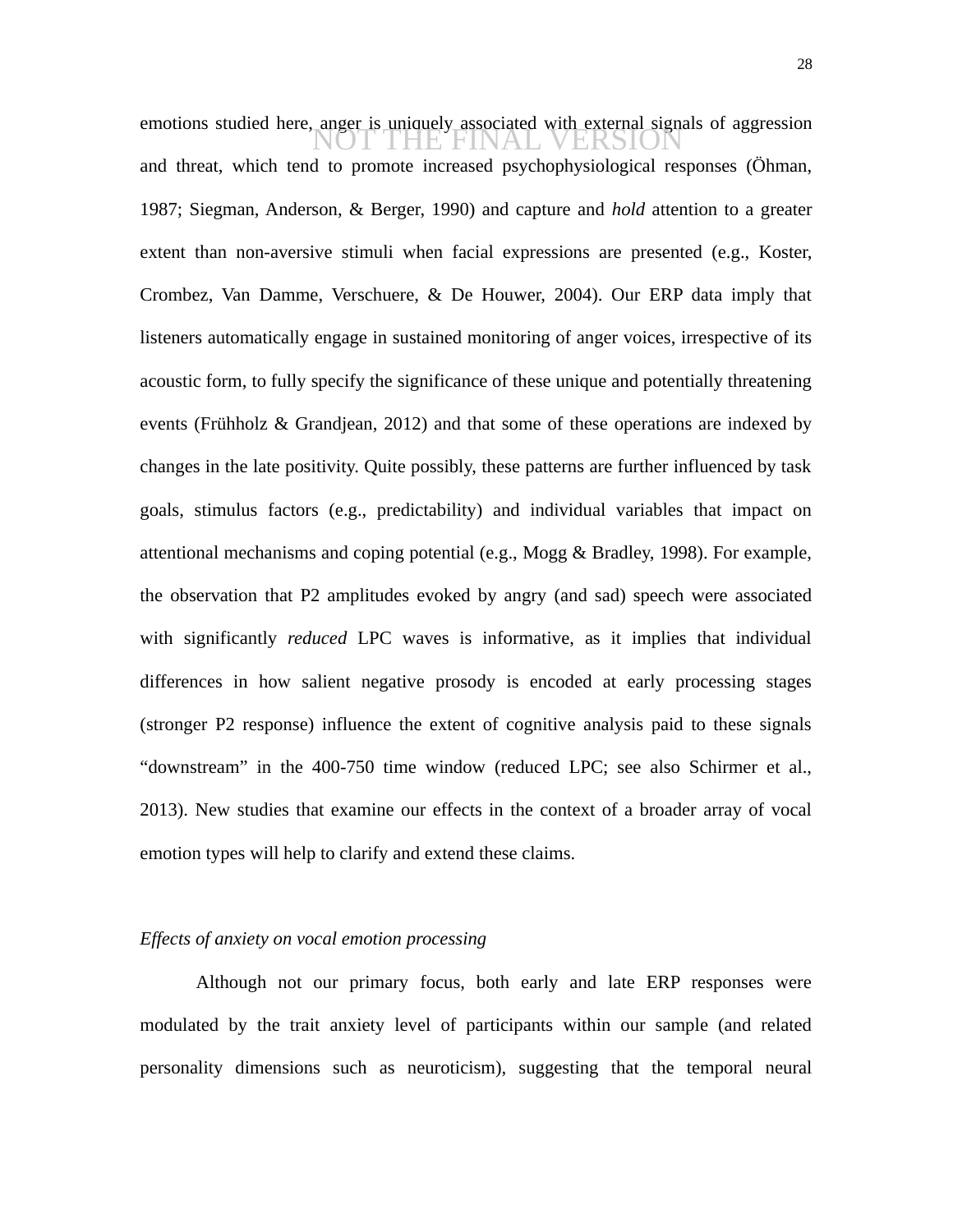dynamics for processing emotional sounds can be altered at several processing stages in<br>NOT THE FINAL VERSION anxiety-related disorders. It is well known that anxiety disorders are associated with maladaptive changes in information processing due to an attentional bias (Bar-Haim et al., 2007; Mogg & Bradley, 1998)characterized by pre-attentive shifts in attention and enhanced processing of threat-related cues (Koster, Crombez, Verschuere, Van Damme, & Wiersema, 2006; Zvielli, Bernstein, & Koster, 2014). Here, it seemed that high trait anxiety was linked to deeper/more effortful acoustic processing of non-linguistic vocalizations (promoting stronger N1 amplitudes for vocalizations), followed by a broadbased increase in the deployment of attention to *all* vocal emotion expressions to determine their motivational relevance (i.e., increased P2 amplitudes to both vocalizations and speech in individuals with high versus low trait anxiety).

These results provide new evidence that individuals with trait anxiety preferentially allocate their attention to emotional voices at very early stages of stimulus encoding in the 100-200ms time window (Schirmer & Escoffier, 2010), similar to early attentional biases for face stimuli (Mogg, Philippot, & Bradley, 2004). Moreover, individuals with high trait anxiety continue to show differences in their neural response sensitivity at later cognitive processing stages as they continue to process emotional speech. Our findings justify the opinion that heightened vigilance to emotional voices represents an important feature of trait anxiety and related disorders such as social phobia (Peschard et al., 2014; Quadflieg, Wendt, Mohr, Miltner, & Straube, 2007), a topic that is ripe for exploration.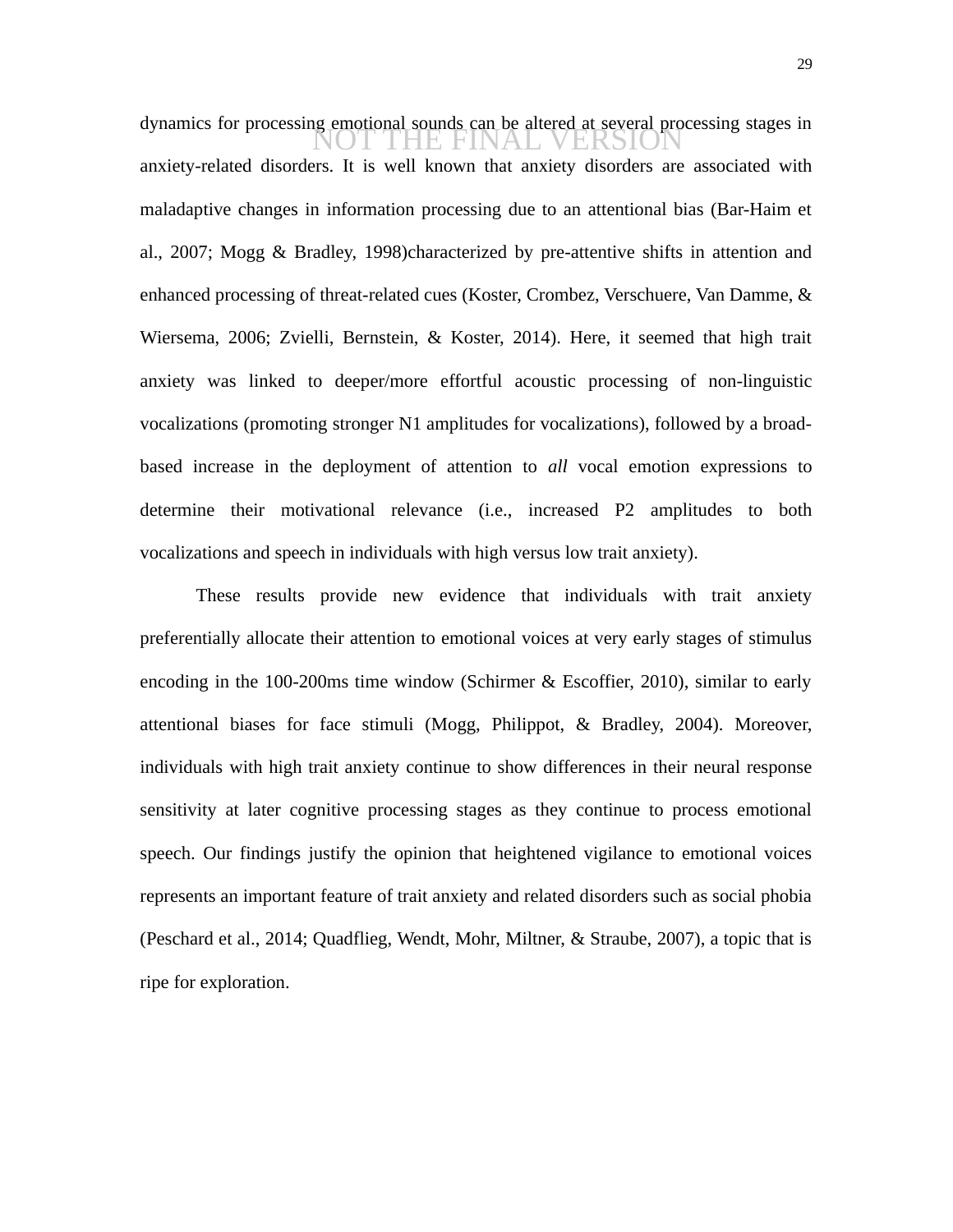# *Neurocognitive mechanisms for processing emotion in and out of speech*<br>NOT THE FINAL VERSION

Vocalizations of a non-linguistic nature (e.g., cries, growls, laughs) and emotional speech prosody are both natural signals humans exploit to convey emotion, with inherent communicative value and decoding mechanisms that differ from those used in other forms of communication such as language (Wilson & Wharton, 2003). However, when processing of these stimuli is examined with fine temporal resolution, our data underscore that vocalizations are processed preferentially by the neurocognitive system as distinct signals that are more motivationally salient than speech-embedded emotions, particularly in the early time course of auditory processing. Thus, while speech and non-speech-based vocal expressions share many core acoustic features that refer to basic emotions (Juslin & Laukka, 2003), vocalizations appear to have the advantage of conveying rich affective meanings that promote a more immediate, deeper analysis of the motivational properties of these signals when compared to many speech stimuli, measurable at different stages of the neuronal response (Bestelmeyer et al., 2014). This is consistent with neurophysiological studies on primary auditory cortex in nonhuman primates, which suggest that species-specific vocalizations are highly affective stimuli that can induce greater neural responses than other less behaviorally relevant sounds (Wang and Kadia, 2001).

In human communication, vocalizations are considered a "raw" form of emotional expression in the vocal channel because they are often the spontaneous product of reflexive (neuro) physiological responses to an emotional event (Bostanov & Kotchubey, 2004) without precise articulatory targets (Trouvain, 2014). In contrast, emotional prosody represents the *socialization* of emotional cues in speech behavior, a context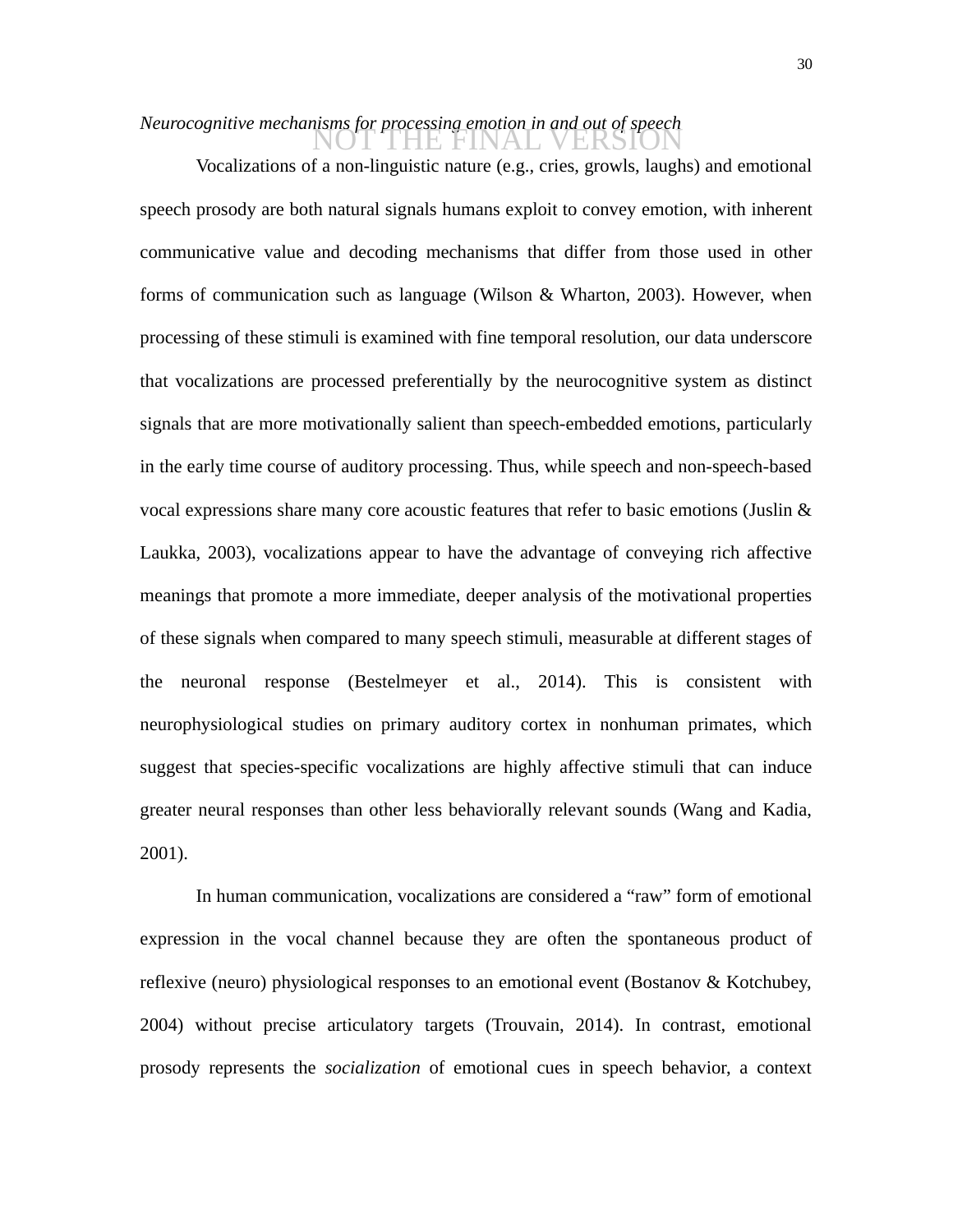where attention and mental resources are simultaneously deployed in service of linguistic where attention and mental resources are simultaneously deployed in service of linguistic information sharing; in this context the acoustic expression of segmental and suprasegmental features necessary for speech intelligibility must be rigorously preserved. Human systems for producing vocal emotions in their raw form (i.e., non-linguistic vocalizations) are phylogenetically older and share critical properties, including underlying neural organization, with the vocal call systems of other primates and many mammalian species (Meyer et al., 2007; Owren, Amoss, & Rendall, 2011). However, as human language evolved in the face of an existing vocal system for expressing emotion, a functionally distinct, more volitional capability for expressing emotions in speech may have simultaneously developed, supported by functionally-distinct neural pathways. That is, vocal systems for communicating emotion in humans are likely supported by a dual neural pathway architecture and partly independent (Frühholz, Trost, & Grandjean, 2014; Owren et al., 2011).

In light of our findings, we speculate that emotional vocalizations are more salient to listeners, or given temporal precedence by the neurocognitive system, because they emanate from a functionally distinct, affectively-triggered neural control system dedicated to vocal production that is not consistently engaged by speech. In the neuroimaging literature, there is evidence that vocalizations predominantly activate the amygdala and other subcortical structures (Fecteau et al., 2007; Phillips et al., 1998; Sander & Scheich, 2005; Szameitat et al., 2010), whereas this evidence is less consistent for emotional prosody (Wiethoff et al., 2009). On the basis that vocalizations selectively trigger limbically-dominated processes that form part of the ancestral subcortical system for regulating emotional responses (e.g., Frühholz, Trost, & Grandjean, 2014; Jürgens,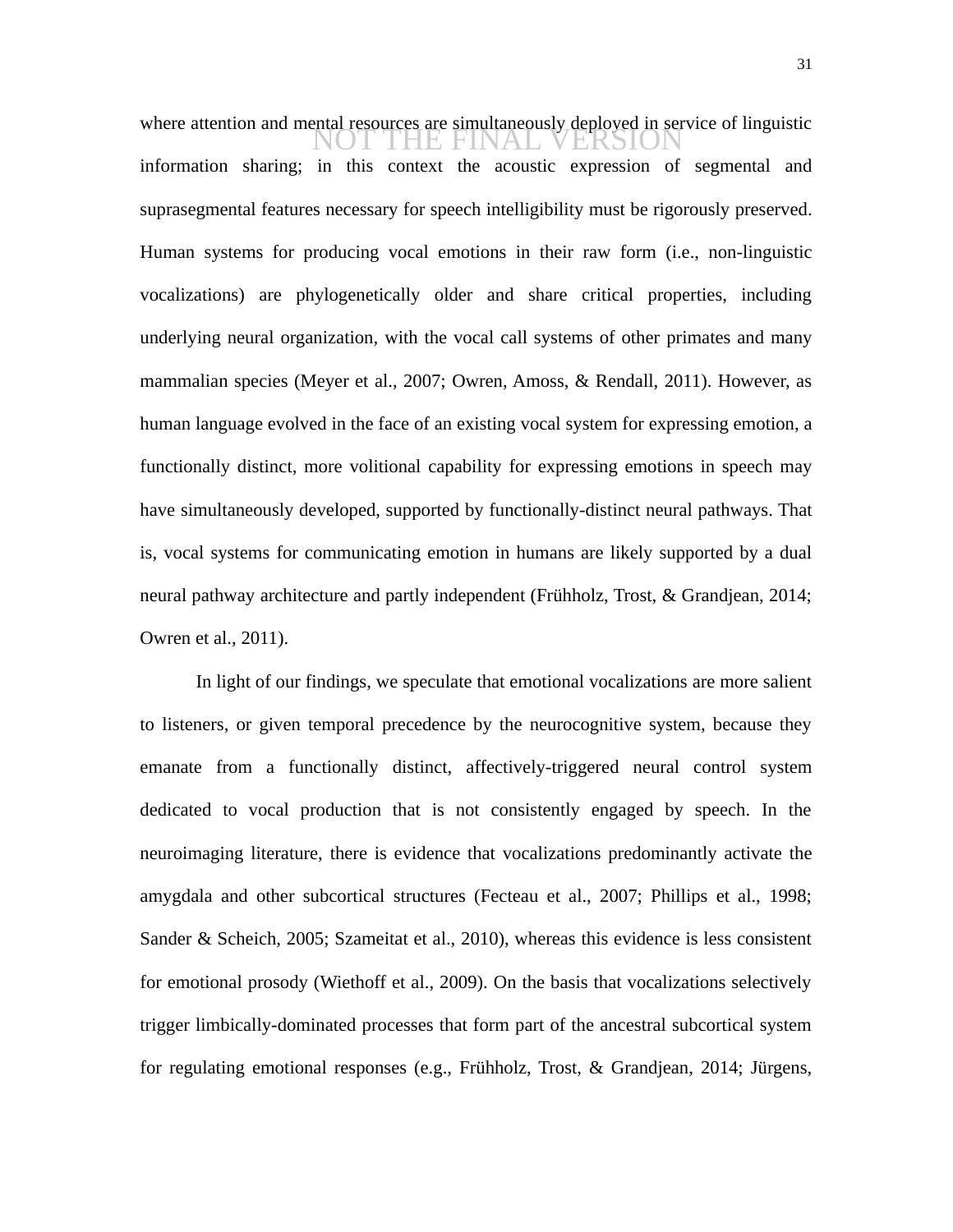2008; Meyer et al., 2007; Sander & Scheich, 2005), activation of this circuitry would<br>NOT THE FINAL VERSION strengthen input used to tag the urgency and biological salience of vocal expressions to listeners by dedicated temporo-frontal cortical mechanisms that process voice information (Belin et al., 2000; Schirmer & Kotz, 2006; Schwartz & Kotz, 2013). In terms of the *time course* of emotion processing, our data show that this leads to preferential deployment of attention to the type *and* quality of different vocal signals in the 100-200ms time window, even when vocal stimuli are not the subject of attentional focus (Aschliemann et al., 2008; Fecteau et al., 2004; Gädeke et al., 2013).

In contrast, processing emotional expressions within speech is likely dominated by species-specific, cortically-based circuitry involved in the volitional production of language and emotions, engaging a distinct (parallel) set of processing routines (Dietrich, Hertrich, et al., 2008; Kotz, Kalberlah et al., 2013; Owren et al., 2011). Pending new studies, especially those that consider the temporal specificity of these effects, it can be argued that as emotion expression and spoken language co-evolved, the need for greater emotional control in the context of speech behaviour (Jablonka et al., 2012) became associated with less urgent, more socially-constructed responses to emotional prosody at the neurocognitive level. Over time, this experience-guided learning would yield subtle changes in the nature *and* time course for processing emotions from vocalizations and speech prosody.

## **Acknowledgements**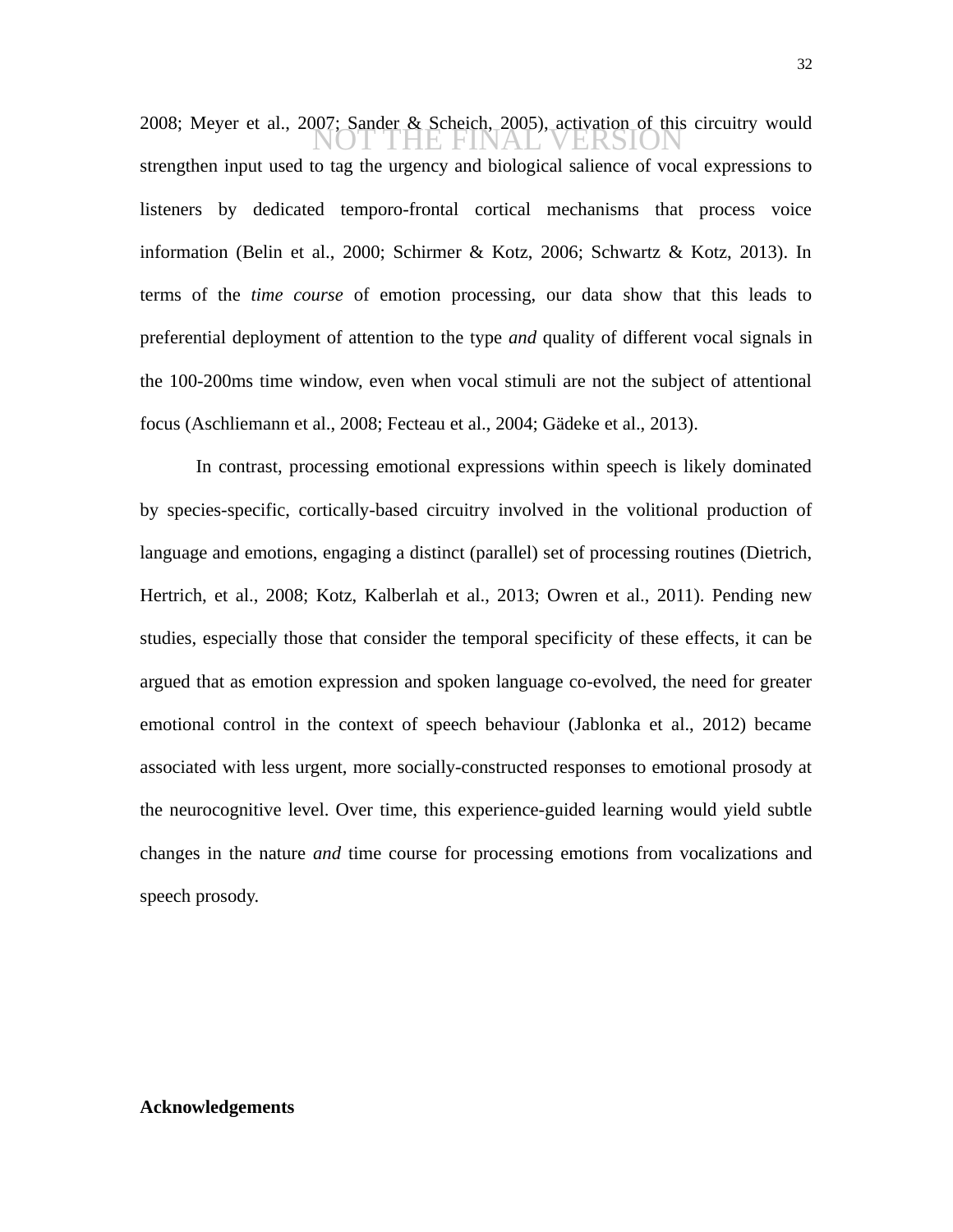This research was financed by a Discovery Grant (RGPIN/203708-2011) awarded to<br>NOT THE FINAL VERSION M.D. Pell from the Natural Sciences and Engineering Research Council of Canada. We are grateful to Dr. Xioaming Jiang for helpful comments on the analyses and to Lila Weintraub for help with manuscript preparation.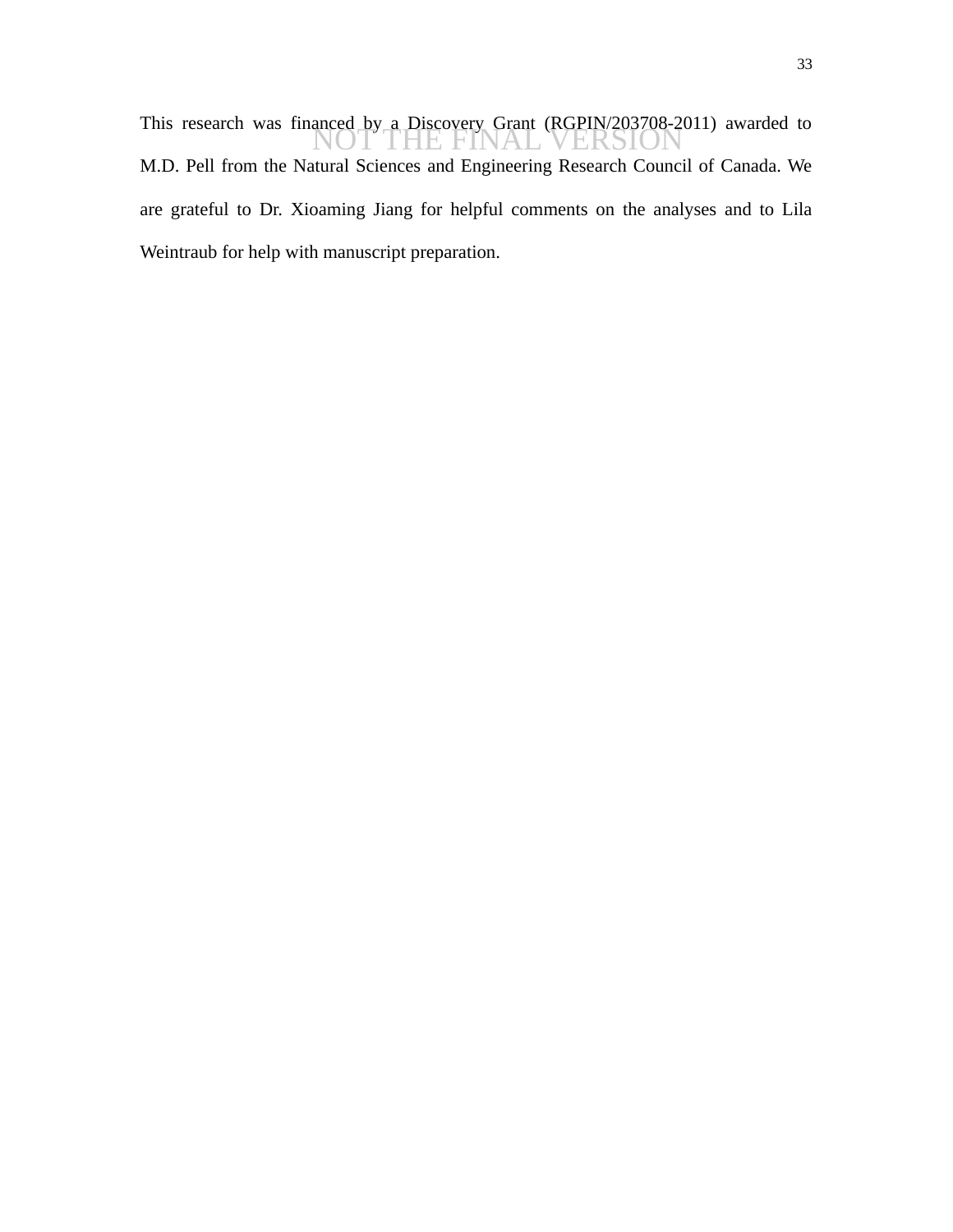# **References**

- References<br>Bachorowski, J. a, & Owren, M. J. (2001). Not all laughs are alike: voiced but not unvoiced laughter readily elicits positive affect. *Psychological Science : A Journal of the American Psychological Society / APS*, *12*, 252–257. doi:10.1111/1467- 9280.00346
- Banse, R., & Scherer, K. R. (1996). Acoustic profiles in vocal emotion expression. *Journal of Personality and Social Psychology*, *70*(3), 614–636.
- Bar-Haim, Y., Lamy, D., Pergamin, L., Bakermans-Kranenburg, M. J., & van IJzendoorn, M. H. (2007). Threat-related attentional bias in anxious and nonanxious individuals: a meta-analytic study. *Psychological Bulletin*, *133*(1), 1–24. doi:10.1037/0033- 2909.133.1.1
- Beauchemin, M., De Beaumont, L., Vannasing, P., Turcotte, A., Arcand, C., Belin, P., & Lassonde, M. (2006). Electrophysiological markers of voice familiarity. *European Journal of Neuroscience*, *23*(April), 3081–3086. doi:10.1111/j.1460- 9568.2006.04856.x
- Belin, P., Fillion-Bilodeau, S., & Gosselin, F. (2008). The Montreal Affective Voices: a validated set of nonverbal affect bursts for research on auditory affective processing. *Behavior Research Methods*, *40*(2), 531–539. doi:10.3758/BRM.40.2.531
- Belin, P., Zatorre, R. J., Lafaille, P., Ahad, P., & Pike, B. (2000). Voice-selective areas in human auditory cortex. *Nature*, *403*, 309–312. doi:10.1038/35002078
- Bolinger, D. (1978). Intonation Across Languages. In J. H. Greenber (Ed.), *Universals of Human Language Vol. 2, Phonology* (pp. 471–524). Stanford: Stanford University Press.
- Bostanov, V., & Kotchoubey, B. (2004). Recognition of affective prosody: Continuous wavelet measures of event-related brain potentials to emotional exclamations. *Psychophysiology*, *41*, 259–268. doi:10.1111/j.1469-8986.2003.00142.x
- Brosch, T., Grandjean, D., Sander, D., & Scherer, K. R. (2008). Cross-modal emotional attention: emotional voices modulate early stages of visual processing. *Journal of Cognitive Neuroscience*, *21*, 1670–1679. doi:10.1162/jocn.2009.21110
- Brück, C., Kreifelts, B., Kaza, E., Lotze, M., & Wildgruber, D. (2011). Impact of personality on the cerebral processing of emotional prosody. *NeuroImage*, *58*(1), 259–268. doi:10.1016/j.neuroimage.2011.06.005
- Bryant, G. A., & Aktipis, C. A. (2014). The animal nature of spontaneous human laughter. *Evolution and Human Behavior*, *35*(4), 327–335. doi:10.1016/j.evolhumbehav.2014.03.003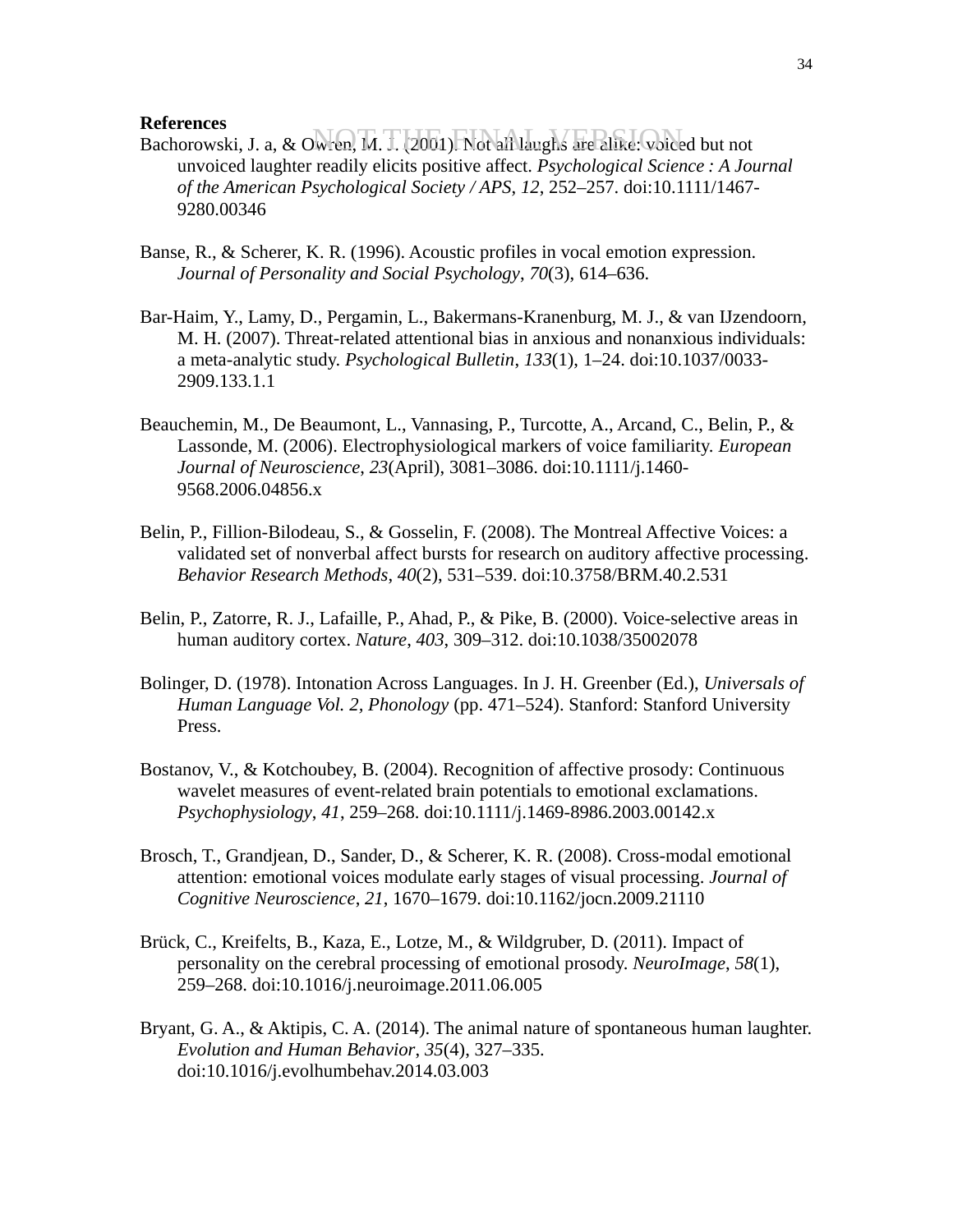- Charest, I., Pernet, C. R., Rousselet, G. a, Quiñones, I., Latinus, M., Fillion-Bilodeau, S., est, i., i efflet, C. K., Kousselett, O. a, Quinones, I., Launus, M., I mion-Dhoueau, S.,<br>... Belin, P. (2009). Electrophysiclogical evidence for an early processing of human voices. *BMC Neuroscience*, *10*, 127. doi:10.1186/1471-2202-10-127
- Cornew, L., Carver, L., & Love, T. (2010). There's more to emotion than meets the eye: A processing bias for neutral content in the domain of emotional prosody. *Cognition & Emotion*, *24*(February 2015), 1133–1152. doi:10.1080/02699930903247492
- Costa, P. T., & McCrae, R. R. (2010). Bridging the gap with the five-factor model. *Personality Disorders: Theory, Research, and Treatment*, *1*(2), 127–130. doi:10.1037/a0020264
- Crystal, D. (1969). *Prosodic systems and intonation in English*. London: Cambridge University Press.
- Delorme, A., & Makeig, S. (2004). EEGLAB: An open source toolbox for analysis of single-trial EEG dynamics including independent component analysis. *Journal of Neuroscience Methods*, *134*, 9–21. doi:10.1016/j.jneumeth.2003.10.009
- Fecteau, S., Armony, J. L., Joanette, Y., & Belin, P. (2004). Priming of non-speech vocalizations in male adults: The influence of the speaker's gender. *Brain and Cognition*, *55*, 300–302. doi:10.1016/j.bandc.2004.02.024
- Fecteau, S., Belin, P., Joanette, Y., & Armony, J. L. (2007). Amygdala responses to nonlinguistic emotional vocalizations. *NeuroImage*, *36*(2), 480–487. doi:10.1016/j.neuroimage.2007.02.043
- Formisano, E., De Martino, F., Bonte, M., & Goebel, R. (2008). "Who" Is Saying "What"? Brain-Based Decoding of Human Voice and Speech. *Science*, *322*(7 November 2008), 970–973.
- Frühholz, S., & Grandjean, D. (2012). Towards a fronto-temporal neural network for the decoding of angry vocal expressions. *NeuroImage*, *62*(3), 1658–66. doi:10.1016/j.neuroimage.2012.06.015
- Frühholz, S., Trost, W., & Grandjean, D. (2014). The role of the medial temporal limbic system in processing emotions in voice and music. *Progress in Neurobiology*, *123*, 1–17. doi:10.1016/j.pneurobio.2014.09.003
- Gädeke, J. C., Föcker, J., & Röder, B. (2013). Is the processing of affective prosody influenced by spatial attention? An ERP study. *BMC Neuroscience*, *14*, 14. doi:10.1186/1471-2202-14-14
- Hamann, S., & Canli, T. (2004). Individual differences in emotion processing. *Current Opinion in Neurobiology*, *14*, 233–238. doi:10.1016/j.conb.2004.03.010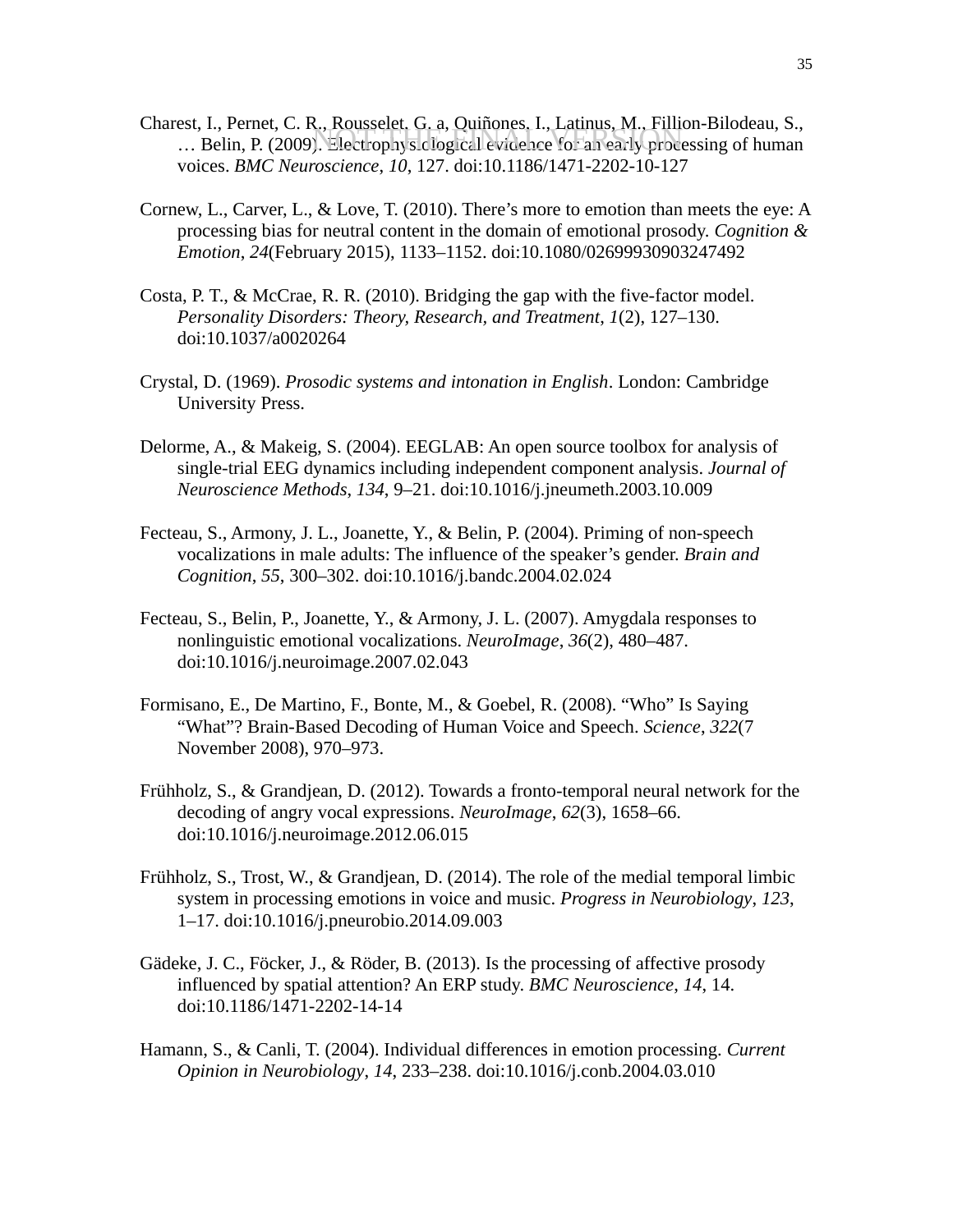- Hawk, S. T., van Kleef, G. a, Fischer, A. H., & van der Schalk, J. (2009). "Worth a thousand words": absolute and relative decoding of nonlinguistic affect vocalizations. *Emotion*, *9*(3), 293–305. doi:10.1037/a0015178
- Hinojosa, J. a, Carretié, L., Méndez-Bértolo, C., Míguez, A., & Pozo, M. a. (2009). Arousal contributions to affective priming: electrophysiological correlates. *Emotion*, *9*(2), 164–171. doi:10.1037/a0014680
- Ishii, Y., Morita, K., Shouji, Y., Nakashima, Y., & Uchimura, N. (2010). Effects of emotionally charged sounds in schizophrenia patients using exploratory eye movements: Comparison with healthy subjects. *Psychiatry and Clinical Neurosciences*, *64*, 10–18. doi:10.1111/j.1440-1819.2009.02043.x
- Jablonka, E., Ginsburg, S., & Dor, D. (2012). The co-evolution of language and emotions. *Philosophical Transactions of the Royal Society B: Biological Sciences*, *367*, 2152– 2159. doi:10.1098/rstb.2012.0117
- Jaywant, A. & Pell, M.D. (2012). Categorical processing of negative emotions from speech prosody. *Speech Communication*, *54*, 1-10.
- Jessen, S., & Kotz, S. a. (2011). The temporal dynamics of processing emotions from vocal, facial, and bodily expressions. *NeuroImage*, *58*(2), 665–674. doi:10.1016/j.neuroimage.2011.06.035
- Jiang, X., Paulmann, S., Robin, J., & Pell, M.D. (In press). More than accuracy: Nonverbal dialects modulate the time course of vocal emotion recognition across cultures. *Journal of Experimental Psychology: Human Perception and Performance*.
- Jiang, X. & Pell, M.D. (In press). On how the brain decodes vocal cues about speaker confidence. *Cortex*.
- Juslin, P. N., & Laukka, P. (2003). Communication of emotions in vocal expression and music performance: different channels, same code? *Psychological Bulletin*, *129*(5), 770–814. doi:10.1037/0033-2909.129.5.770
- Kaganovich, N., Kim, J., Herring, C., Schumaker, J., Macpherson, M., & Weber-Fox, C. (2013). Musicians show general enhancement of complex sound encoding and better inhibition of irrelevant auditory change in music: An ERP study. *European Journal of Neuroscience*, *37*, 1295–1307. doi:10.1111/ejn.12110
- Kanske, P., & Kotz, S. a. (2007). Concreteness in emotional words: ERP evidence from a hemifield study. *Brain Research*, *1148*, 138–148. doi:10.1016/j.brainres.2007.02.044
- Koster, E. H. W., Crombez, G., Van Damme, S., Verschuere, B., & De Houwer, J. (2004). Does imminent threat capture and hold attention? *Emotion (Washington, D.C.)*, *4*(3), 312–317. doi:10.1037/1528-3542.4.3.312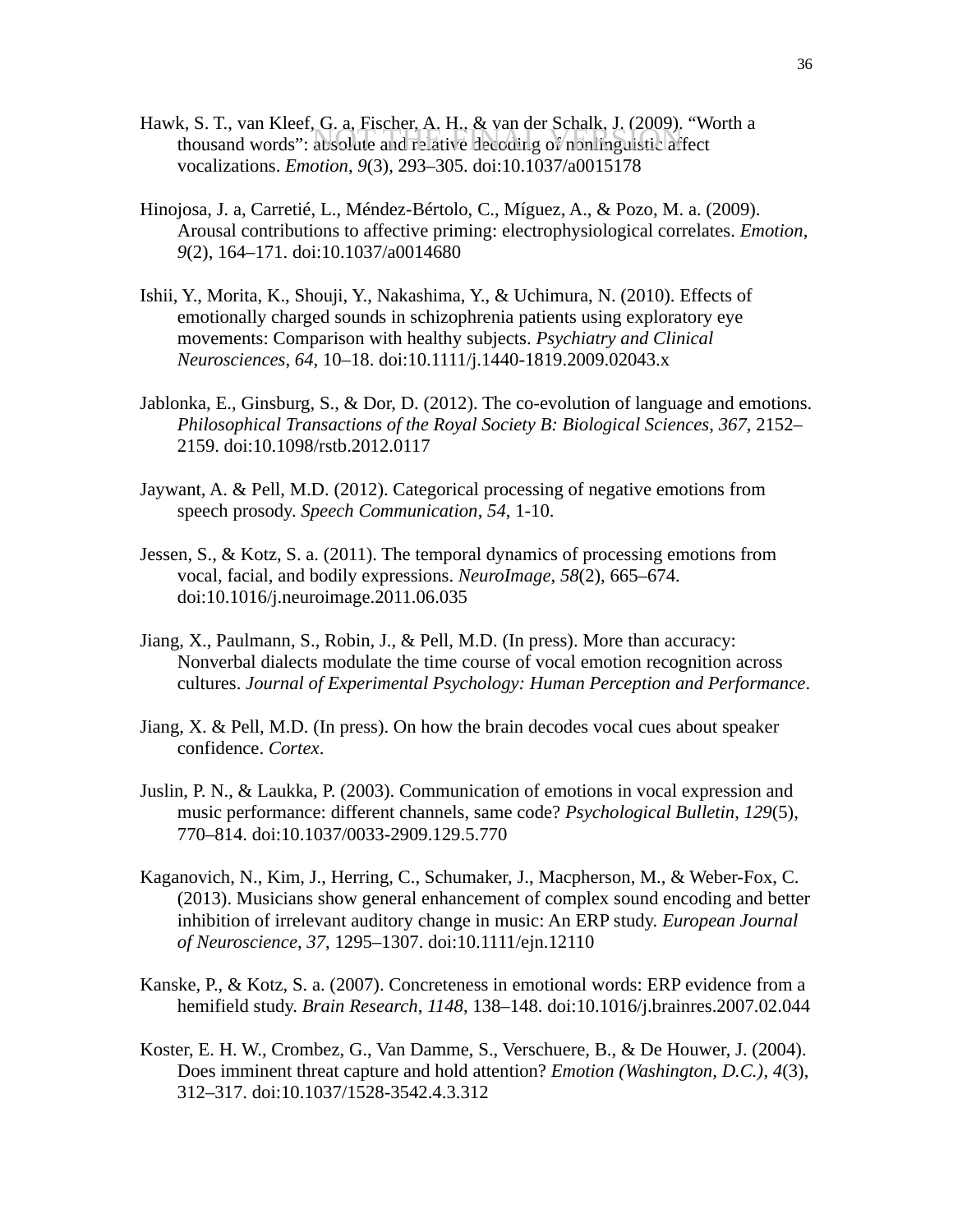- Koster, E. H. W., Crombez, G., Verschuere, B., Van Damme, S., & Wiersema, J. R. er, E. H. W., Crombez, O., Verschuere, D., Van Dannie, S., & Wiersenia, J. K.<br>(2006). Components of a tentior al bias to threat in high trait anxiety: Facilitated engagement, impaired disengagement, and attentional avoidance. *Behaviour Research and Therapy*, *44*, 1757–1771. doi:10.1016/j.brat.2005.12.011
- Kotz, S. A., & Paulmann, S. (2011). Emotion , Language , and the Brain. *Language and Linguistics Compass*, *5*(3), 108–125.
- Kreifelts, B., Brück, C., Ritter, J., Ethofer, T., Domin, M., Lotze, M., … Wildgruber, D. (2014). They are laughing at me: Cerebral mediation of cognitive biases in social anxiety. *PLoS ONE*, *9*(6). doi:10.1371/journal.pone.0099815
- Laukka, P., Elfenbein, H.A., Soder, N., Nordstrom, H., Althoff, J., Chui, W., Iraki, F.K., Rockstuhl, T., & Thingujam, N.S. (2013). Cross-cultural decoding of positive and negative non-linguistic emotional vocalizations. *Frontiers in Psychology, July 2013, 4* (353)*.* doi: 10.3389/fpsyg.2013.00353
- Lima, C. F., Castro, S. L., & Scott, S. K. (2013). When voices get emotional: a corpus of nonverbal vocalizations for research on emotion processing. *Behavior Research Methods*, *45*, 1234–45. doi:10.3758/s13428-013-0324-3
- Liu, P., & Pell, M. D. (2012). Recognizing vocal emotions in Mandarin Chinese: A validated database of Chinese vocal emotional stimuli. *Behavior Research Methods*, 1042–1051. doi:10.3758/s13428-012-0203-3
- Liu, P., Rigoulot, S., & Pell, M.D. (2015). Culture modulates the brain response to human expressions of emotion: electrophysiological evidence. *Neuropsychologia*, *67*, 1-13.
- Liu, T., Pinheiro, A. P., Deng, G., Nestor, P. G., McCarley, R. W., & Niznikiewicz, M. a. (2012). Electrophysiological insights into processing nonverbal emotional vocalizations. *NeuroReport*, *23*, 108–112. doi:10.1097/WNR.0b013e32834ea757
- Martin-Soelch, C., Stöcklin, M., Dammann, G., Opwis, K., & Seifritz, E. (2006). Anxiety trait modulates psychophysiological reactions, but not habituation processes related to affective auditory stimuli. *International Journal of Psychophysiology*, *61*, 87–97. doi:10.1016/j.ijpsycho.2005.07.009
- Meyer, M., Elmer, S., Baumann, S., & Jancke, L. (2007). Short-term plasticity in the auditory system: differential neural responses to perception and imagery of speech and music. *Restorative Neurology and Neuroscience*, *25*, 411–431.
- Mogg, K., & Bradley, B. P. (1998). A cognitive-motivational analysis of anxiety. *Behaviour Research and Therapy*, *36*, 809–848. doi:10.1016/S0005-7967(98)00063- 1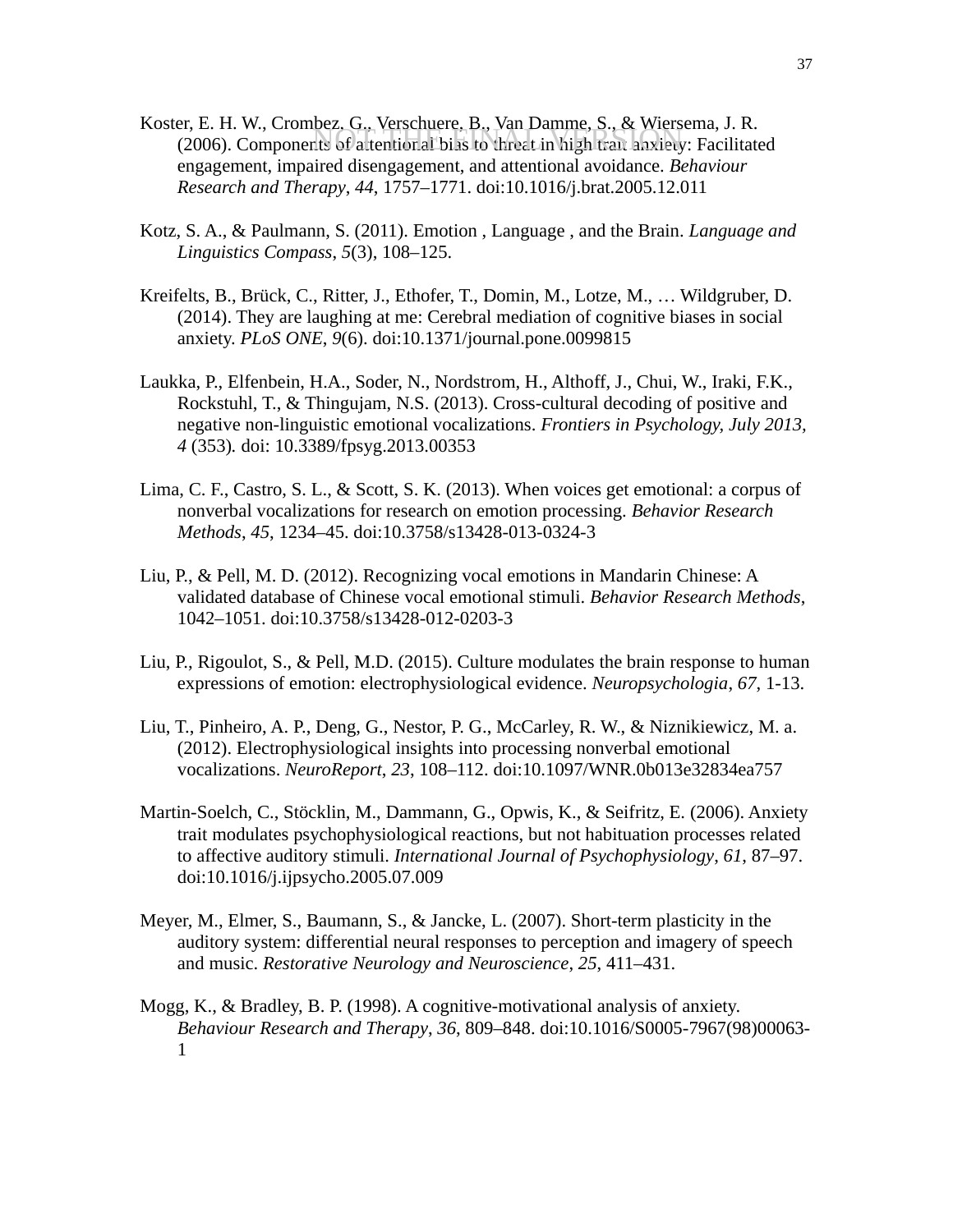- Mogg, K., Philippot, P., & Bradley, B. P. (2004). Selective attention to angry faces in g, R., I limppot, I., & *Diadicy*, D. I. (2004). Selective attention to aligry factorized the extended of Abnormal Psychology, 113(1), 160–165. doi:10.1037/0021-843X.113.1.160
- Näätänen, R., & Picton, T. (1987). The N1 Wave of the Human Electric and Magnetic Response to Sound: A Review and an Analysis of the Component Structure. *Psychophysiology*, *24*(4), 375–423.
- Öhman, A. (1987). The psychophysiology of emotion: An evolutionary-cognitive perspective. *Advances in Psychophysiology*.
- Owren, M. J., Amoss, R. T., & Rendall, D. (2011). Two organizing principles of vocal production: Implications for nonhuman and human primates. *American Journal of Primatology*, *73*, 530–544. doi:10.1002/ajp.20913
- Paulmann, S., Bleichner, M., & Kotz, S. a. (2013). Valence, arousal, and task effects in emotional prosody processing. *Frontiers in Psychology*, *4*(June), 345. doi:10.3389/fpsyg.2013.00345
- Paulmann, S., & Kotz, S. a. (2008). Early emotional prosody perception based on different speaker voices. *NeuroReport*, *19*, 209-213.
- Paulmann, S., Ott, D. V. M., & Kotz, S. a. (2011). Emotional speech perception unfolding in time: The role of the basal ganglia. *PLoS ONE*, *6*(3), 13–17. doi:10.1371/journal.pone.0017694
- Paulmann, S., & Pell, M. D. (2010). Contextual influences of emotional speech prosody on face processing: how much is enough? *Cognitive, Affective & Behavioral Neuroscience*, *10*(2), 230–242. doi:10.3758/CABN.10.2.230
- Paulmann, S., Titone, D., & Pell, M. D. (2012). How emotional prosody guides your way: Evidence from eye movements. *Speech Communication*, *54*(1), 92–107. doi:10.1016/j.specom.2011.07.004
- Paulmann, S., & Uskul, A. K. (2014). Cross-cultural emotional prosody recognition: evidence from Chinese and British listeners. *Cognition & Emotion*, *28*, 230–44. doi:10.1080/02699931.2013.812033
- Pell, M. D. (2002). Evaluation of nonverbal emotion in face and voice: some preliminary findings on a new battery of tests. *Brain and Cognition*, *48*, 499–504.
- Pell, M. D. (2005a). Nonverbal emotion priming: Evidence from the "Facial Affect Decision Task." *Journal of Nonverbal Behavior*, *29*(1), 45–73. doi:10.1007/s10919- 004-0889-8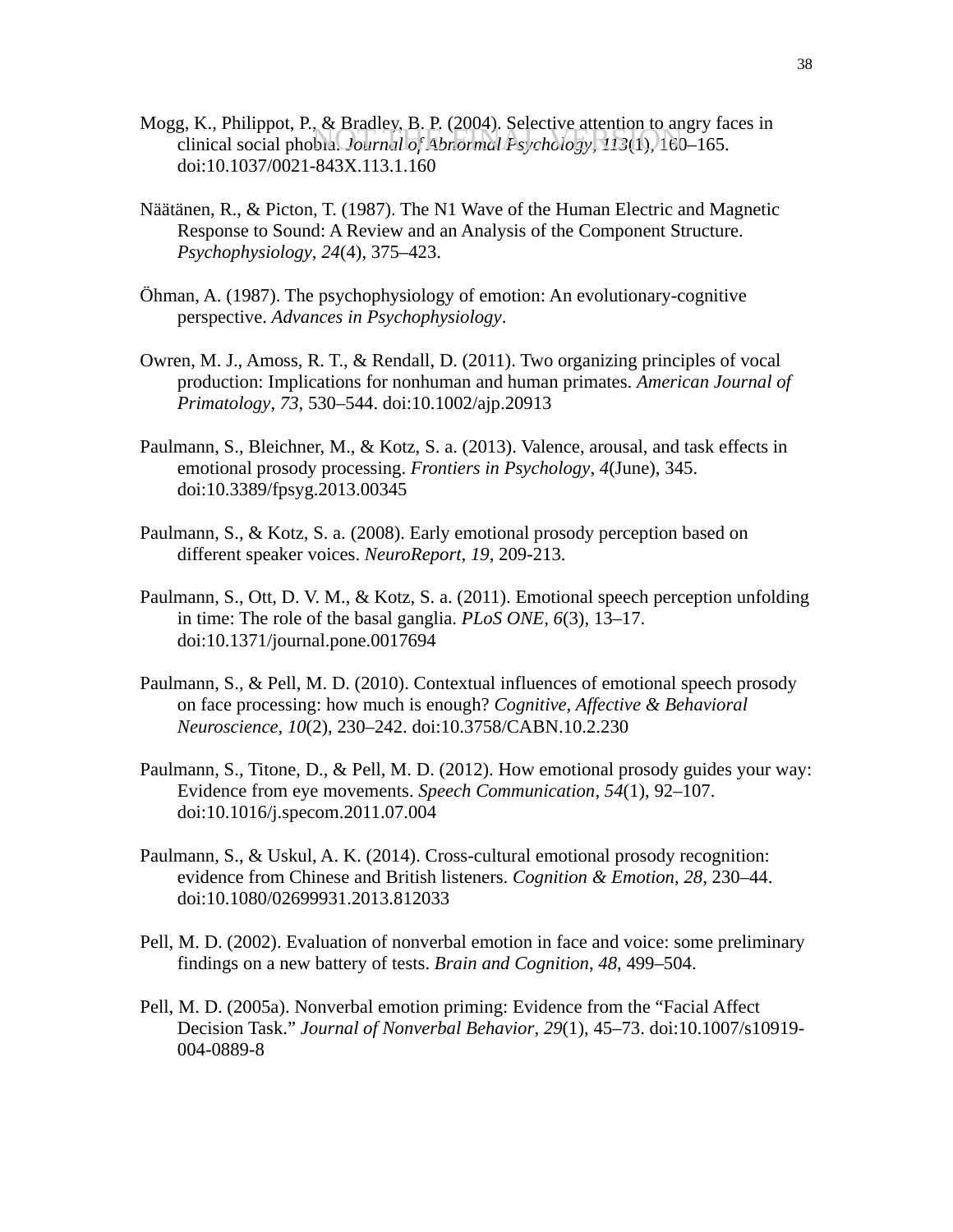- Pell, M. D. (2005b). Prosody-face interactions in emotional processing as revealed by the M. D. (2005b). I Iosody-lace interactions in emotional processing as revealed the interaction task. *Journal of Nonverbal Behavior*, 29(4), 193–215. doi:10.1007/s10919-005-7720-z
- Pell, M. D., & Kotz, S. a. (2011). On the time course of vocal emotion recognition. *PLoS ONE*, *6*(11). doi:10.1371/journal.pone.0027256
- Pell, M. D., Paulmann, S., Dara, C., Alasseri, A., & Kotz, S. a. (2009). Factors in the recognition of vocally expressed emotions: A comparison of four languages. *Journal of Phonetics*, *37*, 417–435. doi:10.1016/j.wocn.2009.07.005
- Pell, M. D., & Skorup, V. (2008). Implicit processing of emotional prosody in a foreign versus native language. *Speech Communication*, *50*, 519–530. doi:10.1016/j.specom.2008.03.006
- Peschard, V., Maurage, P., & Philippot, P. (2014). Towards a cross-modal perspective of emotional perception in social anxiety: review and future directions. *Frontiers in Human Neuroscience*, *8*(May), 322. doi:10.3389/fnhum.2014.00322
- Phillips, M. L., Young, a W., Scott, S. K., Calder, a J., Andrew, C., Giampietro, V., … Gray, J. a. (1998). Neural responses to facial and vocal expressions of fear and disgust. *Proceedings. Biological Sciences / The Royal Society*, *265*(July), 1809– 1817. doi:10.1098/rspb.1998.0506
- Quadflieg, S., Wendt, B., Mohr, A., Miltner, W. H. R., & Straube, T. (2007). Recognition and evaluation of emotional prosody in individuals with generalized social phobia: A pilot study. *Behaviour Research and Therapy*, *45*, 3096–3103. doi:10.1016/j.brat.2007.08.003
- Rigoulot, S., Fish, K., & Pell, M. D. (2014). Neural correlates of inferring speaker sincerity from white lies: An event-related potential source localization study. *Brain Research*, *1565*, 48–62. doi:10.1016/j.brainres.2014.04.022
- Rigoulot, S., & Pell, M. D. (2014). Emotion in the voice influences the way we scan emotional faces. *Speech Communication*, *65*(June), 36–49. doi:10.1016/j.specom.2014.05.006
- Rigoulot, S., Pell, M. D., & Armony, J. L. (2015). Time course of the influence of musical expertise on the processing of vocal and musical sounds. *Neuroscience*, *290*, 175– 184. doi:10.1016/j.neuroscience.2015.01.033
- Rigoulot, S., Wassiliwizky, E., & Pell, M. D. (2013). Feeling backwards? How temporal order in speech affects the time course of vocal emotion recognition. *Front Psychol*, *4*(June), 367. doi:10.3389/fpsyg.2013.00367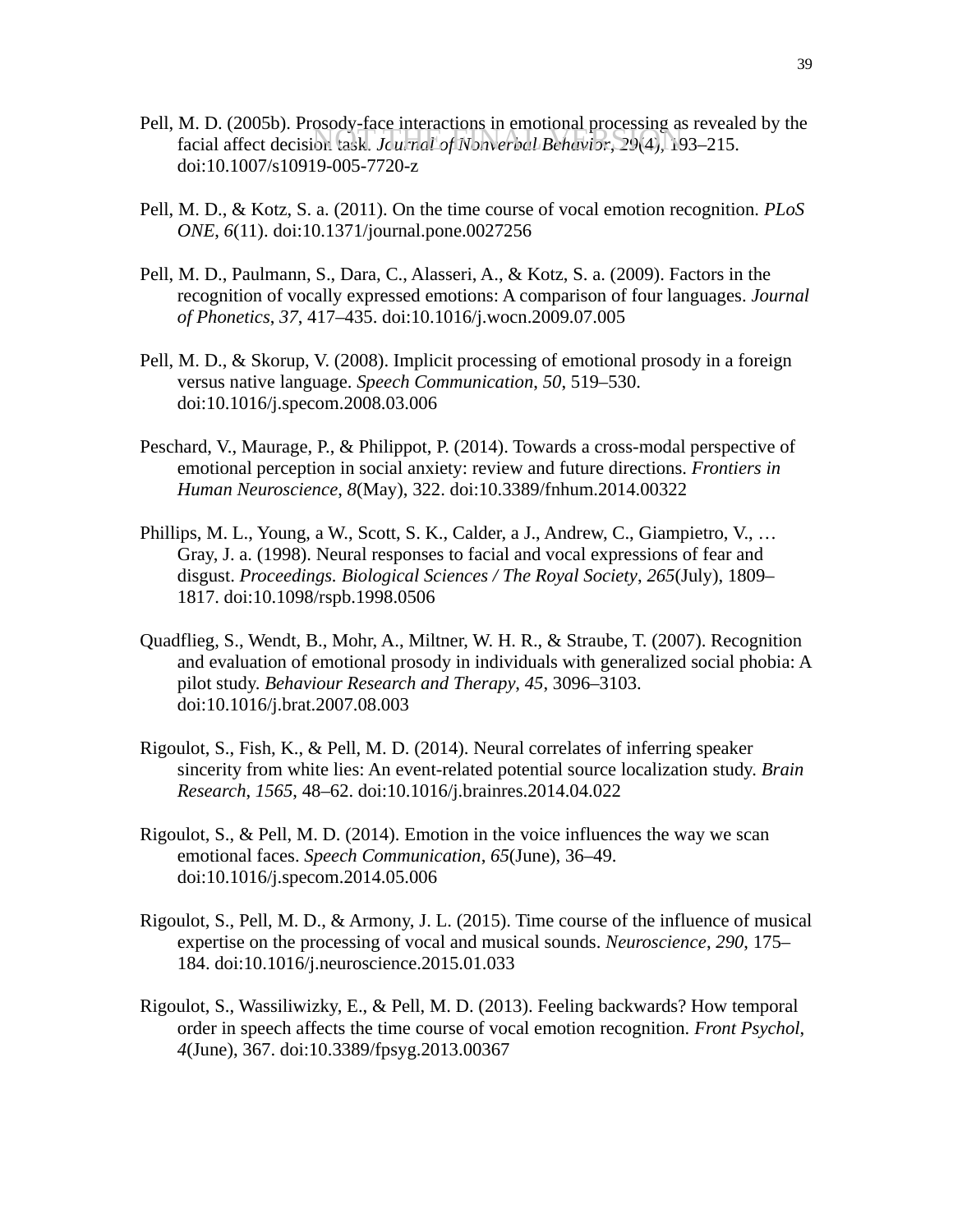- Sander, D., Grandjean, D., Pourtois, G., Schwartz, S., Seghier, M. L., Scherer, K. R., & er, D., Grandjean, D., Fourois. G., Schwarz, S., Segnier, M. E., Scherer, R. R., &<br>Vuilleumier, P. (2005). Emotion and attention interactions in social cognition: Brain regions involved in processing anger prosody. *NeuroImage*, *28*, 848–858. doi:10.1016/j.neuroimage.2005.06.023
- Sander, K., & Scheich, H. (2005). Left auditory cortex and amygdala, but right insula dominance for human laughing and crying. *Journal of Cognitive Neuroscience*, *17*, 1519–1531. doi:10.1162/089892905774597227
- Sauter, D. A., & Eimer, M. (2009). Rapid detection of emotion from human vocalizations. *Journal of Cognitive Neuroscience*, *22*, 474–481. doi:10.1162/jocn.2009.21215
- Sauter, D. a., & Scott, S. K. (2007). More than one kind of happiness: Can we recognize vocal expressions of different positive states? *Motivation and Emotion*, *31*, 192–199. doi:10.1007/s11031-007-9065-x
- Scherer, K. R. (1986). Vocal affect expression: a review and a model for future research. *Psychological Bulletin*, *99*(2), 143–165. doi:10.1037/0033-2909.99.2.143
- Scherer, K. R. (1994). Affect Bursts. In S. H. M. van Goozen, N. E. van de Poll, & J. A. Sergeant (Eds.), (pp. 161–193). Hillsdale: Erlbaum.
- Scherer, K. R., Banse, R., & Wallbott, H. G. (2001). Emotion Inferences from Vocal Expression Correlate Across Languages and Cultures. *Journal of Cross-Cultural Psychology*, *32*, 76–92. doi:10.1177/0022022101032001009
- Scherer, K. R., Banse, R., Wallbott, H. G., & Goldbeck, T. (1991). Vocal cues in emotion encoding and decoding. *Motivation and Emotion*, *15*(2), 123–148. doi:10.1007/BF00995674
- Scherer, K. R., Scherer, U., & Darby, J. (1981). Speech behavior and personality. *Speech Evaluation in Psychiatry*. Retrieved from http://www.affectivesciences.org/system/files/biblio/1981\_Scherer\_Darby\_Perso.pdf
- Schirmer, A., Chen, C.-B., Ching, A., Tan, L., & Hong, R. Y. (2013). Vocal emotions influence verbal memory: neural correlates and interindividual differences. *Cognitive, Affective & Behavioral Neuroscience*, *13*, 80–93. doi:10.3758/s13415- 012-0132-8
- Schirmer, A., & Escoffier, N. (2010). Emotional MMN: Anxiety and heart rate correlate with the ERP signature for auditory change detection. *Clinical Neurophysiology*, *121*(1), 53–59. doi:10.1016/j.clinph.2009.09.029
- Schirmer, A., Fox, P. M., & Grandjean, D. (2012). On the spatial organization of sound processing in the human temporal lobe: A meta-analysis. *NeuroImage*, *63*(1), 137– 147. doi:10.1016/j.neuroimage.2012.06.025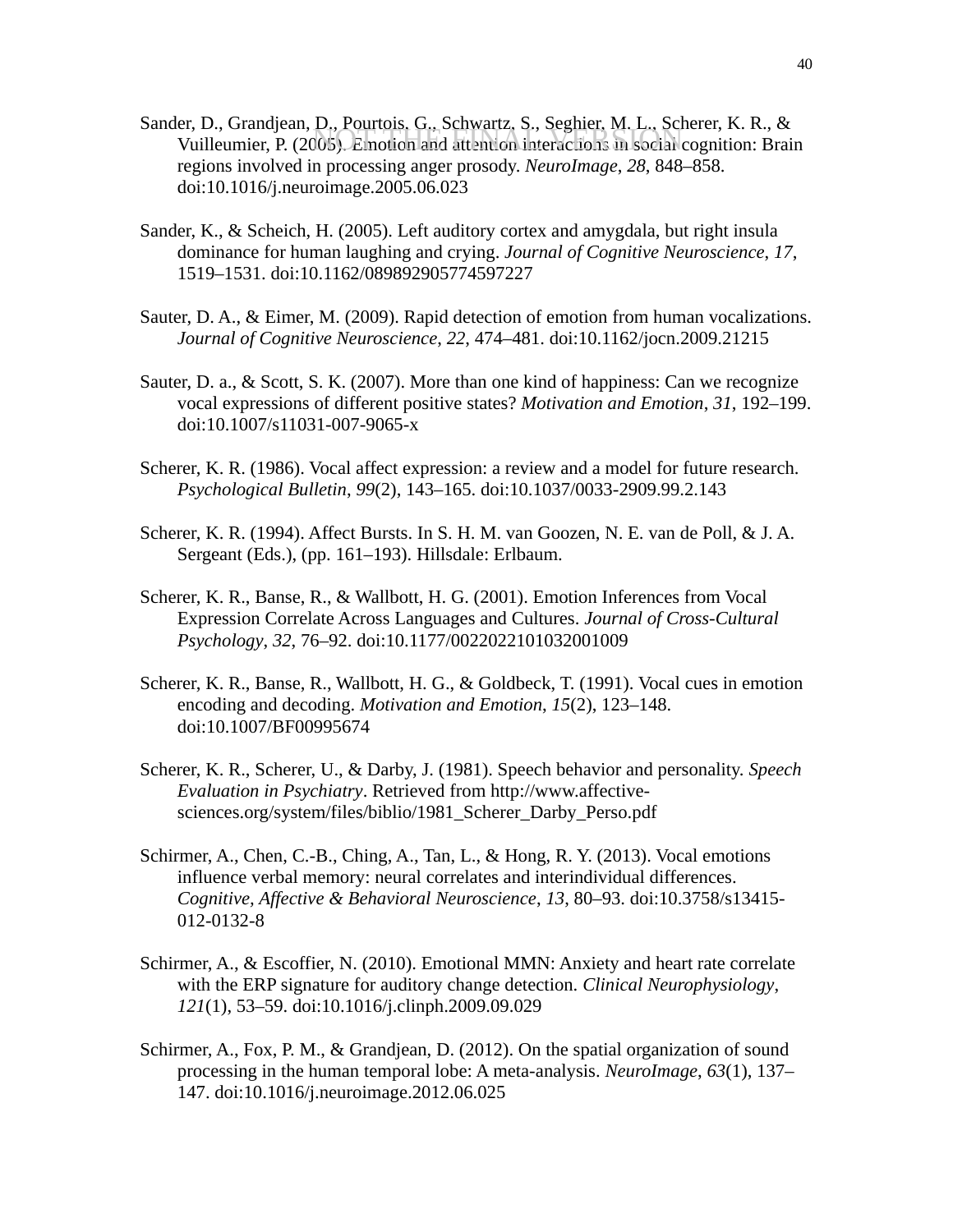- Schirmer, A., & Kotz, S. A. (2003). ERP evidence for a sex-specific Stroop effect in emotional speech. *Journal of Cognitive Neuroscience*, 15, 1135–1148. doi:10.1162/089892903322598102
- Schirmer, A., & Kotz, S. A. (2006). Beyond the right hemisphere: Brain mechanisms mediating vocal emotional processing. *Trends in Cognitive Sciences*, *10*(1), 24–30. doi:10.1016/j.tics.2005.11.009
- Schirmer, A., Kotz, S.A., Friederici, A. (2002). Sex differentiates the role of emotional prosody during word processing. *Cognitive Brain Research, 14,* 228-233.
- Schirmer, A., Kotz, S. A., & Friederici, A. D. (2005). On the role of attention for the processing of emotions in speech: Sex differences revisited. *Cognitive Brain Research*, *24*, 442–452. doi:10.1016/j.cogbrainres.2005.02.022
- Scott, S. K., Young, A W., Calder, A J., Hellawell, D. J., Aggleton, J. P., & Johnson, M. (1997). Impaired auditory recognition of fear and anger following bilateral amygdala lesions. *Nature*. doi:10.1038/385254a0
- Siegman, A W., Anderson, R. A, & Berger, T. (1990). The angry voice: its effects on the experience of anger and cardiovascular reactivity. *Psychosomatic Medicine*, *52*, 631–643.
- Spielberger, C., Jacobs, G., Russell, S., & Crane, R. (1983). Assessment of Anger: the State-Trait Anger Scale. In J. Butcher & C. Spielberger (Eds.), *Advances in personality assesment, Vol 2* (pp. 161–189). Hillsdale: Erlbaum.
- Stekelenburg, J. J., & Vroomen, J. (2007). Neural Correlates of Multisensory Integration of Ecologically Valid Audiovisual Events. *Journal of Cognitive Neuroscience*, *19*, 1964–1973. doi:10.1162/jocn.2007.91213
- Szameitat, D. P., Alter, K., Szameitat, A. J., Darwin, C. J., Wildgruber, D., Dietrich, S., & Sterr, A. (2009). Differentiation of emotions in laughter at the behavioral level. *Emotion (Washington, D.C.)*, *9*(3), 397–405. doi:10.1037/a0015692
- Szameitat, D. P., Kreifelts, B., Alter, K., Szameitat, A. J., Sterr, A., Grodd, W., & Wildgruber, D. (2010). It is not always tickling: Distinct cerebral responses during perception of different laughter types. *NeuroImage*, *53*(4), 1264–1271. doi:10.1016/j.neuroimage.2010.06.028
- Thompson, W. F., & Balkwill, L. L. (2006). Decoding speech prosody in five languages. *Semiotica*, *158*(2006), 407–424. doi:10.1515/SEM.2006.017
- Trouvain, J. (2014). Laughing , Breathing , Clicking The Prosody of Nonverbal Vocalisations. *Speech Prosody 2014*, 598–602.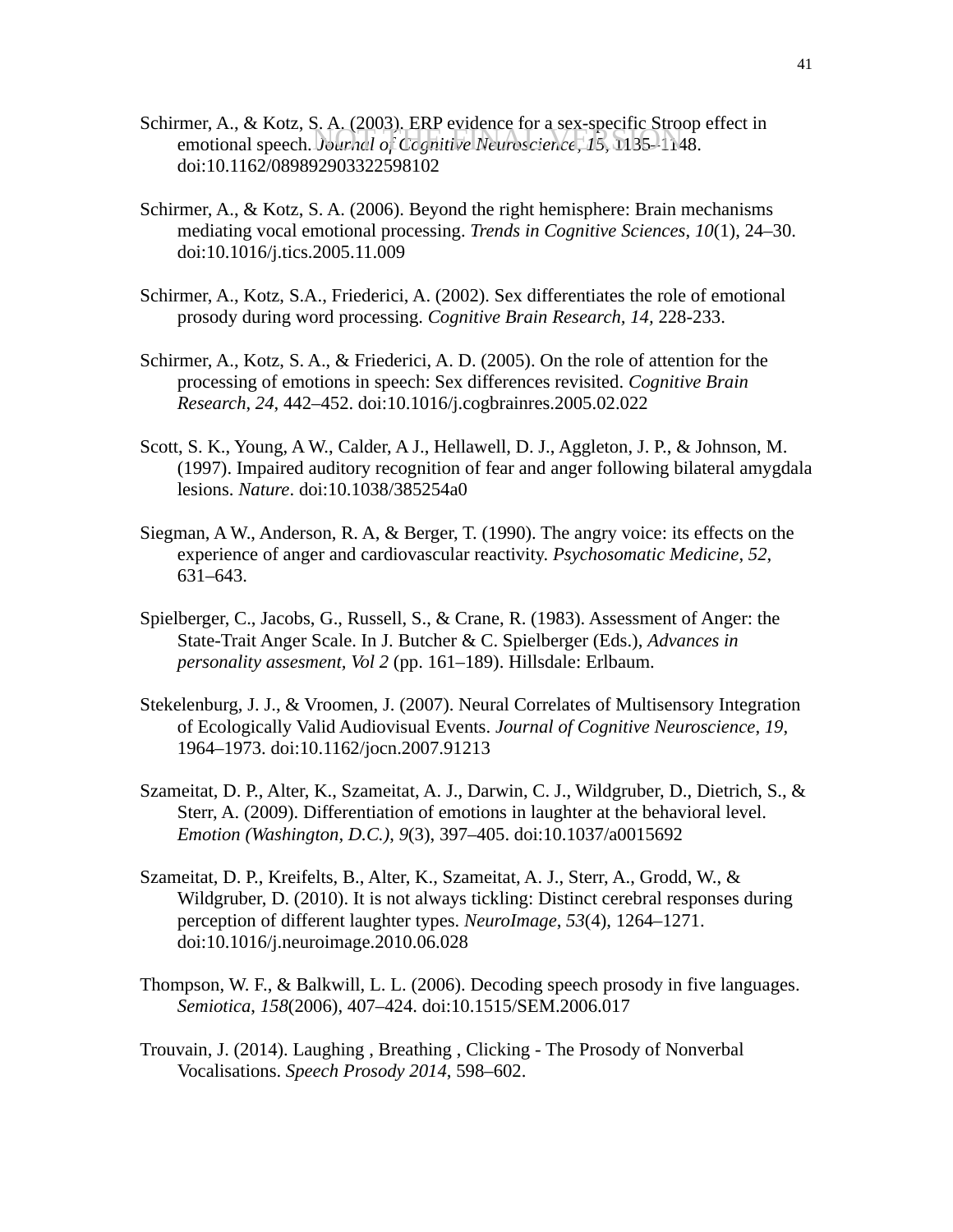- Wang, X., & Kadia, S. C. (2001). Differential representation of species-specific primate s, A., & Radia, *S.* C. (2001). Differential representation of species-species of marmoset and cat. *Journal of Neurophysiology*, *86*, 2616–2620.
- Wildgruber, D., Ethofer, T., Grandjean, D., & Kreifelts, B. (2009). A cerebral network model of speech prosody comprehension. *International Journal of Speech-Language Pathology*, *11*(4), 277–281. doi:10.1080/17549500902943043
- Wildgruber, D., Szameitat, D. P., Ethofer, T., Brück, C., Alter, K., Grodd, W., & Kreifelts, B. (2013). Different Types of Laughter Modulate Connectivity within Distinct Parts of the Laughter Perception Network. *PLoS ONE*, *8*(5), 10–13. doi:10.1371/journal.pone.0063441
- Zvielli, A., Bernstein, A., & Koster, E. H. W. (2014). Dynamics of Attentional Bias to Threat in Anxious Adults: Bias towards and/or Away? *PLoS ONE*, *9*(8), e104025. doi:10.1371/journal.pone.0104025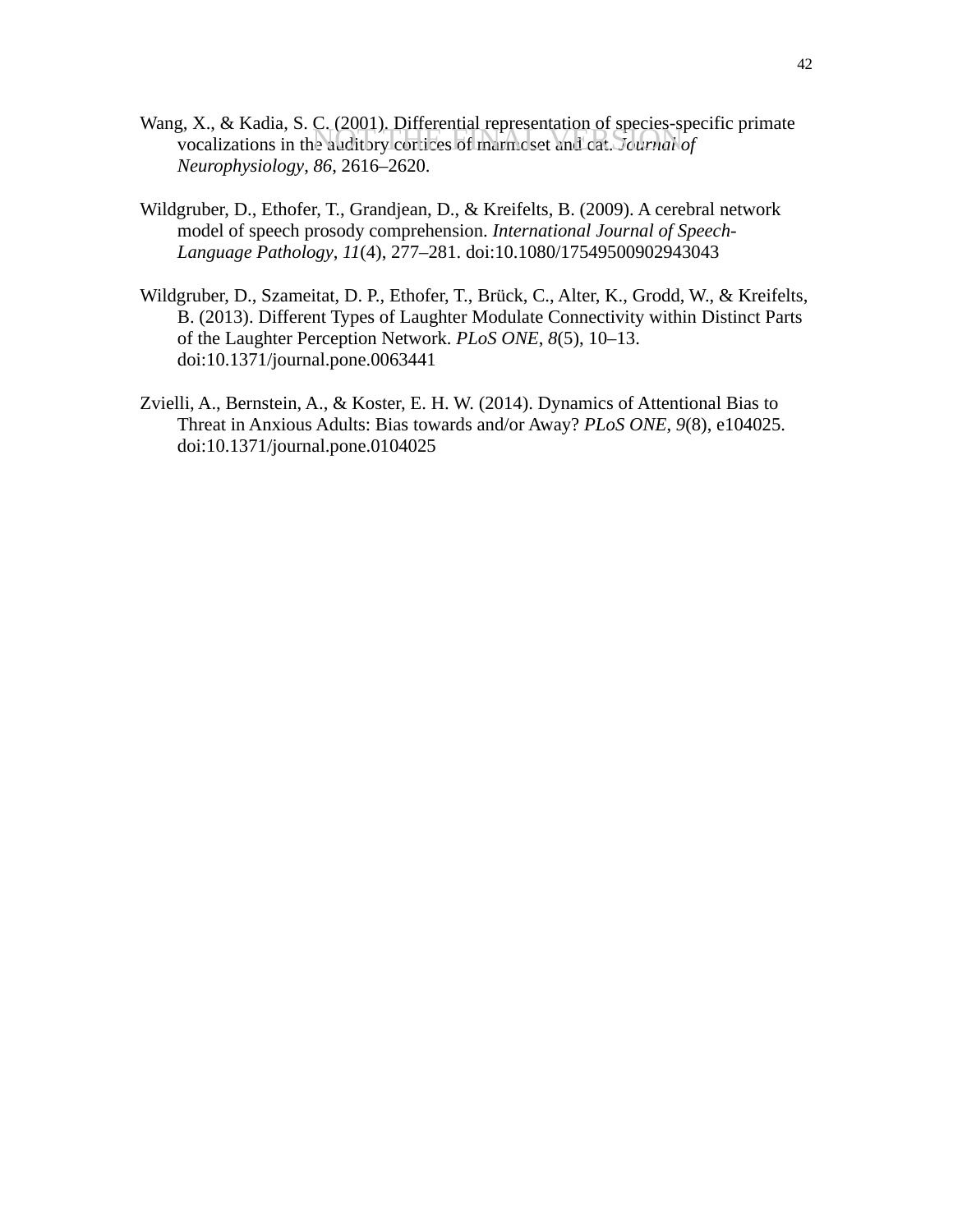# Table 1. *Perceptual and acoustic features of emotional vocalizations and speech stimuli at*  NOT THE FINAL VERSION

|                                       | Stimulus Type  |     |                |                |                |                |  |  |  |  |
|---------------------------------------|----------------|-----|----------------|----------------|----------------|----------------|--|--|--|--|
|                                       | Vocalization   |     |                | Speech Prosody |                |                |  |  |  |  |
| Measure                               | Angry          | Sad | Happy          | Angry          | Sad            | <b>Happy</b>   |  |  |  |  |
| Full stimulus                         |                |     |                |                |                |                |  |  |  |  |
| Emotion ID $(\%)$                     | 88             | 79  | 99             | 57             | 84             | 83             |  |  |  |  |
| Arousal (1-5)                         | 3.2            | 2.8 | 3.7            | 3.0            | 2.2            | 3.2            |  |  |  |  |
| Pleasantness (1-5)                    | 1.9            | 1.3 | 4.4            | 2.5            | 1.8            | 3.7            |  |  |  |  |
| F0 Mean $(Hz)*$                       | 297            | 284 | 269            | 242            | 208            | 257            |  |  |  |  |
| F0 SD $(Hz)*$                         | 67             | 56  | 54             | 38             | 39             | 42             |  |  |  |  |
| Intensity Mean (dB)                   | 73             | 66  | 65             | 71             | 72             | 73             |  |  |  |  |
| Intensity SD (dB)                     | 6              | 11  | 12             | 9              | 8              | 7              |  |  |  |  |
| To end of N100 Time Window (0-160 ms) |                |     |                |                |                |                |  |  |  |  |
| F0 Mean $(Hz)^*$                      | 317            | 289 | 224            | 214            | 230            | 250            |  |  |  |  |
| F0 SD $(Hz)*$                         | 41             | 21  | 30             | 17             | 15             | 12             |  |  |  |  |
| Intensity Mean (dB)                   | 74             | 71  | 73             | 69             | 72             | 75             |  |  |  |  |
| Intensity SD (dB)                     | $\overline{4}$ | 3   | $\overline{2}$ | 7              | 3              | $\overline{4}$ |  |  |  |  |
| To end of P200 Time Window (0-300 ms) |                |     |                |                |                |                |  |  |  |  |
| F0 Mean $(Hz)^*$                      | 328            | 305 | 252            | 239            | 237            | 265            |  |  |  |  |
| F0 SD $(Hz)*$                         | 44             | 32  | 53             | 34             | 17             | 27             |  |  |  |  |
| Intensity Mean (dB)                   | 76             | 73  | 73             | 70             | 71             | 74             |  |  |  |  |
| Intensity SD (dB)                     | $\overline{4}$ | 5   | 6              | 10             | $\overline{7}$ | 5              |  |  |  |  |

*different time points in the stimulus.*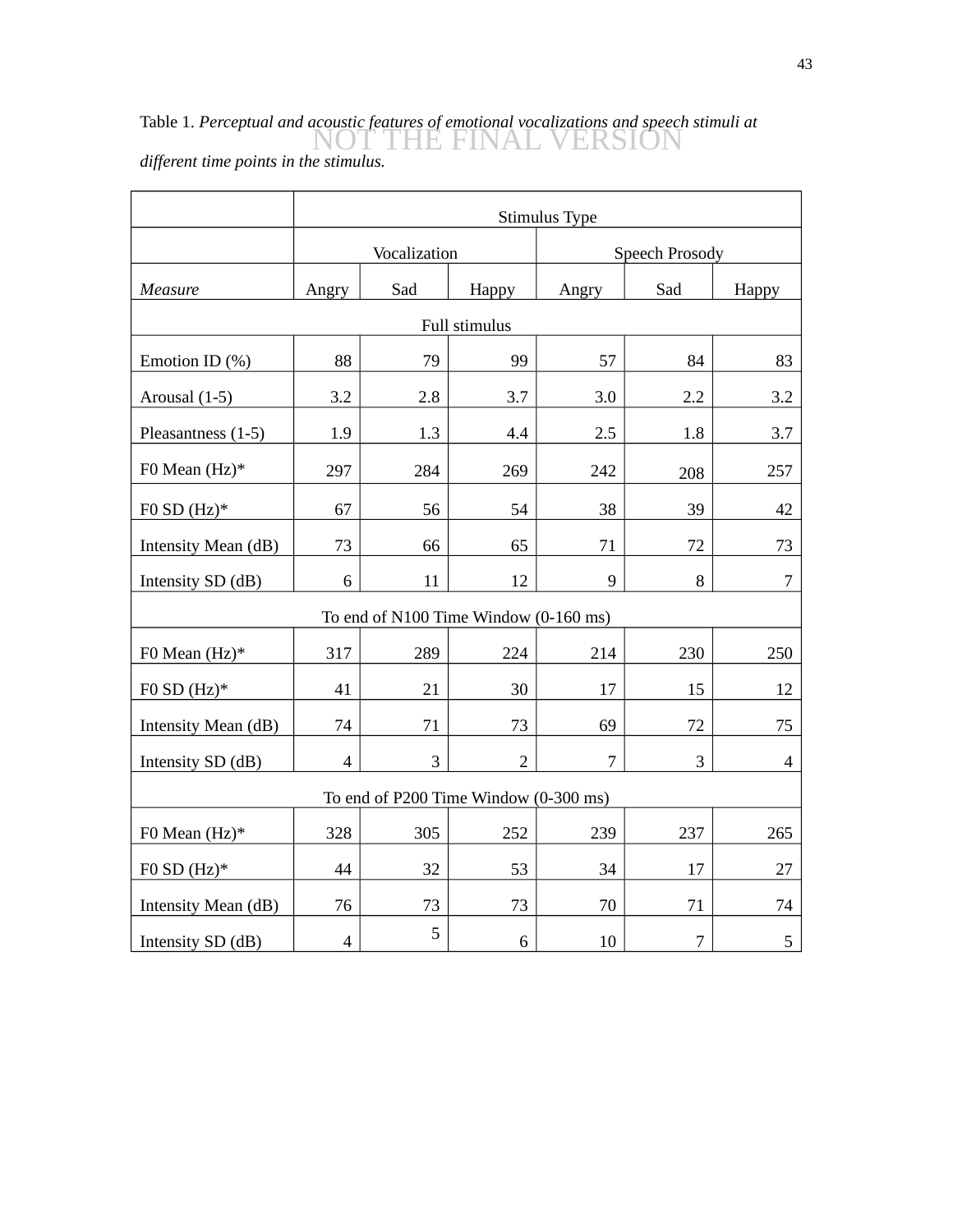\*unnormalized values, representing the average of 10 speakers who produced non-linguistic uniormanzed values, representing the average of 10 speakers who produced not inigalistic<br>vocalizations and 10 different speakers who produced speech (coes not permit valid emotion comparisons between voice types due to inter-speaker differences).Table 2.

*Relationship between participant features (anxiety, personality dimensions) and mean amplitude*

*of ERP response to emotional stimuli at early and late processing stages.*

|                      | ERP component |         |                  |          |               |          |  |  |  |
|----------------------|---------------|---------|------------------|----------|---------------|----------|--|--|--|
|                      | N100          |         | P <sub>200</sub> |          | <b>LPC</b>    |          |  |  |  |
|                      | $(90-160ms)$  |         | $(170-300ms)$    |          | $(450 - 700)$ |          |  |  |  |
| Measure              | Vocal         | Speech  | Vocal            | Speech   | Vocal         | Speech   |  |  |  |
|                      |               |         |                  |          |               |          |  |  |  |
| <b>Anxiety</b> state | .381          | .337    | .160             | .270     | $-.230$       | $-.129$  |  |  |  |
| Anxiety trait        | $.417*$       | .287    | $.578**$         | $.620**$ | $-.231$       | $-.408*$ |  |  |  |
| Neuroticism          | .093          | $-.046$ | .357             | $.420*$  | $-.002$       | $-.217$  |  |  |  |
| Extraversion         | .145          | .181    | .086             | $-.007$  | $-.087$       | $-.071$  |  |  |  |
| <b>Openness</b>      | $-.150$       | .004    | .028             | .052     | .296          | .166     |  |  |  |
| Agreeableness        | $-.070$       | $-.033$ | .235             | .116     | .103          | .173     |  |  |  |
| Conscientiousness    | $-0.178$      | $-.050$ | $-.389$          | $-.453*$ | $-.043$       | .149     |  |  |  |

 $* p < .05, ** p < .01$ ; LPC = Late Positive Component, Vocal = non-linguistic vocalization.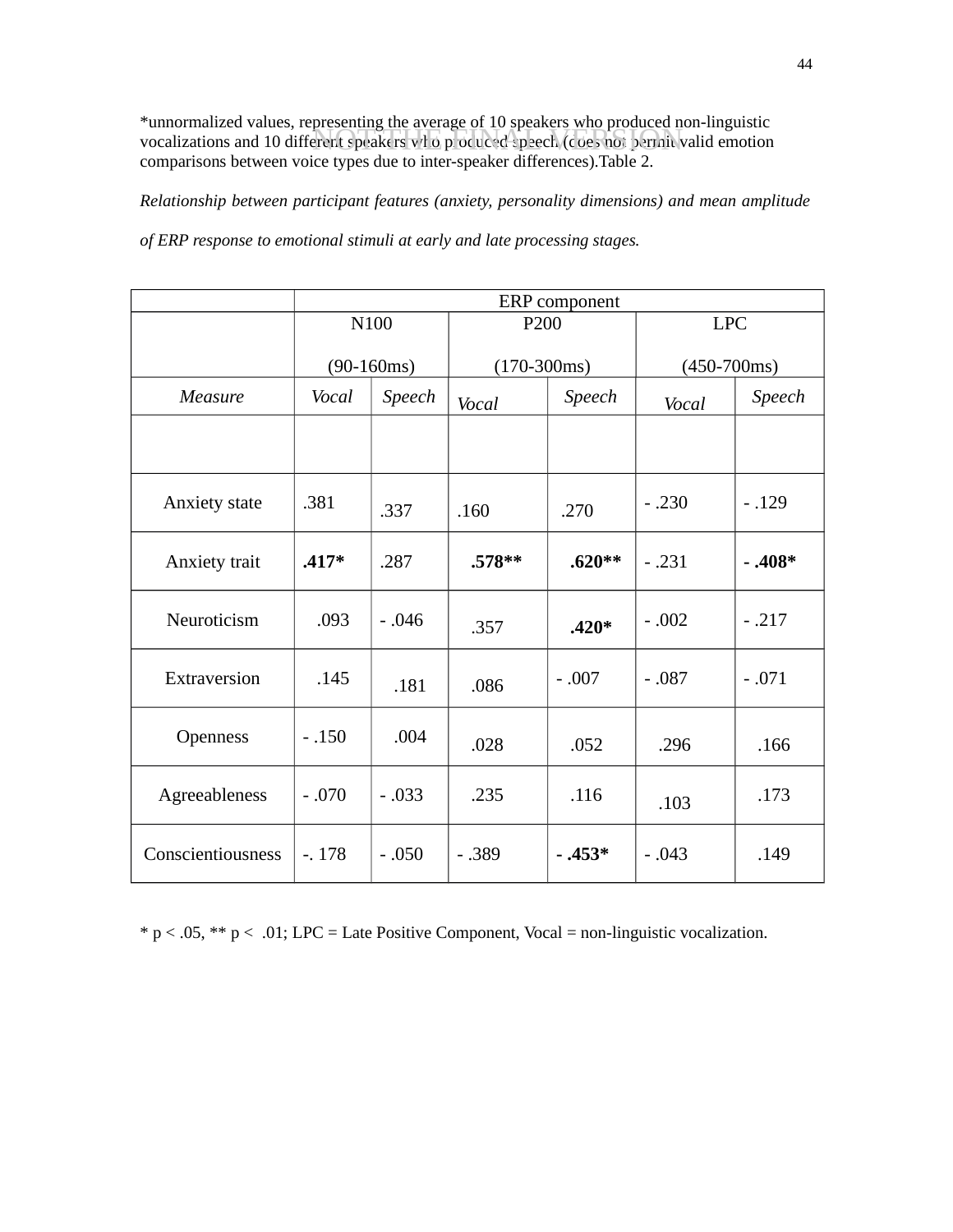# **Figure Captions**

# NOT THE FINAL VERSION

Figure 1. Illustration of N1 and P2 at F3, Fz, and F4. Top: The effect of voice type across different emotions; bottom: the effect of emotion for each voice type.

Figure 2. Illustration of LPC at PO3, POz, and PO4. Top: The effect of voice type across different emotions; bottom: the effect of emotion for each voice type.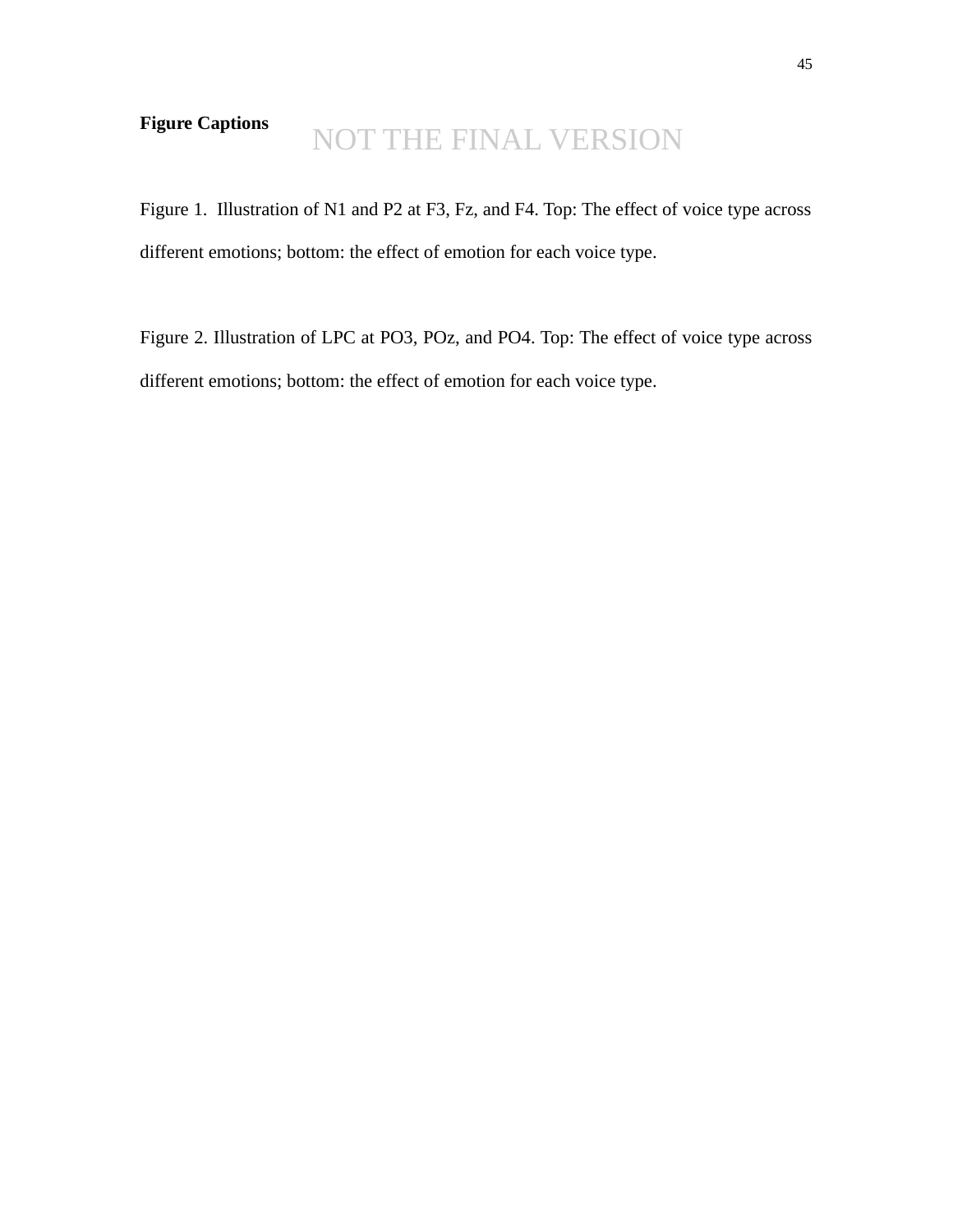# NOT THE FINAL VERSION